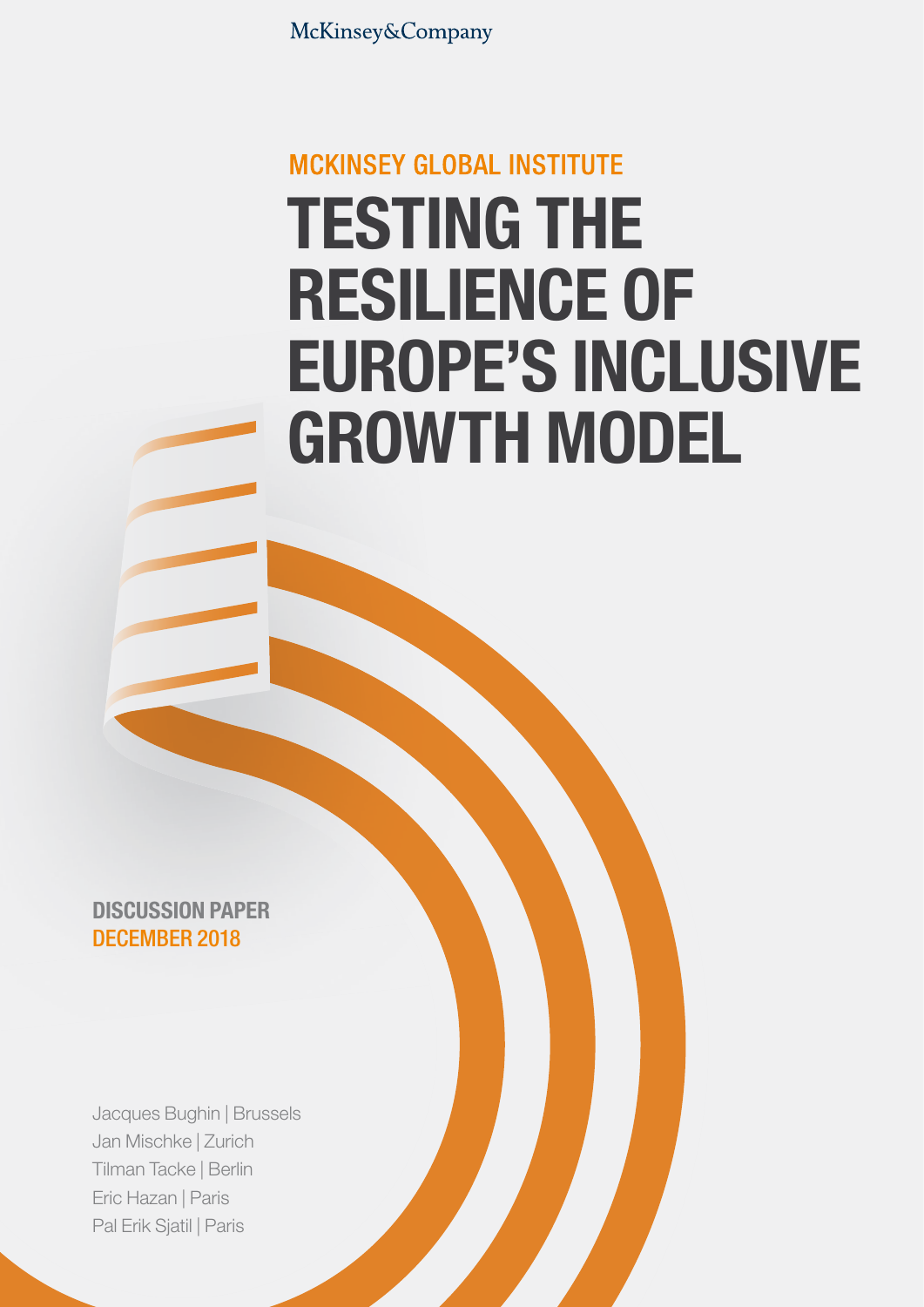# **MCKINSEY GLOBAL INSTITUTE**

Since its founding in 1990, the McKinsey Global Institute (MGI) has sought to develop a deeper understanding of the evolving global economy. As the business and economics research arm of McKinsey & Company, MGI aims to provide leaders in the commercial, public, and social sectors with the facts and insights on which to base management and policy decisions.

MGI research combines the disciplines of economics and management, employing the analytical tools of economics with the insights of business leaders. Our "micro-to-macro" methodology examines microeconomic industry trends to better understand the broad macroeconomic forces affecting business strategy and public policy. MGI's in-depth reports have covered more than 20 countries and 30 industries. Current research focuses on six themes: productivity and growth, natural resources, labour markets, the evolution of global financial markets, the economic impact of technology and innovation, and urbanisation. Recent reports have assessed the digital economy, the impact of AI and automation on employment, income inequality, the productivity puzzle, the economic benefits of tackling gender inequality, a new era of global competition, Chinese innovation, and digital and financial globalisation.

MGI is led by three McKinsey & Company senior partners: Jacques Bughin, Jonathan Woetzel, and James Manyika, who also serves as the chairman of MGI. Michael Chui, Susan Lund, Anu Madgavkar, Jan Mischke, Sree Ramaswamy, and Jaana Remes are MGI partners, and Mekala Krishnan and Jeongmin Seong are MGI senior fellows.

Project teams are led by the MGI partners and a group of senior fellows, and include consultants from McKinsey offices around the world. These teams draw on McKinsey's global network of partners and industry and management experts. Advice and input to MGI research are provided by the MGI Council, members of which are also involved in MGI's research. MGI Council members are drawn from around the world and from various sectors and include Andrés Cadena, Sandrine Devillard, Richard Dobbs, Tarek Elmasry, Katy George, Rajat Gupta, Eric Hazan, Eric Labaye, Acha Leke, Scott Nyquist, Gary Pinkus, Sven Smit, Oliver Tonby, and Eckart Windhagen. In addition, leading economists, including Nobel laureates, act as advisers to MGI research.

The partners of McKinsey fund MGI's research; it is not commissioned by any business, government, or other institution. For further information about MGI and to download reports, please visit [www.mckinsey.com/mgi](http://www.mckinsey.com/mgi).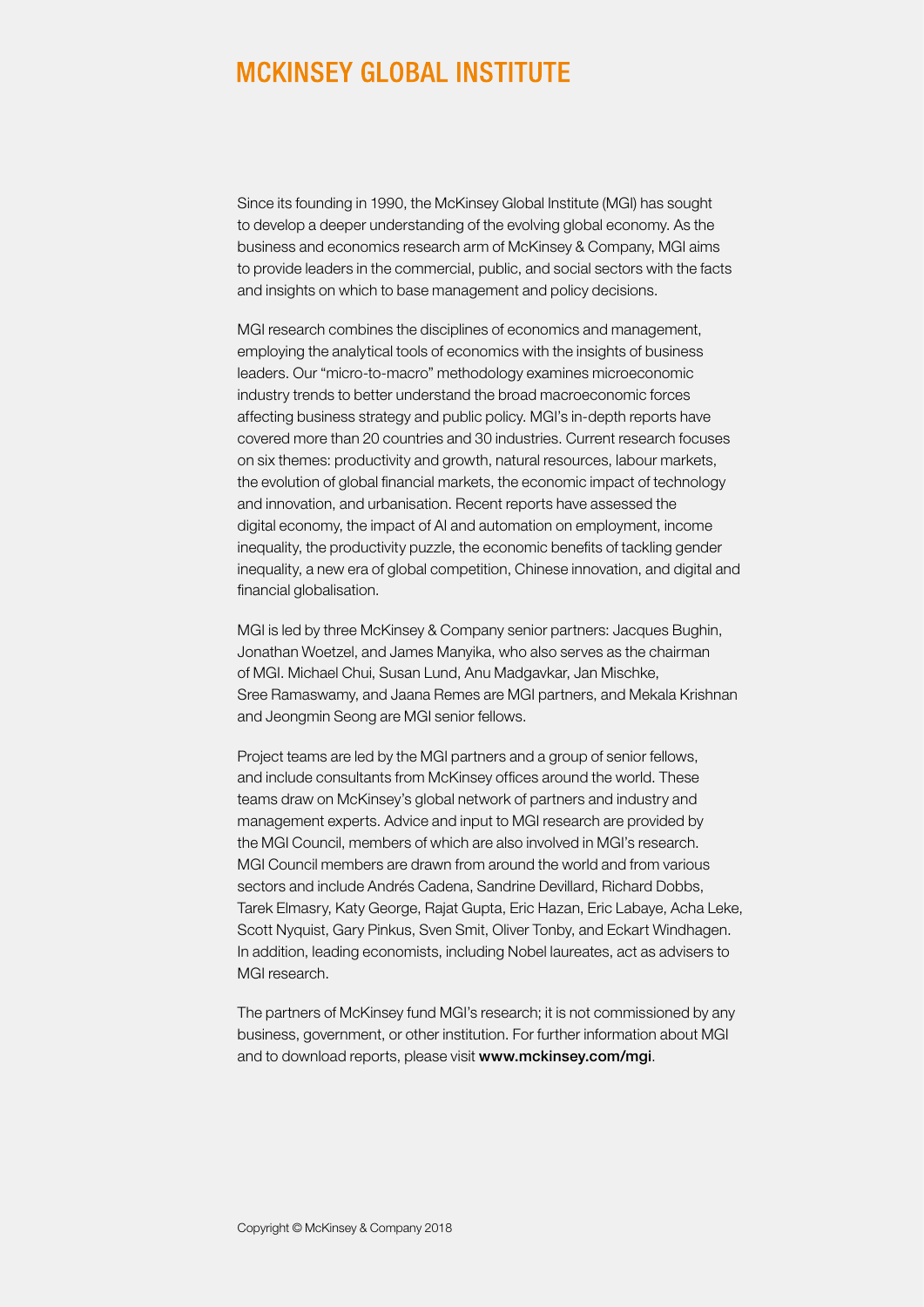# **CONTENTS**

In [brief](#page-3-0)

[Testing the resilience of Europe's inclusive growth model](#page-4-0) [Page 1](#page-4-0)

[Different types of social contract may display specific](#page-6-0)  [resilience and vulnerability](#page-6-0) [Page 3](#page-6-0)

[Much of Europe has returned to growth, but its](#page-11-0)  [inclusiveness remains under pressure](#page-11-0) [Page 8](#page-11-0)

[Six megatrends could test the resilience of Europe's](#page-15-0)  [inclusive growth model](#page-15-0) [Page 12](#page-15-0)

[The megatrends mean Europe may face higher inequality](#page-31-0)  [and more divergence](#page-31-0) [Page 28](#page-31-0)

[Action in three areas is required to strengthen Europe's](#page-39-0)  [inclusive growth model](#page-39-0) [Page 36](#page-39-0)

[Technical appendix](#page-47-0) [Page 44](#page-47-0)

[Further reading](#page-60-0) [Page 57](#page-60-0)

[Acknowledgements](#page-61-0) [Page 58](#page-61-0)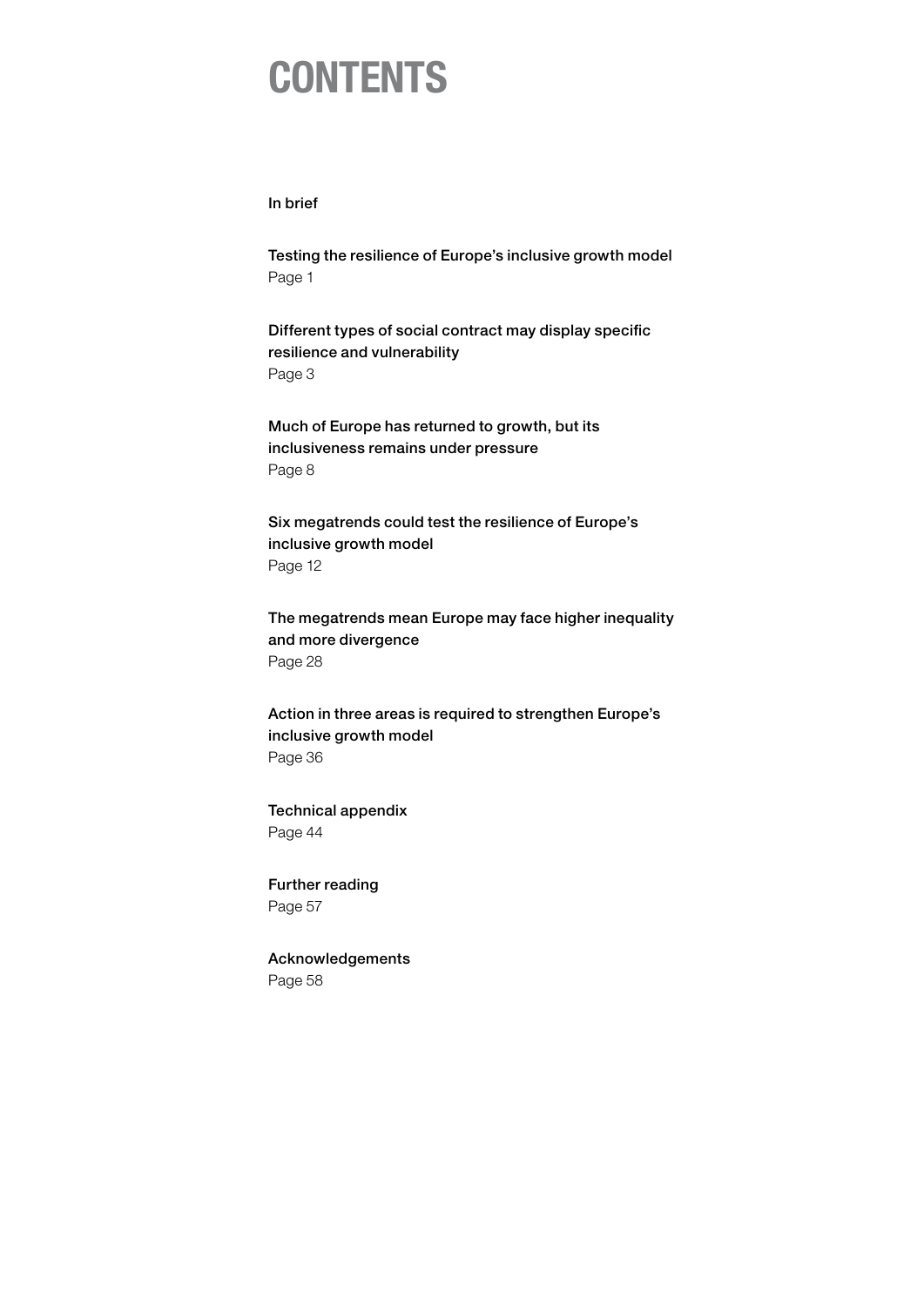# <span id="page-3-0"></span>IN BRIEF TESTING THE RESILIENCE OF EUROPE'S INCLUSIVE GROWTH MODEL

European countries have different flavours of welfare model, yet they share a history of solid social protection and a focus on inclusive growth, which has been under stress since the recent financial crisis. Although inequality across Europe has grown only moderately since the early 2000s, social divergence between and within some European countries has increased. Citizens' trust of national and European Union (EU) institutions has fallen. Six global megatrends could widen income inequality and social divergence further to 2030, putting Europe's inclusive growth model under even more strain. The EU is likely to be able to preserve the essence of its social contract only by delivering effective policies in response to the megatrends to restore social convergence in the EU, and by adjusting the parameters of its social contract. Our key findings include:

- Investment rates have not recovered to pre-crisis levels, trust in national governments is still falling in one-third of European countries, and populist parties have won greater shares of the vote.
- Market income inequality in Europe rose only moderately compared with other regions, and redistribution almost stabilised disposable income distribution in recent years. However, the cross-country picture is mixed. Nordic countries have achieved the largest income growth, but in Southern Europe, all income quintiles have lost between 1 and 3 percent a year of disposable household income, with the lowest-income households experiencing the largest losses.
- There could be cracks in the sustainability of the EU social contract in the next decade caused by six megatrends: ageing demographics; digital technology, automation, and artificial intelligence (AI); increased global competition; migration; climate change and pollution; and shifting geopolitics. Based on these trends, inequality may rise again, and divergence within Europe may increase.
- In a simulated "denial" scenario, in which the EU and European countries do not respond to the megatrends (and roll back current policies), a social contract centred on inclusive growth would seem elusive, as Europe would face prolonged economic stagnation, rising inequality, and growth in welfare costs outstripping gross income growth.
- But in a simulated "deliver" scenario, in which Europe scales up current policies (particularly on ageing, diffusion of digital and AI, and investment in the circular economy), Europe could rebuild solid income growth—in our simulation of 1.9 percent a year per capita to 2030, producing an additional €9,000 of per capita gross income that could fund additional public social spending.
- One of the EU's most pressing challenges—even in the deliver scenario—could be rising inequality. Particularly digitisation and AI, but also global competition, could amplify skills premiums and put pressure on wages of routine jobs, superstar effects among firms and cities could continue, and both ageing and migration could further increase the wedge between topand bottom-income households.
- What's more, consensus forecasts project that Europe's South is likely to diverge from, rather than reconverge with, Europe's North, and a shift in global competition to digital may create yet more headwinds in Europe's economically weaker geographies, threatening EU cohesion.
- **Improved innovation and upgrades in human skills should be key priorities for Europe given** that both can support inclusive growth. In all scenarios, the EU is likely to need to adapt the parameters of the social contract to cope with the megatrends, for instance embedding lifelong learning in the workplace and enforcing behaviour with respect to limiting pollution and overuse of natural resources.
- Europe will also need to increase, and better communicate, efforts to rebuild citizens' trust in order to gain their support for the required changes ahead.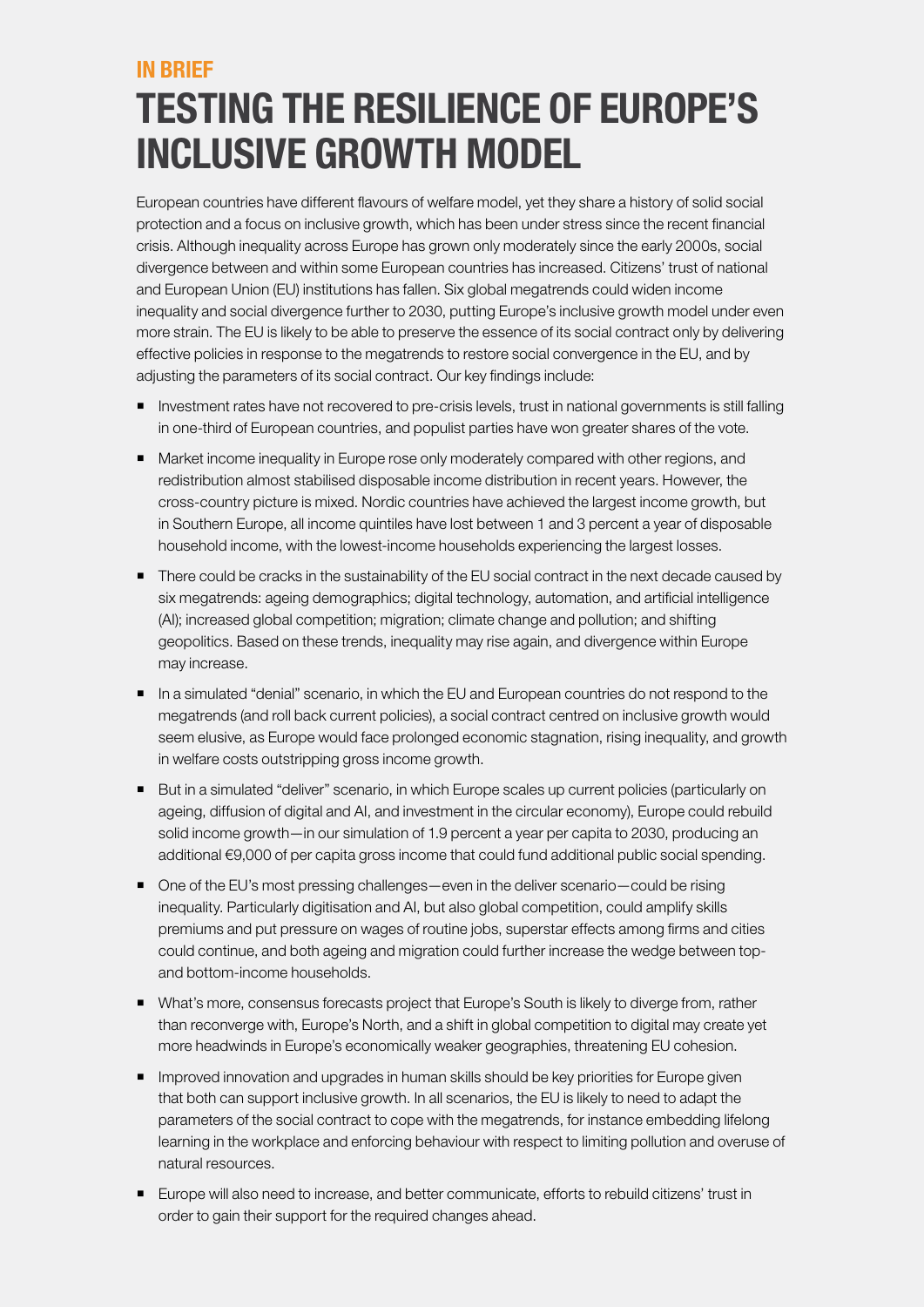# <span id="page-4-0"></span>TESTING THE RESILIENCE OF EUROPE'S INCLUSIVE GROWTH MODEL

Behind the economic performance of countries—their GDP growth—lies a set of institutions that set the foundations: their social contracts.1 The main backbone of the social contract of the European Union (EU) is more or less defined by lower disparity in income generation and high redistribution to ensure inclusive growth, and high access to healthcare. Typically, income taxes are relatively high, public social expenditure relatively large, and coverage of social risk material.<sup>2</sup> However, today the sustainability of Europe's inclusive growth model and the EU's social welfare–oriented contract and its local variants is subject to intense discussion in light of limited growth in median income, falling trust in institutions, discomfort with mass migration, worries about security and the resilience of global agreements, and a rise in populist politics that challenges the status quo.<sup>3</sup> The perceived strains are sufficiently serious that European Central Bank executive board member Benoît Coeuré referred to them in a speech at Harvard in March 2013 in which he said, "What is at stake is nothing less than the sustainability of the European social market economy".4

The critical question is whether perceptions that the EU social contract is breaking are justified, and, if they are, how the contract could be amended. This paper builds on research the McKinsey Global Institute (MGI) conducted in the context of our knowledge partnership with Friends of Europe for the #EuropeMatters project, and is the first in a forthcoming MGI series on the evolution and resilience of social contracts.<sup>5</sup> This paper focuses largely on inclusive growth in the period to  $2030.^{\rm 6}$  We concentrate on inclusive growth as this is the common backbone of Europe's social vision and its different flavours of social contract.<sup>7</sup>

<sup>4</sup> Benoît Coeuré, *Revisiting the European social contract*, Europe 2.0: Taking the next step, Cambridge, MA, March 2, 2013, ecb.europa.eu/press/key/date/2013/html/sp130302.en.html.

<sup>1</sup> A social contract is a framework of settled relationships and agreements between individuals, companies, communities, and governing institutions, which aims to achieve goals such as security, liberty, inclusive prosperity, or sustainability. In this paper, we focus on the economic aspects of the EU social contract.

<sup>2</sup> Daron Acemoglu and James A. Robinson, *Why nations fail: The origins of power, prosperity, and poverty*, New York, NY: Crown Business, 2012.

Around the commonalities within Europe, there is some diversity in focus. Seminal work by Esping-Andersen and others finds that there are five flavours: (1) the liberal model in Anglo-Saxon economies, which is closer to the United States approach that is characterised typically by higher inequality; (2) the corporatist/ conservative model of continental Europe, typically associated with lower employment; (3) the social democratic model of Nordic countries, characterised by higher tax rates; (4) the Mediterranean model of Southern Europe, with more focus on pensions and less on social assistance; and (5) a model linked to Eastern Europe, with a greater focus on catching up in growth terms. See Gøsta Esping-Andersen, *Three worlds of welfare capitalism*, Princeton, NJ: Princeton University Press, 1990; Gøsta Esping-Andersen, "The comparative macro-sociology of welfare states", in *Social exchange and welfare development*, Luis Moreno, ed., Madrid, Spain: Consejo Superior de Investigaciones Cientificas,1992; and Gøsta Esping-Andersen, *Social foundations of postindustrial economies*, Oxford, UK: Oxford University Press, 1999. For more on the Mediterranean model, see Maurizio Ferrera, "The 'Southern Model' of welfare in social Europe", *Journal of European Social Policy*, 1996, Volume 6, Number 1. When we discuss Europe's social contract in aggregate terms, we largely refer to the common backbone of inclusive growth. Social convergence happens when the inclusive growth model converges, and vice versa.

<sup>5</sup> See Pascal Lamy, *Europe 2030: Towards a renewed European social contract*, #EuropeMatters, Friends of Europe, September 2018. In future research, MGI's aspiration is to develop a picture of all regions of the world and their rather heterogeneous social contracts, and of global interdependence, which may give us an idea of how those contracts might converge or not.

The term "inclusive growth" originated in the field of development economics when economists realised that growth in developing countries did not always result in the expected reductions in inequality and increases in living standards.

<sup>7</sup> S. Leibfried, "Towards a European welfare state?", in *New Perspectives on the Welfare State in Europe*, Catherine Jones, ed., London: UK: Routledge, 1993.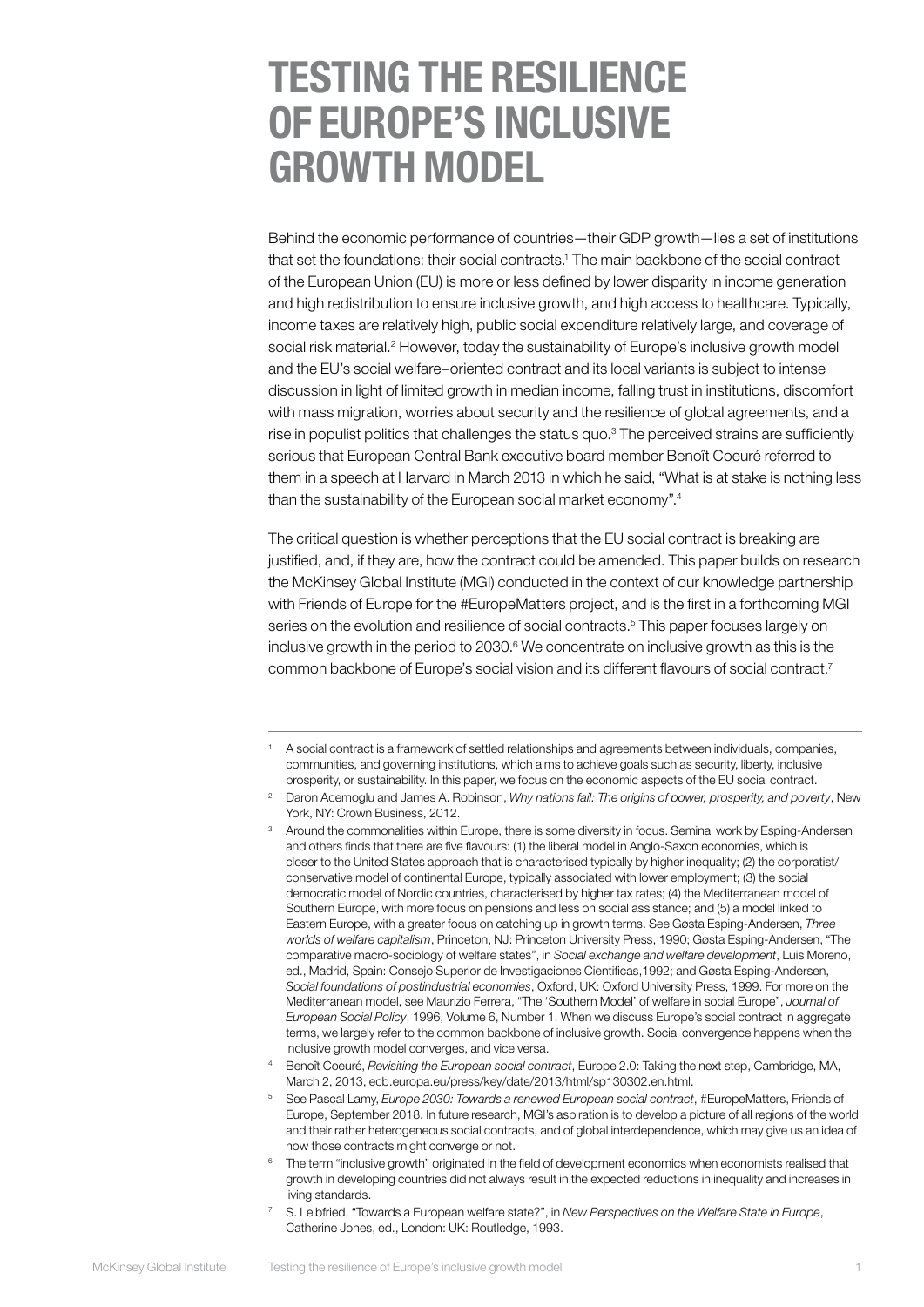This is consistent with academic research showing that inclusive growth is possibly the largest driver of citizens' life satisfaction.<sup>8</sup>

Tests to social contracts are not new. Indeed, social cohesion in Europe has been challenged in every recent decade—by the oil shock in the 1970s, the growth of world trade and rising competition from Asian economies in the 1980s, and the information and communications technology (ICT) bubble at the turn of the 21st century. During these periods, inequality rose, but then, as growth returned, restabilised.

The 2007–08 crisis created major turmoil that has not been totally worked through ten years later, in particular not in Southern Europe. After the crisis, income inequality widened, although not by as much as often perceived. It has since reconverged in many economies. However, income levels and inclusiveness worsened significantly in Europe's Mediterranean countries. Could this time be different—could inequality fail to restabilise? We are in a period in which technology is morphing into AI, and globalisation (that is, the integration of value chains) is restarting and expanding to services.<sup>9</sup> Moreover, Europe's population is ageing, productivity growth has been in marked decline, and Europe's competitiveness is under pressure in the digital age, with R&D gaps with the United States and South Korea widening.<sup>10</sup> We anticipate that six interacting global megatrends (which overlap with Gordon's famous headwinds) could widen income inequality and increase divergence among European countries further in the period to 2030.11

For many observers and analysts, 2030 is an anchor year, because it is the point at which major risks associated with the megatrends may converge. In the case of climate change, it is the point at which the global temperature may have risen by the key threshold of two degrees Celsius. The diffusion of new digital technologies may be in full swing. And, in that year, most of Europe is likely to be close to having declining populations.

We find that Europe may be able to preserve the essence of its welfare-style social contract, but to make this possible, it will need to deliver superbly on all of its current initiatives that are linked to, and aim to respond to, the megatrends. Among initiatives with the best outcomes for inclusive growth, the EU and European countries will have to scale green and technological innovation and develop new skills. It is likely that inequality will grow even while action is being taken. However, social policies may be financed to mitigate rising inequality and to head off anti-EU sentiment when the scale of Europe will arguably be increasingly relevant. Alongside pursuing these policies, Europe will need to reconsider some of the parameters of the current social contract to adapt to this new era, and to initiate new and deeper dialogue about limiting increasing social divergence among its constituent countries.

<sup>8</sup> Paul C. Bauer, "Unemployment, trust in government, and satisfaction with democracy: An empirical investigation", *Socius: Sociological Research for a Dynamic World*, 2018, Volume 4.

<sup>9</sup> Richard Baldwin, *The great convergence: Information technology and the new globalization*, Cambridge, MA: Harvard University Press, 2017.

<sup>&</sup>lt;sup>10</sup> Solving the productivity puzzle: The role of demand and the promise of digitization, McKinsey Global Institute, February 2018.

<sup>11</sup> Robert J. Gordon, "Secular stagnation: A supply-side view", *American Economic Review, Papers and Proceedings*, 2015, Volume 105, Number 5.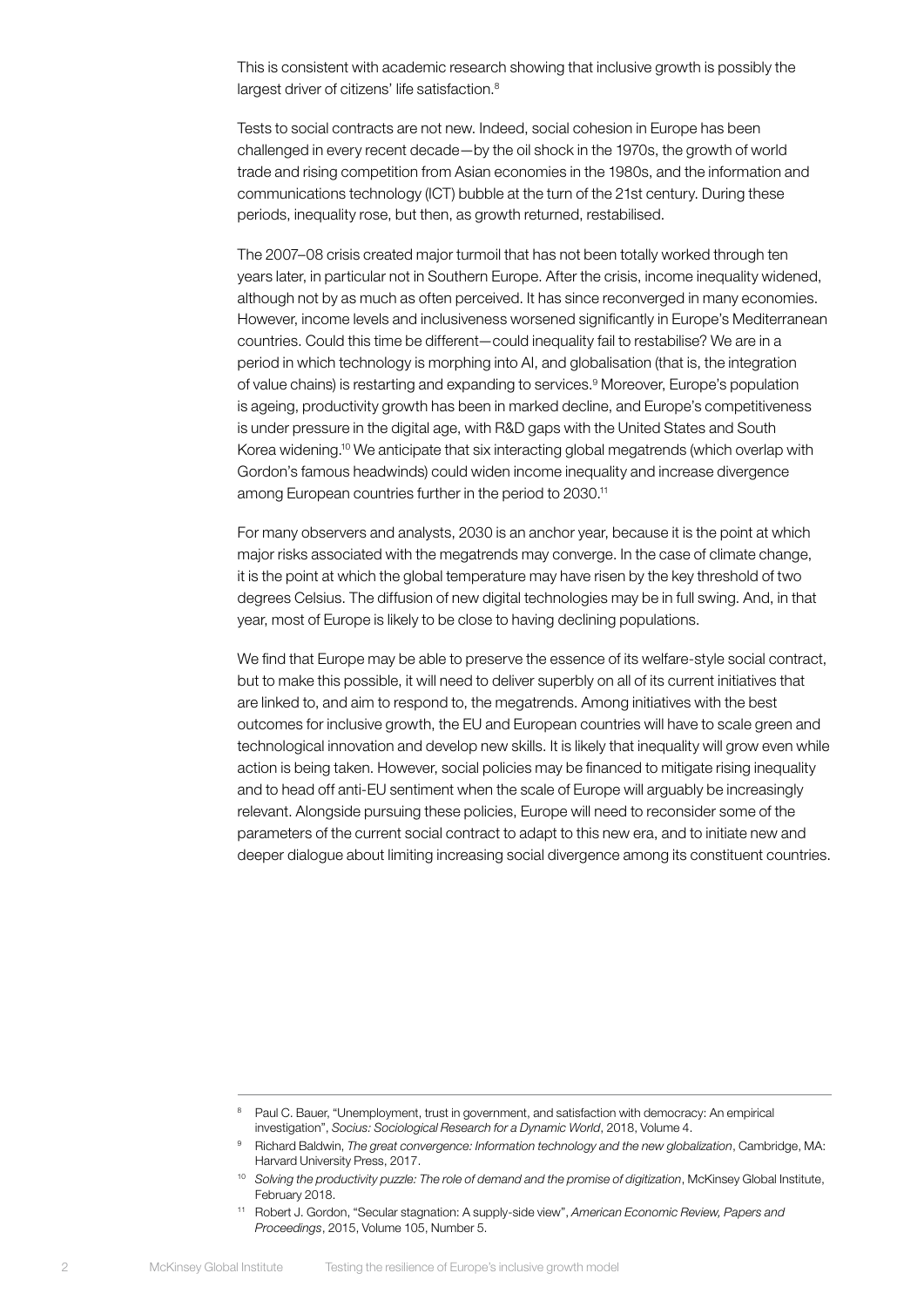# <span id="page-6-0"></span>DIFFERENT TYPES OF SOCIAL CONTRACT MAY DISPLAY SPECIFIC RESILIENCE AND VULNERABILITY

Essentially, a social contract is a framework of settled relationships and agreements (written and unwritten) between individuals, companies, communities, and governing institutions, which aims to achieve goals such as security, liberty, inclusive prosperity, and sustainability. For instance, citizens agree to sacrifice some individual freedom in exchange for state protection. The younger generation funds the pensions of the older generation. Trade unions and employers' federations agree on the basic terms of employment contracts and wages. Governments institutionalise these relationships and may write them into law. The combination of all these agreements can be defined as the social contract. History shows that social contracts are often the foundations of economic growth and, more generally, life satisfaction among citizens.<sup>12</sup>

When social contracts are weak and indicators such as poverty rates and wealth and income inequality increase, growth can be limited, and the quality of institutions and the rule of law can deteriorate.13 The Human Development Index published by the United Nations Development Programme (UNDP) is a long-established set of indicators building on the work of Amartya Sen.14 More recently, Fehder, Porter, and Stern have developed a Social Progress Index made up exclusively of three broad noneconomic dimensions: basic human needs, foundations of well-being, and opportunity. Their research examines the interplay between the three, and with economic metrics such as personal income and GDP. They conclude that GDP and social progress are distinct but reinforce each other.15 In Europe, Nordic countries have achieved the greatest social progress in relation to their economic activity (Exhibit 1).16

<sup>&</sup>lt;sup>12</sup> Daniel Fehder, Michael Porter, and Scott Stern, "The empirics of social progress: The interplay between subjective well-being and societal performance", *AEA papers and proceedings*, American Economic Association, 2018, Volume 108.

<sup>13</sup> See, for instance, Daron Acemoglu and James A. Robinson, *Why nations fail: The origins of power, prosperity, and poverty*, New York, NY: Crown Business, 2012; and Thomas Piketty and Emmanuel Saez, "The evolution of top incomes: A historical and international perspective", *American Economic Review*, 2006, Volume 96, Number 2.

<sup>14</sup> Amartya Sen, *Inequality reexamined*, Cambridge, MA: Harvard University Press, March 1995.

<sup>&</sup>lt;sup>15</sup> Daniel Fehder, Michael Porter, and Scott Stern, "The empirics of social progress: The interplay between subjective well-being and societal performance", *AEA papers and proceedings*, 2018, American Economic Association, Volume 108.

<sup>16</sup> Ibid.; Michael E. Porter, *Social progress—what works?*, #whatworks2016, Reykjavik, Iceland, April 28, 2016, slideshare.net/socprog/professor-michael-e-porter-at-whatworks2016.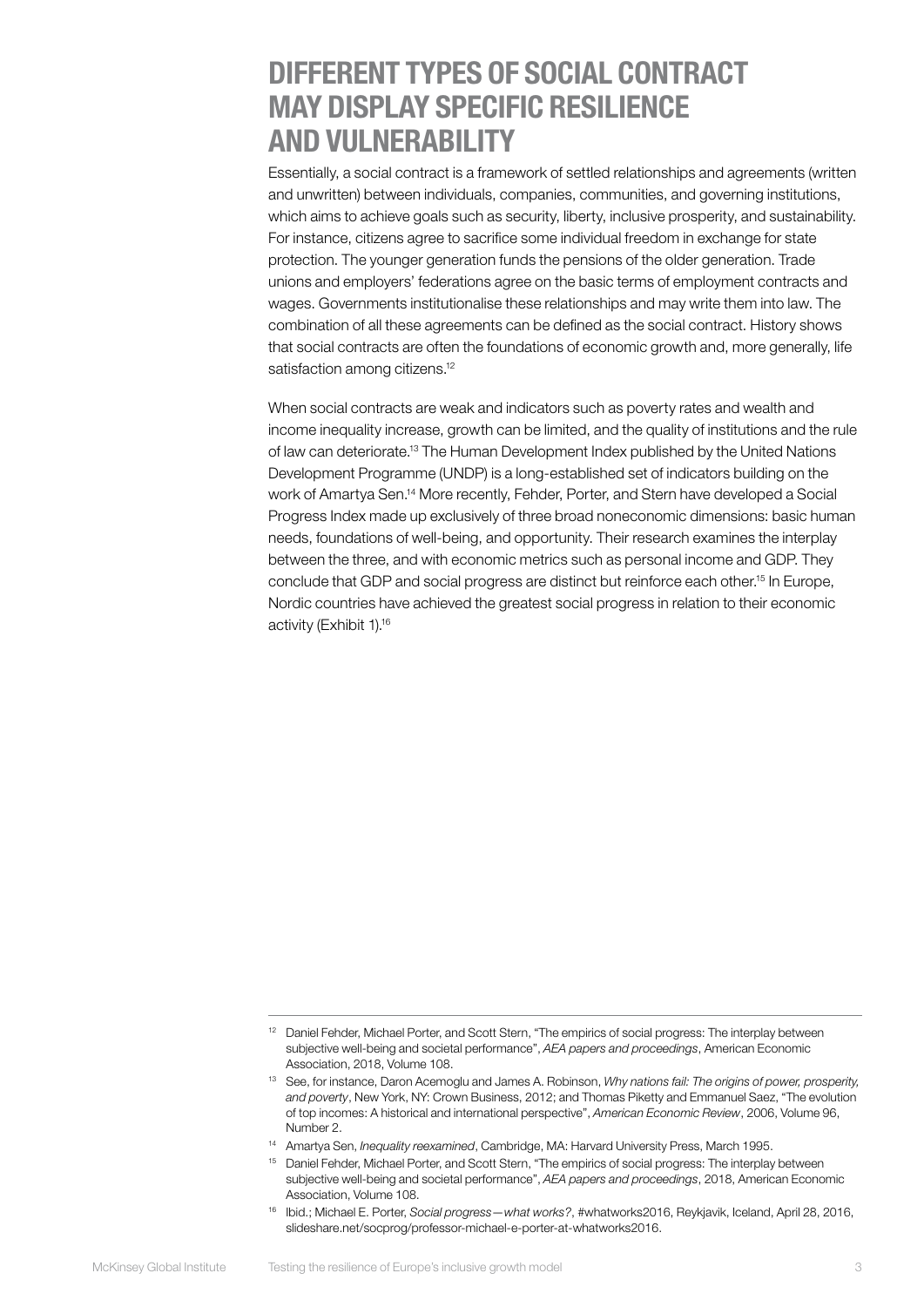#### **Exhibit 1**

**Social Progress Index (SPI), estimated** 

#### **Nordic European countries have achieved the most social progress in relation to gross income.**



1 Converted from 2017 real \$ in purchasing power parity (PPP) to € using the average exchange rate for 2017 (\$1 = €0.89). 2 EU-28 SPI is the average of the SPIs of all EU-28 member states including the United Kingdom.

SOURCE: World Bank; OECD; SPI Index; Gallup; Eurobarometer; EIU ViewsWire; Michael E. Porter, *Social progress—what works?*, #whatworks2016; McKinsey Global Institute analysis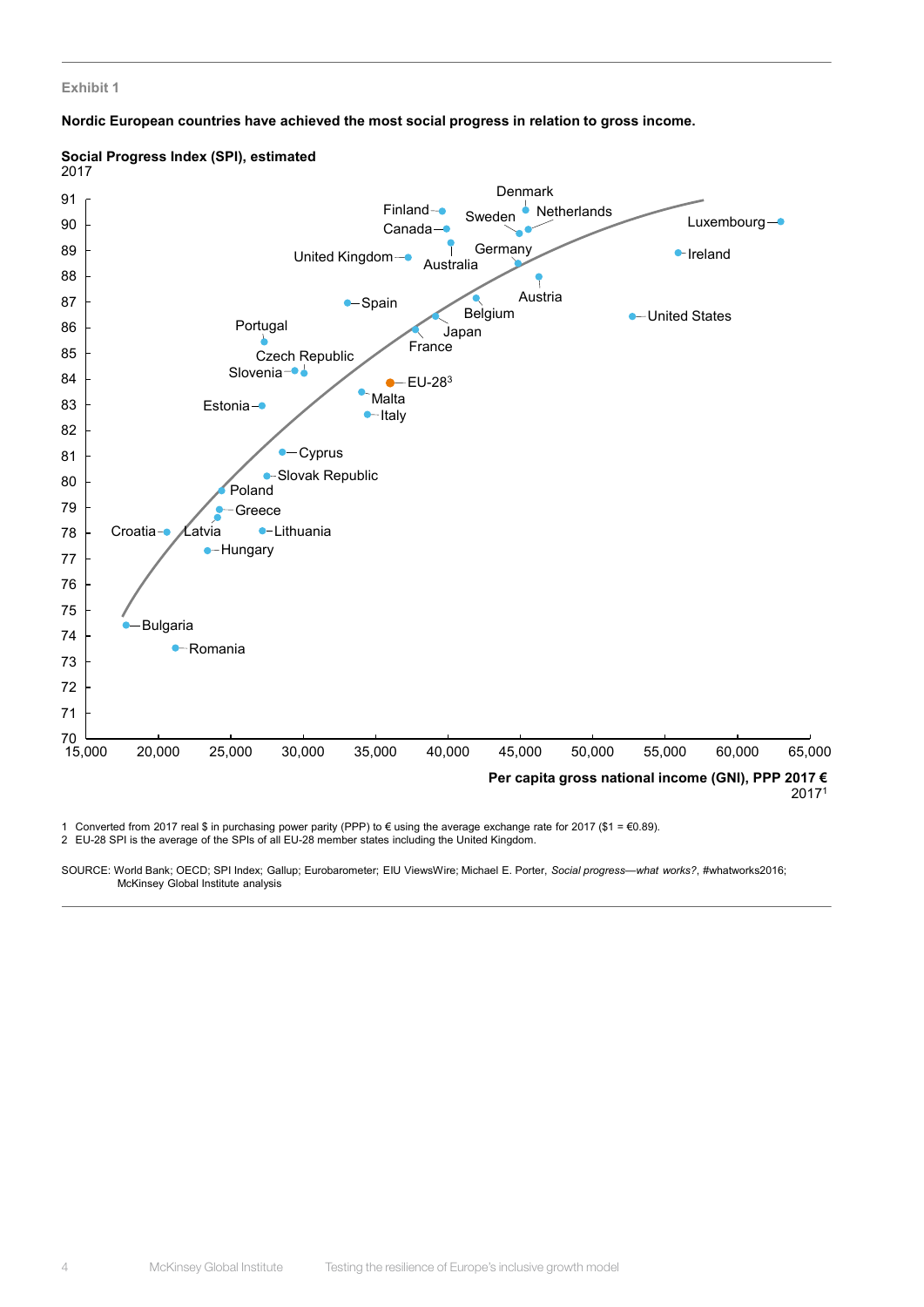Among the common characteristics that European countries share are higher income equality and higher social inclusion. All countries have more social expenditure than the United States.17 As of 2016, the EU-28 spent, on average, 19 percent of GDP on social protection including pensions, unemployment support, sickness and disability support, and social housing. Most EU-28 countries have moderate levels of inequality compared with the United States. The Gini coefficient in the United States (which synthesises in a single number the distance to full equality of income after tax and redistribution) was 0.31 in 1980, before rising to above 0.38 today.18 Europe's Gini coefficient was 0.31 in 2017—the same level as in the United States in 1980, and much lower than today's level there.<sup>19</sup>

There are many types of social contract around the world. Countries may decide to rely on different social relationships and agreements among their stakeholders. On the provision of social care and education—also key components of social contracts—East Asia has been more egalitarian than, for instance, Latin America. On the income generation and distribution elements of such contracts, a well-known contrast—and choice—has been highlighted between "laissez faire" in the United States, characterised by high inequality in income generation and limited redistribution, and Europe's so-called "welfare system" with its more equal income generation and larger redistribution.

We acknowledge, of course, that Europe is clearly not homogeneous, and it has clusters of different social models that have exhibited more or less resilience since the financial crisis. The seminal work by Esping-Andersen cited previously provides the basis for the clusters as well as a clear view of the commonalities and specificities of Europe's various clusters of social models.

Beyond this common ground, however, countries may have chosen different social paths (Exhibit 2). For example, by 2016, Southern and Eastern Europe had provided much less social support to those at the bottom of the income pyramid than the Social democratic cluster of the Nordic countries, which have much wider redistribution than other countries in Europe. In general, the Mediterranean cluster has suffered the most socially, with significantly higher unemployment than the rest of Europe and a higher share of people living in poverty.

<sup>&</sup>lt;sup>17</sup> Eurostat, ec.europa.eu/eurostat/statistics-explained/index.php?title=Government\_expenditure\_on\_social protection.

<sup>18</sup> A Gini coefficient of zero represents perfect equality (incomes are perfectly evenly distributed), and a Gini coefficient of 100 indicates perfect inequality (one person earns all the income).

<sup>&</sup>lt;sup>19</sup> Interestingly, Europe and the United States had roughly the same disparity in market income generation a century ago. Europe has become more equal since, especially during the 1980s when US inequality started to rebound. For example, the top 1 percent in the United States earned about 20 percent of market income in the 1920s. This share fell to 12 percent in 1980 but then rose again to 20 percent today. In Europe in the 1920s, the top 1 percent in terms of market income in Denmark, France, and the Netherlands received a higher portion of their total national income than in the United States. The share commanded by the top 1 percent in France had fallen to below 10 percent by 1980 and has stabilised at 12 percent today. In Denmark and the Netherlands, the top 1 percent generated just above 5 percent of total income in 1980 and commands only 7 to 8 percent today.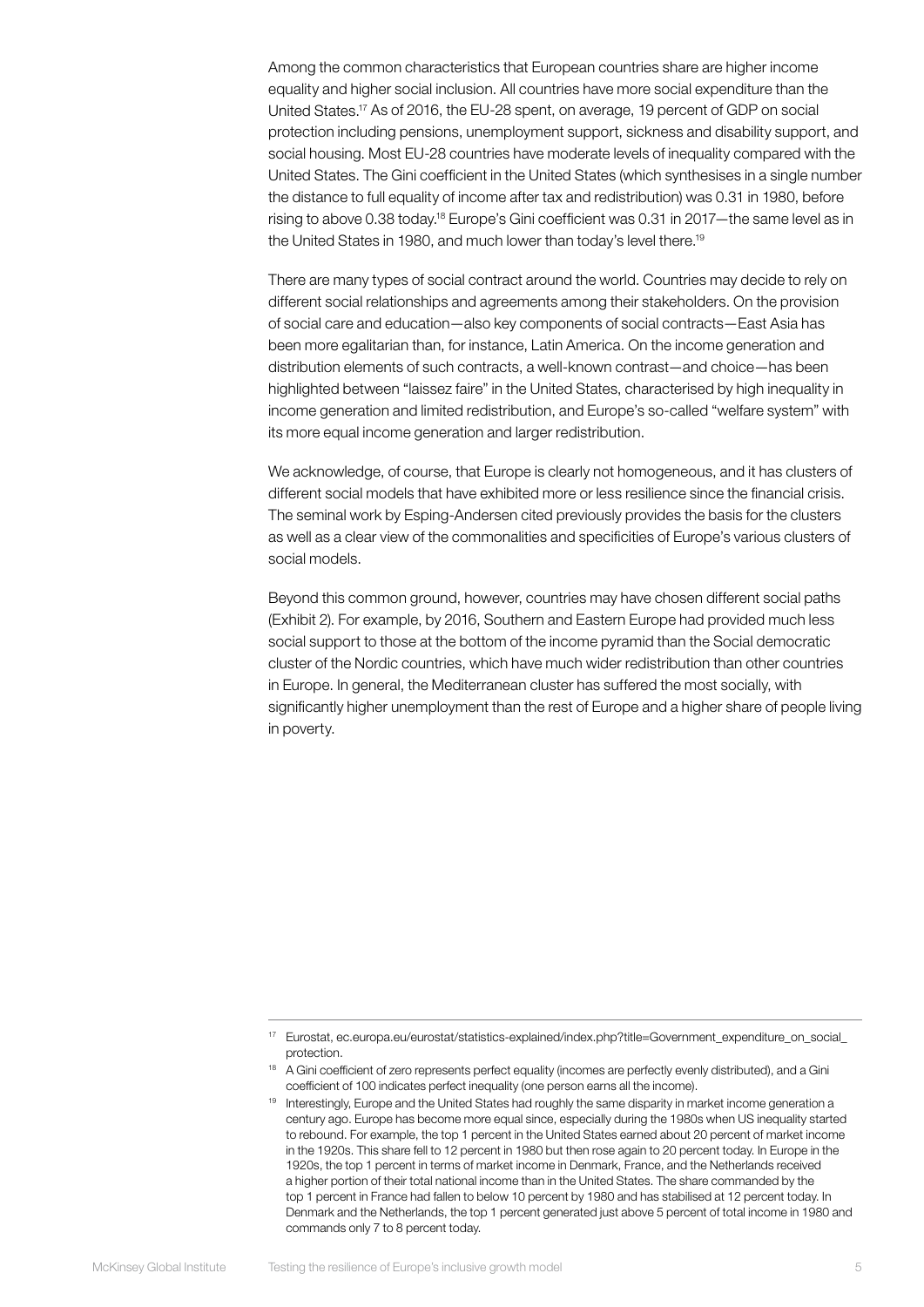#### **Exhibit 2**



1 All data from 2016.

2 Social welfare system clusters based on the original definition by Esping-Andersen; inequality based on the Gini coefficient. The same picture emerges with the quintile inequality ratio.

SOURCE: Eurostat; European Commission; World Bank; McKinsey Global Institute analysis

Comparing Europe's model with the more laissez-faire model of the United States provides a good perspective on European social specificities (Exhibit 3). Before the recent crisis, longterm growth differentials between different types of social contract in Europe were small. All countries were growing at a rate of 2 to 2.5 percent from 1970 to 2006 (with the exception of Eastern European countries that were growing faster as they sought to catch up with others in the region). The United States experienced more than 3 percent growth over this period, with higher systematic income inequality than any Western European country. After the crisis, momentum in Europe's per capita income growth declined to half the rate prevailing in the United States, recovering only over the past two years.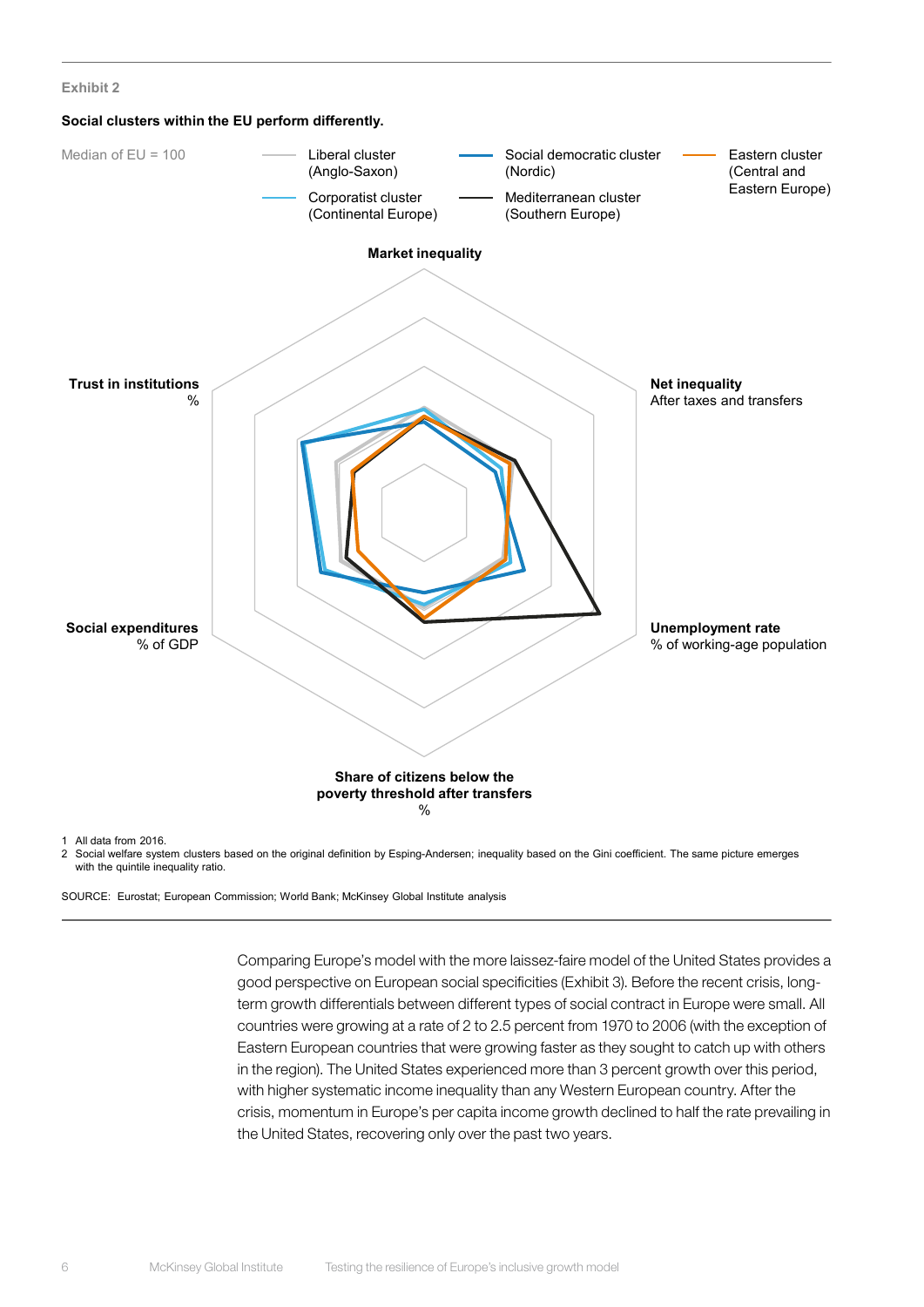#### **Exhibit 3**

#### **EU and US citizens have different socioeconomic profiles.**

| <b>European Union (EU-28)</b> | <b>Average citizen</b>                                                                               | <b>United States</b> |
|-------------------------------|------------------------------------------------------------------------------------------------------|----------------------|
|                               |                                                                                                      |                      |
| 25.9                          | Earns gross income (World Bank,<br>OECD) (GNI, PPP, per hour worked <sup>1,2</sup> )                 | 29.6                 |
| 5.2x the bottom 20%           | Top 20% retains (OECD, Eurostat)                                                                     | 8.2x the bottom 20%  |
| 15,054                        | Government spends (Eurostat, World<br>Bank) (per citizen PPP, 2017 $\epsilon^2$ )                    | 19,791               |
| 85/100                        | and provides social progress of<br>(Social Progress Index)                                           | 86/100               |
| 81 years                      | Has life expectancy of (World Bank)                                                                  | 79 years             |
| 37% trust (41% in EU)         | Has trust in government<br>(Gallup, Eurobarometer)                                                   | 30% trust            |
| 8                             | Contributes to climate change<br>(OECD, Eurostat) (tons of CO <sub>2</sub><br>equivalent per person) | 21                   |

1 GNI per hour computed from full-time workers.

2 Converted from 2017 real \$ in PPP to € using the average exchange rate for 2017 (\$1 = €0.89).

SOURCE: World Bank; OECD; Social Progress Imperative; Gallup; Eurobarometer; EIU ViewsWire; Michael E. Porter, *Social progress—what works?*, #whatworks2016; McKinsey Global Institute analysis

> As part of the laissez-faire model, the top 20 percent of US citizens generates eight times more disposable income than the lowest quintile, while the ratio is 5.2 in Europe. US citizens tend to prefer less action from public institutions. Only 30 percent of Americans trust their government; in the EU, the figure is somewhat higher, at 37 percent for citizens' respective national governments and 41 percent for European institutions. Taking indications of "happiness" among citizens of the United States and Europe as an overall marker of contentment as measured in the World Happiness Report, in 2018 seven of the top ten spots were taken by European countries (including Iceland), and 13 of the top 20 were in Europe. The United States ranked 18th.<sup>20</sup>

> These differences in the social and economic performance and evolution of the two regions have led some to question whether one model is superior to the other. Socioeconomic theory suggests that, in practice, there is no clear-cut evidence that one social contract model outperforms the other.<sup>21</sup> Yet academic research also demonstrates that some social systems may be more resilient in the face of economic shocks than others. In some extreme cases, such shocks could even prompt an unravelling of those contracts.<sup>22</sup>

<sup>20</sup> John F. Helliwell, Richard Layard, and Jeffrey D. Sachs, *World Happiness Report*, 2018.

<sup>21</sup> Roland Benabou, "Unequal societies: Income distribution and the social contract", A*merican Economic Review*, 2000, Volume 90, Number 1.

<sup>22</sup> Roland Benabou, *Inequality, technology, and the social contract*, NBER working paper number 10371, March 2004.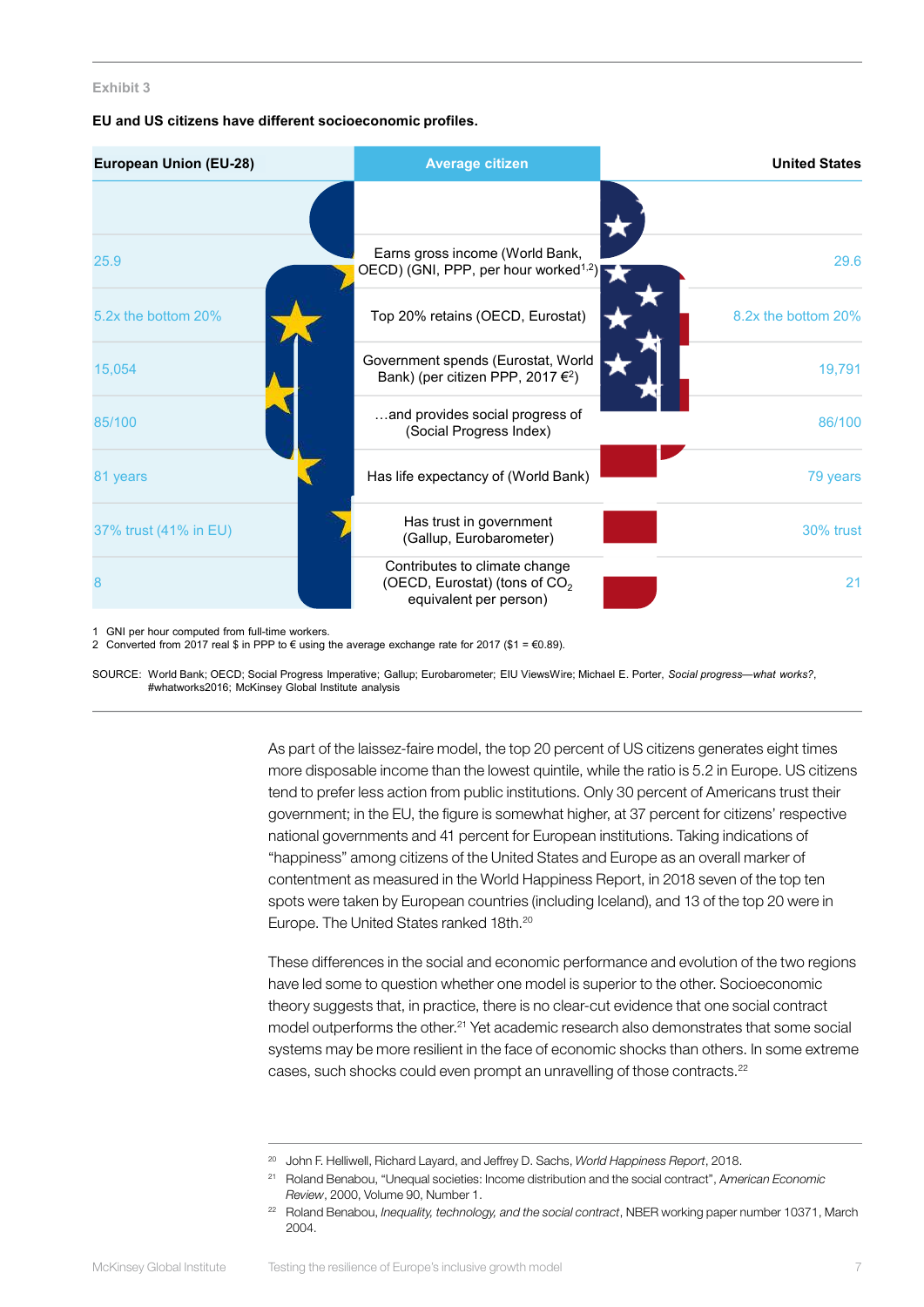# <span id="page-11-0"></span>MUCH OF EUROPE HAS RETURNED TO GROWTH, BUT ITS INCLUSIVENESS REMAINS UNDER PRESSURE

The EU and its key institutions (the European Commission and the European Parliament) have long strived to reinforce a vision of an inclusive Europe for its member states. However, when the EU's focus started to shift from the completion of the Single Market to the strategic vision of "smart, sustainable, and inclusive growth" that was a major theme of the Treaty of Lisbon, the timing was unfortunate. The treaty was signed by EU member states on December 13, 2007, at the start of the global financial crisis, and came into force on December 1, 2009, a year when the Eurozone and the EU-28 were in a severe recession. Fiscal austerity reigned after 2010 and the sovereign-debt crisis, fuelling debate about the institutional setup of the Eurozone and leading to substantial reform initiatives such as the fiscal compact, the European Stability Mechanism, and the Single Supervisory Mechanism.

The economic crisis has certainly taken its toll on citizens' sense of political and economic well-being.<sup>23</sup> Let's look at the political temperature first. There is no doubt that a sense of uncertainty has built up. Shifting geopolitics and an evolution in security risks from classic warfare to terrorism have caused a number of questions and tensions. Many Europeans are uncomfortable about the economic and social impact of mass migration to Europe (particularly as only between three and five European countries largely absorbed these migrants, arguably raising political tension within the region). European citizens have also been concerned about the effectiveness of established security institutions such as NATO and about crime rates closer to home. The Paris Agreement on climate change and the Iran nuclear deal framework have lost the United States as a signatory, prompting uncertainty about the robustness of international agreements.

Such adverse shocks have resulted in clear markers of increased tension. Voting participation in European countries' parliamentary elections has been declining since the 1980s amid an apparent breakdown of trust between people and their political representatives. Support for authoritarianism and nationalism has gained traction. In Italy, for instance, the Five Star Movement (M5S), regarded as a nationalist and Eurosceptic party, and the Northern League (Lega Nord, now called the Lega), also Eurosceptic, between them gained more than 50 percent of the vote in the 2018 general election. In the United Kingdom, the Eurosceptic UK Independence Party won 14 percent of the vote in the general election. Once the United Kingdom had voted by a slim margin to leave the EU in the referendum held in 2016, UKIP's share of the vote fell to less than 2 percent in the 2017 general election. Participation in elections has generally been low, and the voting share of populist parties as of May 2018 was as high as 65 percent in Hungary, 54 percent in Greece, and 51 percent in Poland.<sup>24</sup> Less than half of European citizens trust their government (the only European region where this is not the case is in Nordic countries, although even in these countries there has been a rise in populism; the Sweden Democrats, an anti-immigrant party, won 49 seats in the Riksdag to become the third-largest party).

It is evident that rising social tension and falling trust in institutions do not happen in a vacuum; citizens' perceptions of their economic well-being are key. There is a clear and

<sup>23</sup> See, for example, Luigi Guiso et al., *Demand the supply of populism*, EIEF Working Papers Series 1703, Einaudi Institute for Economics and Finance, February 2017; and Philippe Legrain, *European Spring: Why our economies and politics are in a mess—and how to put them right*, CB Creative Books, 2014.

<sup>24</sup> *Vote share of populist parties in EU countries (2018)*, Association of Accredited Public Policy Advocates to the European Union, May 22, 2018, aalep.eu/vote-share-populist-parties-eu-countries-2018.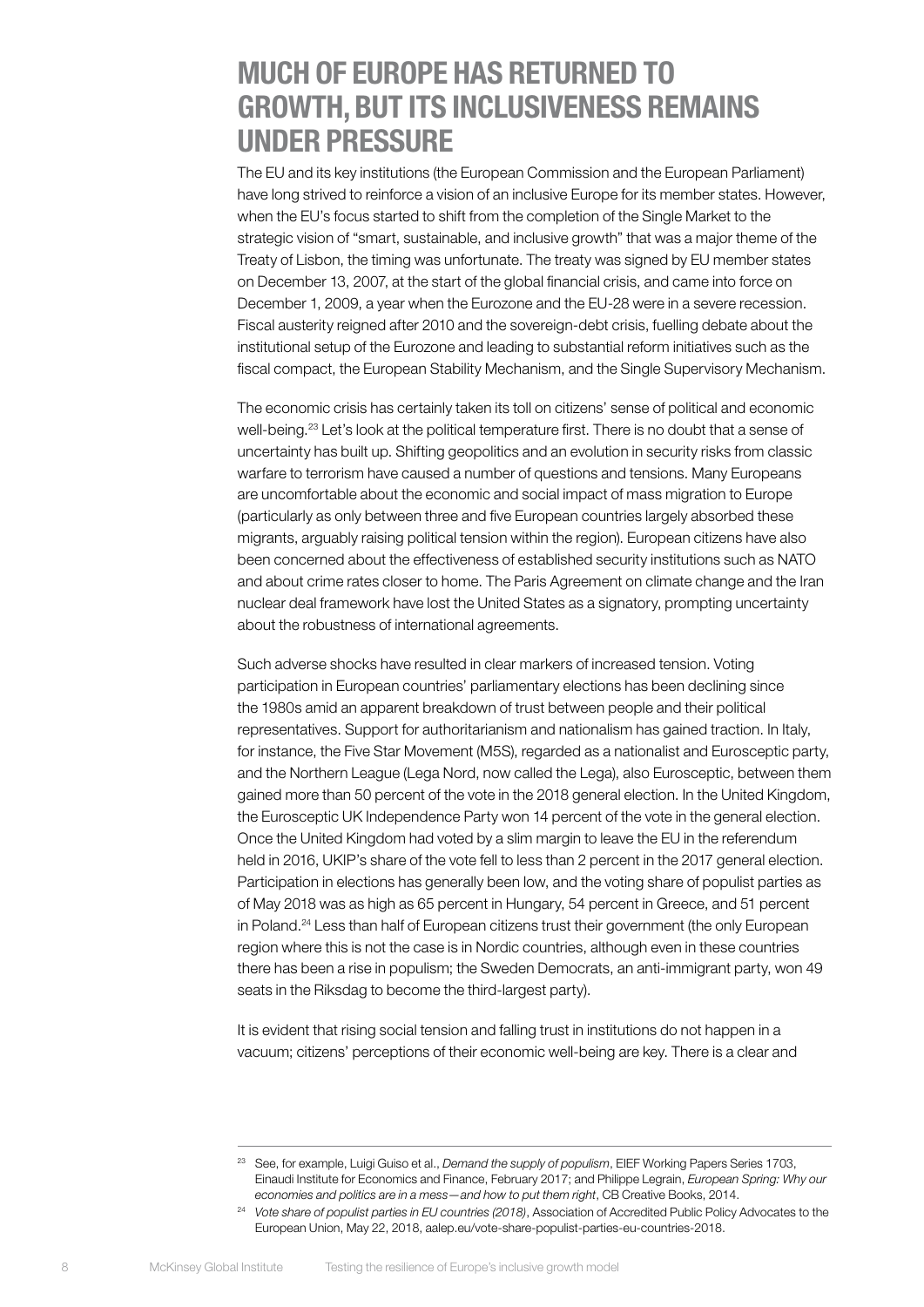established two-way link between the momentum of economic growth, strength in social cohesion, and citizens' satisfaction and trust in institutions and politicians.25

On average, Europe has performed solidly in terms of GDP growth and had reduced income inequality in the 15 years before the crisis hit in 2007. Then momentum was lost. Inequality in parts of Europe rose—in market income by 5 percent between 2007 to 2013 for the working-age population, and in terms of disposable income by 3 percent.<sup>26</sup> Incomes, particularly at the bottom of the distribution, stagnated or even fell. MGI research has shown that market and disposable incomes did not advance for the majority of the population in the post-crisis years from 2005 to 2014.<sup>27</sup> So far, Europe has failed to meet its laudable goal of lifting 20 million EU-27 citizens out of poverty between 2008 and 2020. Indeed, since 2008, an additional 1.6 million have become at risk.<sup>28</sup> The perception has been growing that younger generations are destined to be poorer than their parents in some European countries.29

Today, the pressure on Europe's social model appears to have dissipated somewhat as the economic recovery has gathered a measure of momentum. The number of people in the EU-27 at risk of poverty declined by close to five million between 2012 and 2015. Mean and median income growth resumed in most of Europe. The Social Progress Index rose by 4.4 percent and institutional trust increased by 5 percent a year from 2014 to 2016.<sup>30</sup> As acknowledged by Bruegel in an April 2018 blog entry, income inequality in the EU declined significantly in 2016 to reach its lowest level since 1989.<sup>31</sup> In general, our analysis of the period to 2016 suggests that all quintiles and deciles experienced an increase in disposable income, while the ratio of top to bottom 20 percent of disposable income earners stabilised or fell slightly, mostly as a result of top 10 percent earners increasing their disposable income at a lower rate than any other decile.

However, this average evolution may mask cracks in Europe's inclusive growth that bear watching. Regions within Europe—we have divided the continent into Social democratic (Nordic), Corporatist (continental Europe), Liberal (Anglo-Saxon), Mediterranean (Southern Europe), and Eastern (Central and Eastern Europe) clusters—show distinct differences (Exhibit 4). Continental European countries, on average, experienced a recovery in income growth for all citizens, a reduction in inequality, and a rebuilding of trust in institutions and, overall, made social progress. Anglo-Saxon economies, notably the United Kingdom, engaged in austerity programmes and exhibited no real growth in median disposable income. Northern European countries experienced the highest GDP growth in the EU, leading to real positive growth in per capita income and a slight increase in inequality due to superior income growth in the top decile, and improved social progress and trust. In sharp contrast, Southern European countries' per capita growth has been under stress,

- <sup>27</sup> *Poorer than their parents? Flat or falling incomes in advanced economies*, McKinsey Global Institute, July 2016.
- <sup>28</sup> Zsolt Darvas, *Why is it so hard to reach the EU's "poverty" target?*, Bruegel, January 18, 2017.
- <sup>29</sup> *Poorer than their parents? Flat or falling incomes in advanced economies*, McKinsey Global Institute, July 2016.
- <sup>30</sup> Note that this is measured in percent, not percentage points.
- <sup>31</sup> Germany experienced a 0.6 point fall in the Gini coefficient, while the United Kingdom experienced a decline of 0.9. See Zsolt Darvas, *European income inequality begins to fall once again*, Bruegel, April 30, 2018.

<sup>&</sup>lt;sup>25</sup> See, for instance, Daniel C. Fehder, Michael Porter, and Scott Stern, "The empirics of social progress: The interplay between subjective well-being and societal performance", *AEA Papers and Proceedings*, American Economic Association, 2018, Volume 108; Christian Bjørnskov, "How does social trust affect economic growth?", *Southern Economic Journal*, 2012, Volume 78, Number 4; Chase Foster and Jeffrey Frieden, "Crisis of trust: Socio-economic determinants of Europeans' confidence in government", *European Union Politics*, 2017, Volume 18, Number 4; Yann Algan et al., "The European trust crisis and the rise of populism", *Brookings Papers on Economic Activity*, BPEA Conference Drafts, September 7–8, 2017; and Benjamin M. Friedman, *The moral consequences of economic growth*, New York, NY: Vintage Books, 2006.

<sup>26</sup> Beñat Bilbao-Osorio and Eva Rückert, "Innovation, productivity, jobs and inequality", in *Science, research and innovation performance of the EU 2018: Strengthening the foundations for Europe's future*, European Union, 2018.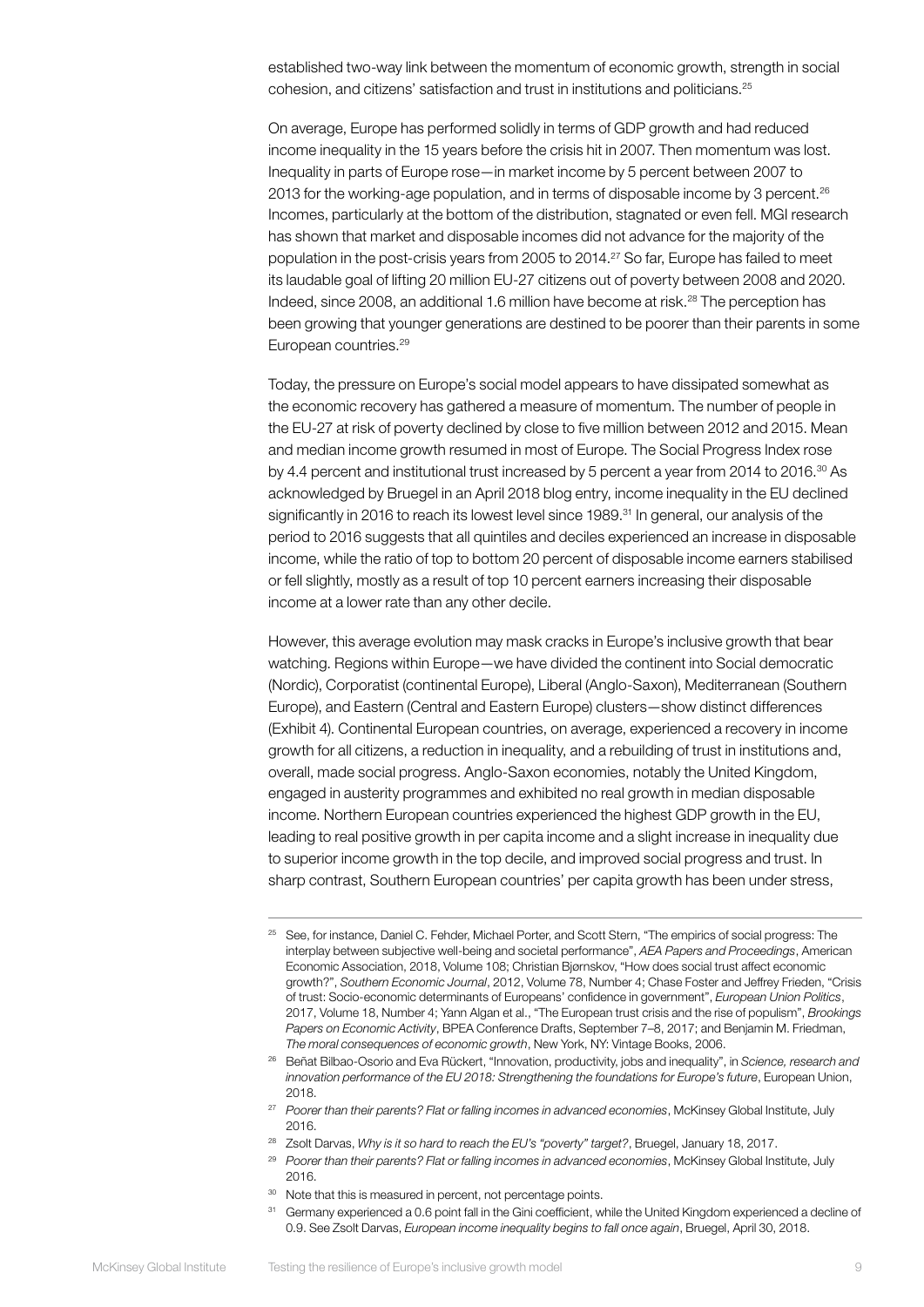disposable per capita income has declined for all deciles and quintiles, and poverty and income inequality have increased.<sup>32</sup> Among the most affected economies, median disposable incomes declined by as much as 5 percent a year in Greece over this period, and by about 1 percent per year in Italy and Spain. Trust in domestic and European institutions fell significantly in Southern Europe. Eastern European economies' growth recovered at a slightly faster rate than in Continental European or Nordic countries. However, this relative convergence has been limited. Growth in per capita income over the past eight years has still been lower than in Continental Europe, creating a widening gap in wealth accumulation. Top deciles grew faster than bottom deciles, leading to greater inequality.

#### **Exhibit 4**

#### **Social clusters' performance has diverged in Europe since the crisis, with the Mediterranean cluster appearing worst off.**

|                                                                                            |                                                                  |                                              | Very positive development            | Positive               | Moderate                                 | Challenging                                     |
|--------------------------------------------------------------------------------------------|------------------------------------------------------------------|----------------------------------------------|--------------------------------------|------------------------|------------------------------------------|-------------------------------------------------|
| Social cluster                                                                             |                                                                  | <b>Social</b><br>democratic<br><b>Nordic</b> | Corporatist<br>Continental<br>Europe | Liberal<br>Anglo-Saxon | Medi-<br>terranean<br>Southern<br>Europe | <b>Eastern</b><br>Central and<br>Eastern Europe |
| TOP 20% progression of<br>disposable income <sup>1,2</sup><br>rate (CAGR), constant prices | 2008-16 compound annual growth                                   | 1.7                                          | $0.3 -$                              | $-0.8$                 | $-1.1$                                   | 2.5                                             |
| MEDIAN disposable income <sup>1</sup><br>2008-16 CAGR, constant prices                     |                                                                  | 1.3                                          | 0.8                                  | $-0.4$                 | $-1.3$                                   | 2.9                                             |
| <b>BOTTOM 20% progression of</b><br>disposable income <sup>1,2</sup>                       | 2008-16 CAGR, constant prices                                    | 1.0                                          | $0.4 -$                              | 0                      | $-2.9$                                   | 2.4                                             |
| income of bottom 20%                                                                       | RATIO of income of top 20% vs<br>2008-16 change, constant prices | 0.4                                          | $-0.2$                               | $-0.5$                 | 0.9                                      | 0.3                                             |
| <b>Trust</b><br>percentage<br>point change<br>2008-16                                      | Trust in national<br>governments                                 | 2                                            | 3                                    | 10                     | $-14$                                    | 4                                               |
|                                                                                            | Trust in the<br>European Union                                   | $-7$                                         | $-13$                                | 6                      | $-16$                                    | $-12$                                           |

1 Estimates of disposable income are based on the current average tax rate of the income tax bracket, which has been corrected for inflation using the Harmonised Index of Consumer Prices.

2 Estimated change over time in the median income of the quintile.

NOTE: Country aggregation through population weighting.

SOURCE: World Bank World Development Indicators; OECD; Eurostat; Eurobarometer; McKinsey Global Institute analysis

<sup>32</sup> Michael Forster, *Divided we stand: Why inequality keeps rising,* OECD Social Policy Division, presentation, March 22, 2012, oecd.org/els/soc/49170768.pdf.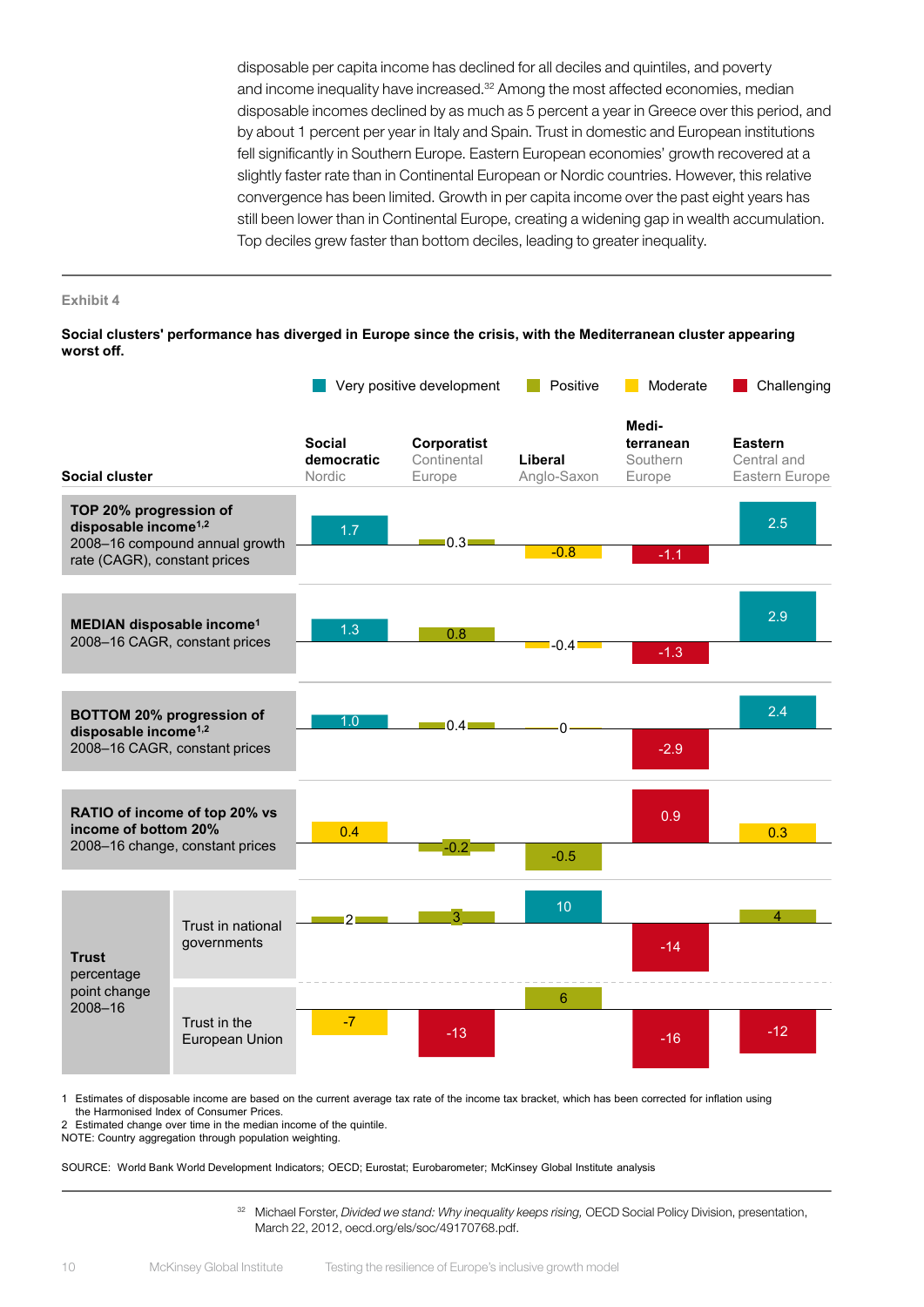Institutions are coming under challenge, too. Economists have asserted that solid and trusted institutions are core ingredients of economic growth and prosperity.<sup>33</sup> Trust is an intangible but critical feature of modern democratic societies; it is easy to lose and hard to regain.34 Europeans are asking fundamental questions about the continent's democratic legitimacy and relevance. Citizens and businesses alike are concerned about Europe's ability to deliver on its commitments. For example, while business leaders surveyed by McKinsey in 2017 were largely positive about the European Commission's policy priorities, only 28 percent thought EU institutions were very effective at making and managing policy. They were not much more confident in their home governments. In general, trust in institutions is relatively low among European citizens and companies. Trust in own country and European institutions has fallen since the crisis and has yet to recover (Exhibit 5). In the case of European companies, about 54 percent want more rather than less of Europe, but only one-third to 40 percent think that the European institutions have delivered on expressed EU priorities such as deepening economic, monetary, and political integration, and completing the Digital Single Market.<sup>35</sup>

#### **Exhibit 5**





<sup>33</sup> Daron Acemoglu and James A. Robinson, *Why nations fail: The origins of power, prosperity, and poverty*, New York, NY: Crown Business, 2012.

<sup>34</sup> See *Rebuilding trust in Europe: Three pathways*, McKinsey Global Institute, January 2018; and *Trust and public policy: How better governance can help rebuild public trust*, OECD Public Governance Reviews, March 27, 2017.

<sup>35</sup> *European business: Overcoming uncertainty, strengthening recovery*, McKinsey Global Institute, May 2017.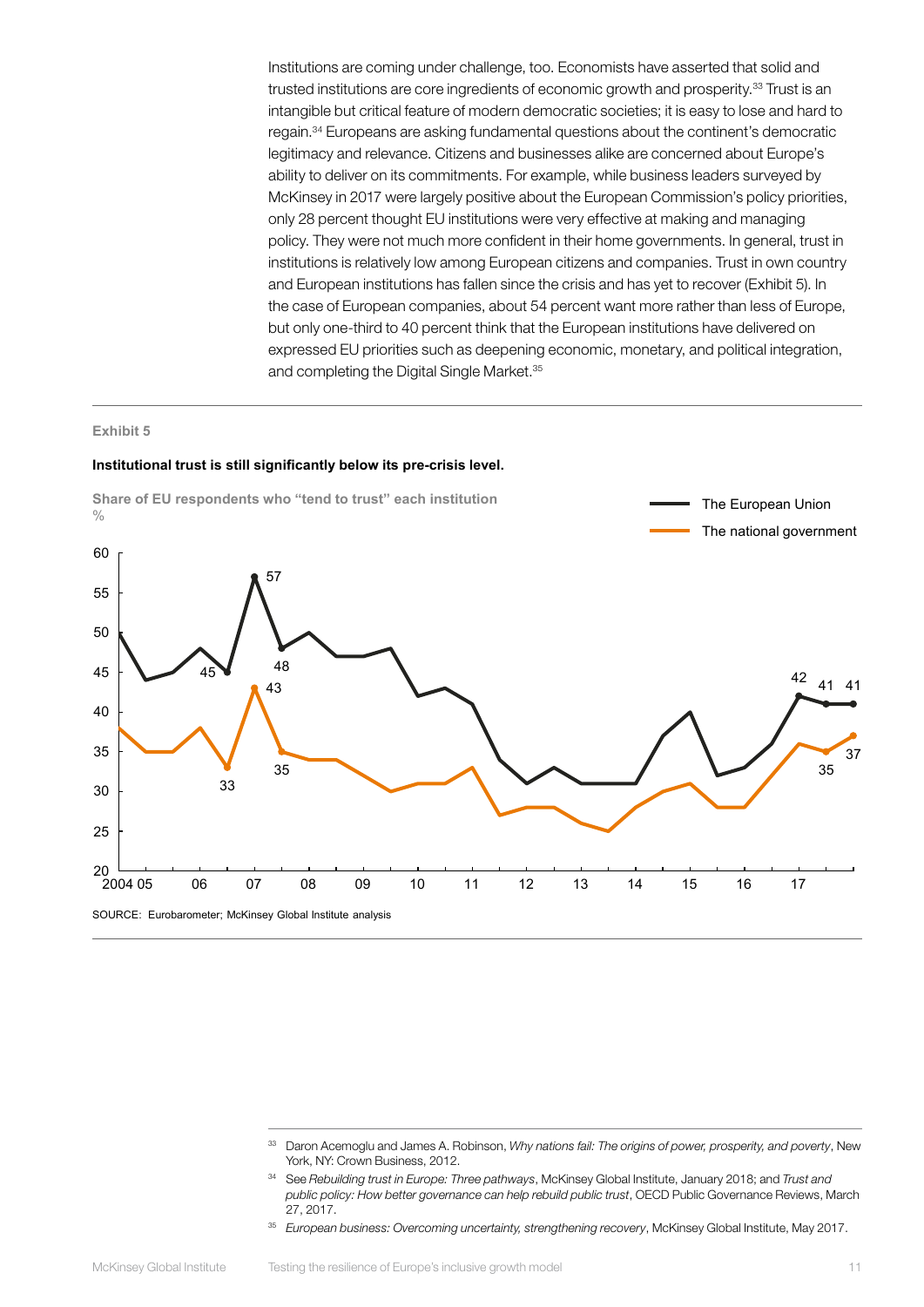# <span id="page-15-0"></span>SIX MEGATRENDS COULD TEST THE RESILIENCE OF EUROPE'S INCLUSIVE GROWTH MODEL

The resilience of Europe's social contract may be tested by six global megatrends: ageing; digital technology, automation, and AI; increased global competition; migration; climate change; and shifting geopolitics. In this section, we simulate the likely long-term evolution of inclusive growth in the EU and its social clusters. Our analysis is based on a synthesis of external research and extends MGI's previous work on the major trends sweeping through the world economy in what we termed "no ordinary disruption" (see Box 1, "High-level methodology", and the technical appendix).<sup>36</sup> Of course, there is much uncertainty about each individual trend as well as their interconnections, and therefore our simulation is intended to give a rough "dimensionalisation" of the challenges and opportunities ahead in several scenarios rather than precise point forecasts.

Our model suggests that, overall, the six megatrends may put more pressure on inequality and institutional trust in the next decade rather than being a cause for relief.<sup>37</sup> The trends are likely to have different impacts depending on whether Europe responds to them vigorously or passively (Exhibit 6). All six play a role, but sometimes asymmetrically. Our analysis suggests that technology will be the largest swing factor and that further large impact is likely to come from ageing and globalisation.<sup>38</sup>

For illustrative purposes, we have developed two contrasting scenarios. We call the first a denial scenario in which Europe takes no action to mitigate the impact of the trends. If this (unlikely) scenario were to unfold, Europe would, for instance, not counteract ageing demographics, and would block progress on digitisation and AI, risking losing competitiveness vis-à-vis China and the United States, the world's digital and AI leaders. It could also find itself at the mercy of significant economic risk linked to climate change and pollution, to take two examples. In our second, deliver scenario, Europe continues to pursue and scale up its current policies, and it develops new approaches that leverage existing assets and competencies to respond to newer trends such as the diffusion of AI. In this scenario, Europe continues to invest at the same pace in the circular economy, for example, and continues its path to decarbonisation according to the Paris Agreement. It also implements its objectives for the Digital Single Market and starts to diffuse AI technologies, achieving success in line with its existing progress in innovation, education, and digitisation.

For each of the six megatrends, we identify what we believe are the most significant mechanisms at work by which they have an impact on inclusive growth and other elements of the social contract. We also provide a high-level view of how those trends separately, and in combination, may affect the path of economic growth and inequality. Our focus is on sustaining inclusive growth.

<sup>36</sup> Richard Dobbs, James Manyika, and Jonathan Woetzel, *No Ordinary Disruption: The Four Forces Breaking All the Trends*, New York, NY: PublicAffairs, 2015. This book discussed four megatrends: urbanisation, accelerating technological change, an ageing world, and ever deeper and wider global connections in terms of trade in goods and services, finance, people, and data.

<sup>37</sup> Robert J. Gordon, "Secular stagnation: A supply-side view", *American Economic Review, Papers and Proceedings*, 2015, Volume 105, Number 5.

<sup>38</sup> MGI has published extensively on the role of technology. To read and download all reports, go to mckinsey. com/mgi/our-research/technology-and-innovation.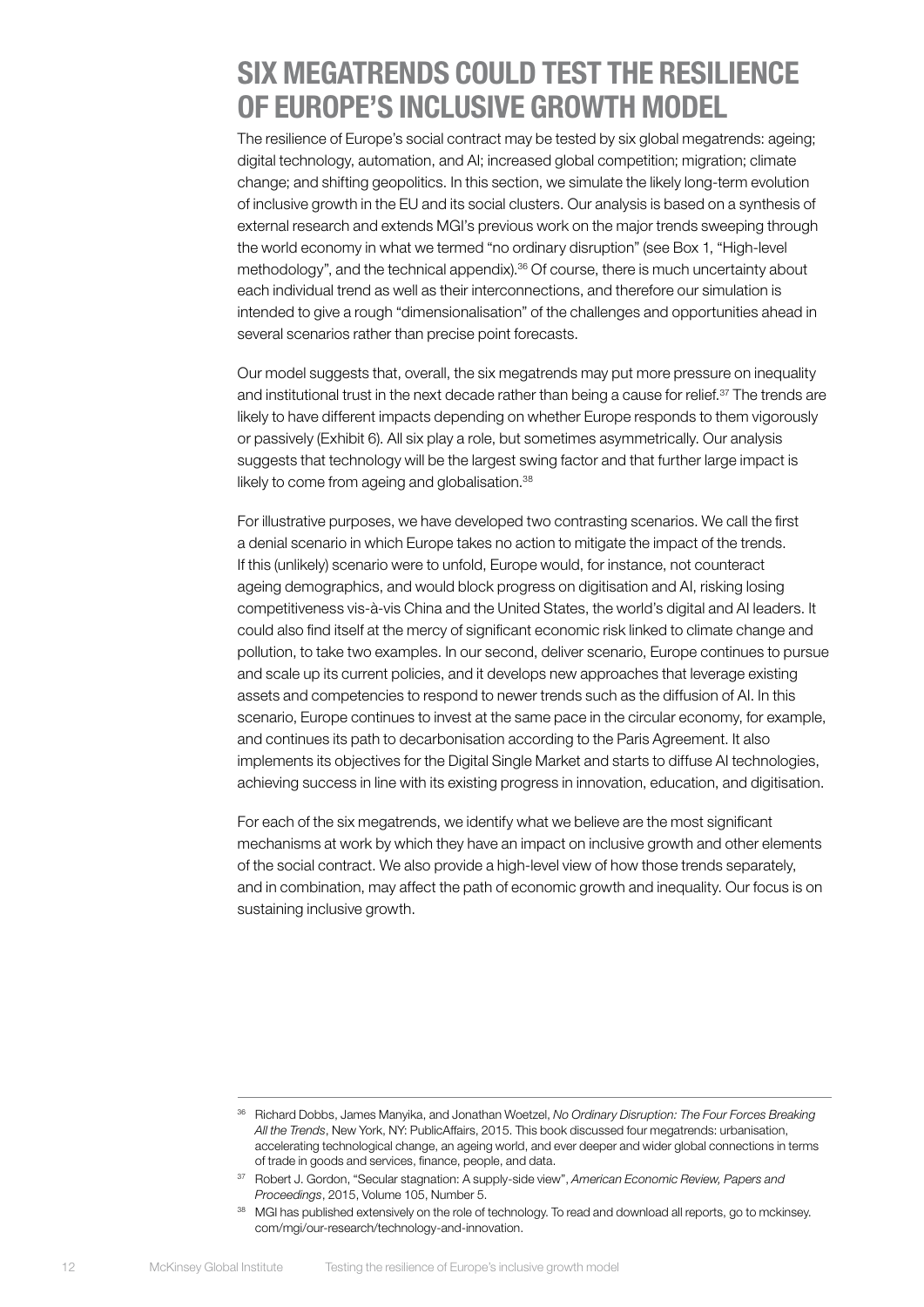# **Exhibit 6**

#### **The impact of six megatrends on inclusive growth will depend on whether Europe chooses to respond to them.**

**Cumulative impact by 2030 (deviation from baseline scenario, average estimates)** Europe average

| Positive | Challenging |
|----------|-------------|
|----------|-------------|

| <b>Denial scenario</b>                               |                |                                                              | Deliver scenario |                                                      |  |
|------------------------------------------------------|----------------|--------------------------------------------------------------|------------------|------------------------------------------------------|--|
| <b>Market income</b><br>inequality<br>Quintile ratio | Per capita GNI | <b>Megatrends</b>                                            | Per capita GNI   | <b>Market income</b><br>inequality<br>Quintile ratio |  |
| 4%                                                   | $-6%$          | Ageing<br>$\bigoplus$<br>demographics                        | $-4%$            | 2%                                                   |  |
| 3%                                                   | $-3%$          | <b>Digital</b><br>technology,<br>(©<br>automation,<br>and AI | 15%              | 19%                                                  |  |
| 4%                                                   | $-5%$          | Increased global<br>competition                              | $-4%$            | 4%                                                   |  |
| $1\%$                                                | $1\%$          | Migration                                                    | $0\%$            | 1%                                                   |  |
| 1%                                                   | $-2%$          | Œ<br>Climate change<br>and pollution                         | 4%               | 1%                                                   |  |
|                                                      | $-2%$          | <b>Shifting</b><br>geopolitics                               | 2%               |                                                      |  |
|                                                      |                | Delta gross income<br>per capita by 2030: €9,000             |                  |                                                      |  |

SOURCE: McKinsey Global Institute analysis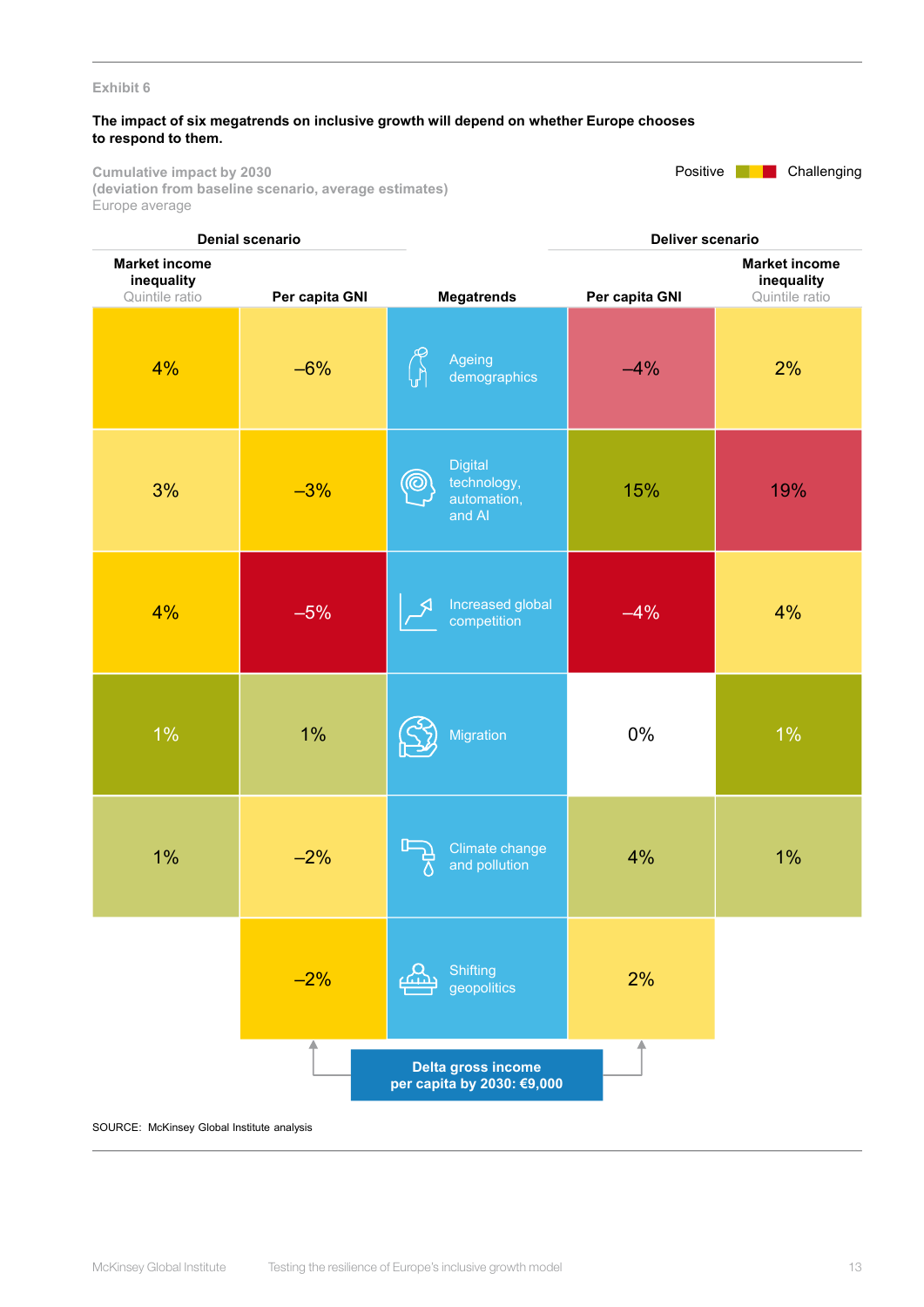# Box 1. High-level methodology

We tested the resilience of the social contract by examining how a set of anticipated trends could affect the evolution and sustainability of Europe's inclusive growth path against an as-is baseline case, taking a perspective up to 2030. Through the model developed for this project, which uses estimates from previous MGI work and academic literature in reduced form, we provide early insights into the extent of pressure on the EU social contract and pinpoint sources of fragility. We judge the model to work "everything else being equal". The estimates that emerge from the model are not forecasts but should be considered as providing rough direction on how scenarios could unfold. We provide some sensitivity analyses to show the uncertainty of the results (see the technical appendix for more detail).

The model covers the EU-28 countries and aggregates for Europe based on the total income share of each country. We have developed scenarios as deviations to a baseline case that does not account for the influence of megatrends. The baseline is structured as a model of as-is growth with constant labour-to-population and capital-to-output ratios, and with a long-term trend (1996 to 2006) of total factor productivity growth for Europe of 0.8 percent a year.<sup>1</sup> This leads to average annual income growth for the EU-28 of 1.6 percent to 2030, in line with consensus estimates. The average incorporates differences among European countries with a range from 0.8 percent to 3.1 percent. The higher rate is achieved by countries with some combination of higher population growth, a lower labour share, and higher total factor productivity growth. In particular, Central and Eastern European countries have achieved long-term total factor productivity growth of 1.2 percent over the past 20 years, compared with only 0.5 percent in Western Europe.

Central and Eastern European countries' total factor productivity growth reflects beta convergence with the rest of Europe.<sup>2</sup>

We selected economic, social, and sustainability metrics that interlink with institutional trust and use these to assess the sustainability of the social contract.

Metrics. We compute four social indicators in addition to the typical economic indicator of income growth. Our main focus is on inclusive growth, and we therefore look at the distribution per quintile of income growth. We assess how inequality develops in absolute terms (proportion of population with declining income and increase in unemployment) as well as in relation to other citizens.3 For a relative measure, we look at both the Gini coefficient and the relative difference between top- and bottom-quintile earners. We also assess how economic indicators affect the dynamics of institutional trust.<sup>4</sup> Finally, we estimate the additional public funding required to accommodate the megatrends. For sustainability and broad social dimensions, we consider the Social Progress Index.<sup>5</sup>

Megatrends. Leveraging and extending MGI's work on "no ordinary disruption", we selected six global trends that already have, and will likely continue to have, an impact on the EU: (1) the ageing of the population; (2) the diffusion of disruptive technologies; (3) the rise of competitors from emerging markets; (4) migration; (5) climate change; and (6) shifting geopolitics.<sup>6</sup> Those trends correlate well with some of the headwinds highlighted by Robert Gordon in his discussion of secular stagnation.<sup>7</sup> The validity of these six megatrends has been put to the test in a series of workshops at Friends of Europe.<sup>8</sup>

- <sup>6</sup> Richard Dobbs, James Manyika, and Jonathan Woetzel, *No Ordinary Disruption: The Four Forces Breaking All the Trends, New York, NY:* PublicAffairs, 2015.
- <sup>7</sup> Robert J. Gordon, "Secular stagnation: A supply-side view", *American Economic Review, Papers and Proceedings,* 2015, Volume 105, Number 5.
- 8 Pascal Lamy, *Europe 2030: Towards a renewed European social contract*, #EuropeMatters, Friends of Europe, September 2018.

<sup>1</sup> Beñat Bilbao-Osorio and Eva Rückert, "Innovation, productivity, jobs and inequality", in *Science, research and innovation performance of the EU 2018: Strengthening the foundations for Europe's future,* European Union, 2018.

<sup>&</sup>lt;sup>2</sup> See Marcin Grela et al., *Is Central and Eastern Europe converging towards the EU-15?*, NBP working paper number 264, Narodowy Bank Polski, 2017. The study makes clear that the convergence process has largely been driven by inward direct investment, but that this driver is running out of steam, making it necessary for Eastern Europe to scale up its own innovation and competitiveness. The total factor productivity growth we assume in the period to 2030 may thus be overstated for those countries.

<sup>3</sup> See Rafael Di Tella and Robert MacCulloch, *Happiness adaptation to income beyond "basic needs",* NBER working paper number 13539, December 2008; and Richard Layard, Guy Mayraz, and Stephen Nickell, *Does relative income matter? Are the critics right?*, CEP discussion paper number 918, Centre for Economic Performance, London School of Economics and Political Science, 2009.

<sup>4</sup> Ronald Inglehart and Pippa Norris, *Trump, Brexit, and the rise of populism: Economic have-nots and cultural backlash*, Harvard Kennedy School faculty research working paper series RWP 16-026, August 2016.

<sup>&</sup>lt;sup>5</sup> For sustainability and broad social dimensions, we also have considered the Social Progress Index. However, the components of the index are difficult to predict, and we therefore do not report those metrics in this report. The Social Progress Index is published by the nonprofit organisation Social Progress Imperative (socialprogressindex.com). See Daniel Fehder, Michael Porter, and Scott Stern, "The empirics of social progress: The interplay between subjective well-being and societal performance", AEA papers and proceedings, American Economic Association, 2018, Volume 108.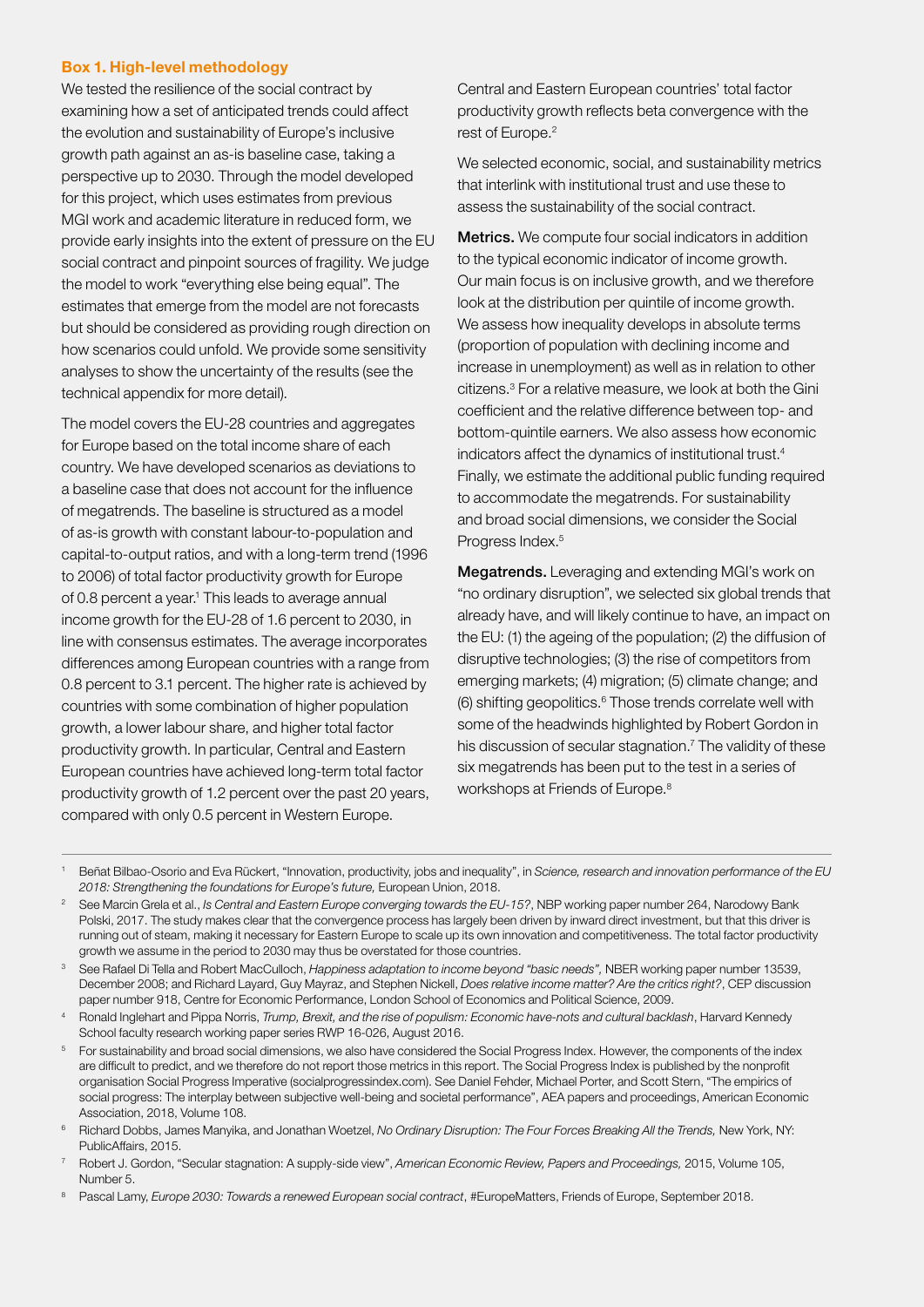# Box 1. High-level methodology (continued)

Links between variables. We include three main linkages between key metrics. First, between inequality and growth; we based our analysis on extensive research by academics and public institutions such as the Organisation for Economic Co-operation and Development (OECD) and the International Monetary Fund (IMF), which illustrate when and how inequality may slow growth potential.<sup>9</sup> Second, between growth and government spending, according to Wagner's Law.10 And third, between changes in unemployment and trust in government.<sup>11</sup>

Scenario building. We quantified the effects of the six megatrends using MGI's own research as well as a review and meta-analysis of the impact described in academic literature. The effects of those trends are differentiated depending on different scenarios of actions taken. For example, ageing may limit growth potential because of limited labour resources available, but this depressive effect may be mitigated in a scenario where participation rates and retirement ages go up or where large inroads have been made in AI and automation. Our aim is to provide a sense of contrast between inaction and action by European policy makers, and we therefore consider only two illustrative scenarios as deviations to the baseline case. We call the first of these a "denial" scenario in which European policy makers do nothing in response to the megatrends (in some cases, this scenario implies stopping what Europe is already doing). We call the second a "deliver" scenario, in which Europe delivers planned and needed measures. Among these measures, we include achieving the Digital Single Market, adjustment of national laws to extend retirement ages, and the Paris Agreement.<sup>12</sup> The model is a comparative static of the six megatrends. It does not incorporate risks of shocks such as a trade war, because forecasting such potential developments is subject to a great deal of uncertainty. Likewise, our model takes ceteris paribus assumption on other variables. For instance, we do not model step changes in monetary and fiscal policies. Also, investment

to output remains constant in our model baseline and deviates only according to trends such as a changing mix toward AI capital. Redistribution policies remain the same. Our goal is to isolate the new playing field facing Europe due to emerging forces.

Testing the robustness of results. We used sensitivity analysis as well as logic analysis ("what do you have to believe") to arrive at a more informed view of how the results work.13 We nevertheless acknowledge that our analysis relies on many assumptions. On estimating inequality, for example, we assume that wages will converge to economic equilibrium. However, this may take more or less time than expected. We also assume that skills upgrades and interfirm mobility happen in less than one year. We also assume that the current unemployment benefit ratio remains the same for any unemployed, and independently of their unemployment duration; however, benefits would decrease with time, and inequality may increase. We finally note that we only model wage income, and no other sources of revenue such as equity dividends or increasing housing assets because these are rather volatile. There may, however, be positive changes in returns on these other assets, boosting benefits particularly for those on higher incomes, and therefore increasing the inequality ratio. In our simulation of the impact of technology, real wages grow at 0.4 percent a year while employment should remain flat as a result of AI deployment and automation.<sup>14</sup> This means that wage income might grow at half the pace of output growth; the delta is extra income accruing to those who have financed the extra investment in AI-based capital. Those returns are not necessarily "unfair" as they may be needed to repay both level and risk of those investments, especially when it comes to entrepreneurship. If those extra returns are positive and accrue to those at the higher end of the income scale, inequality may be higher than what we estimate in this paper.

<sup>9</sup> "Does income inequality hurt economic growth?" *Focus on inequality and growth,* OECD Directorate for Employment, Labour, and Social Affairs, 2014, oecd.org/els/soc/Focus-Inequality-and-Growth-2014.pdf; and Federico Cingano, *Trends in income inequality and its impact on economic growth,* OECD social, employment, and migration working papers number 163, OECD, 2014.

<sup>10</sup> Anisul M. Islam, "Wagner's law revisited: Cointegration and exogeneity tests for the USA", *Applied Economics Letters,* 2001, Volume 8, Number 8.

<sup>11</sup> Chase Foster and Jeffry Frieden, "Crisis of trust: Socio-economic determinants of Europeans' confidence in government", *European Union Politics,* December 2017, Volume 18, Number 4. A bidirectional linkage between per capita gross national income and the Social Progress Index is also added as a sensitivity, but this effect is marginal and disregarded in our final estimates.

<sup>12</sup> *Shaping the Digital Single Market,* European Commission, ec.europa.eu/digital-single-market/en/policies/shaping-digital-single-market; Paris agreement, European Commission, ec.europa.eu/clima/policies/international/negotiations/paris\_en.

<sup>&</sup>lt;sup>13</sup> We also used Monte Carlo simulations. The Monte Carlo approach is based on using the intercountry variance of scenario impact for the six trends, the range of estimated impact of the trends, and feedback loops from the academic literature, assuming a log normal distribution of impact among countries. The log normal reflects the fact that most of those trends may have some fat tails.

<sup>14</sup> *Jobs lost, jobs gained: Workforce transitions in a time of automation,* McKinsey Global Institute, December 2017.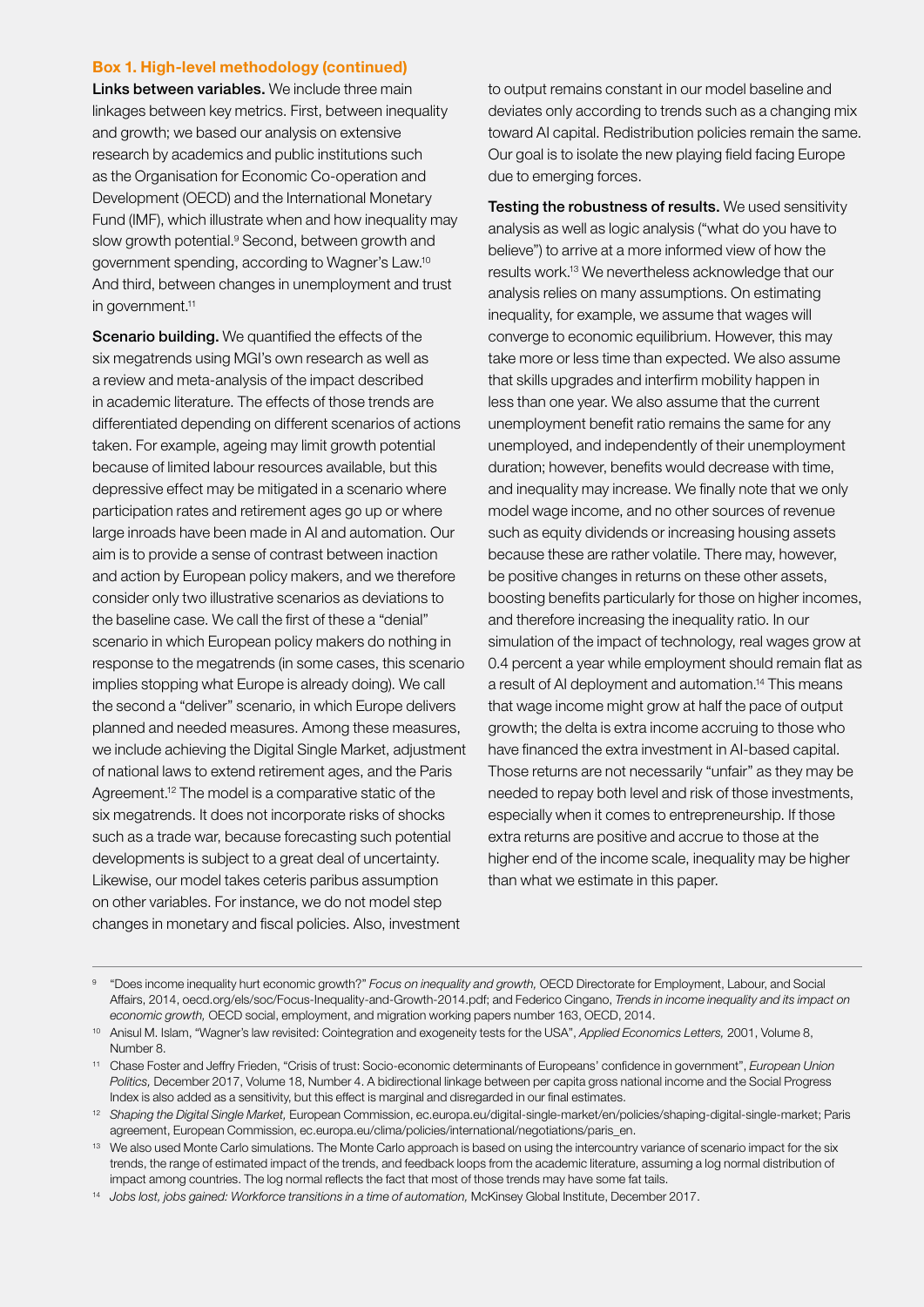## TREND 1: AGEING DEMOGRAPHICS

According to Oxford Economics, Europe's population is expected to increase by only seven million people—from 511 million to 518 million—by 2030. In half of the EU-28 countries, including Germany, a large part of Central Eastern Europe, and Iberia, the population is expected to shrink (Exhibit 7). This weak population growth would age societies and reduce the labour force by 7 percent and the active labour force by 5 percent by 2030.

**Exhibit 7**

#### **The overall EU-28 population is forecast to grow only marginally to 2030 but is expected to decline in Central and Eastern Europe.**

**Projected population change in the EU-28 by 2030** Million people



NOTE: This analysis adds four countries to the cluster classification: Ireland included in Liberal, Luxembourg in Corporatist, and Cyprus and Malta in Mediterranean.

SOURCE: Oxford Economics; McKinsey Global Institute analysis

# Mechanics at work

If age-specific behaviour with respect to labour supply and savings were fixed, labour supply and per capita savings would tend to decline, lowering growth in per capita income.<sup>39</sup> However, ageing often leads to change in savings.40 And the impact of a declining (or more slowly growing) working-age population from ageing on per capita employment has been partly compensated for by fewer young people due to declines in fertility and youth dependency ratios. However, in most OECD and European countries, declining fertility has already played out, and the ageing pressure on per capita growth is set to build up in years to come—in a ceteris paribus scenario where we don't see continued rises in female

<sup>&</sup>lt;sup>39</sup> David E. Bloom, David Canning, and Günther Fink, "Implications of population ageing for economic growth", *Oxford Review of Economic Policy*, 2010, Volume 26, Number 4.

<sup>40</sup> David E. Bloom, David Canning, and Bryan Graham, "Longevity and life-cycle savings", *The Scandinavian Journal of Economics*, 2003, Volume 105, Numbe 3.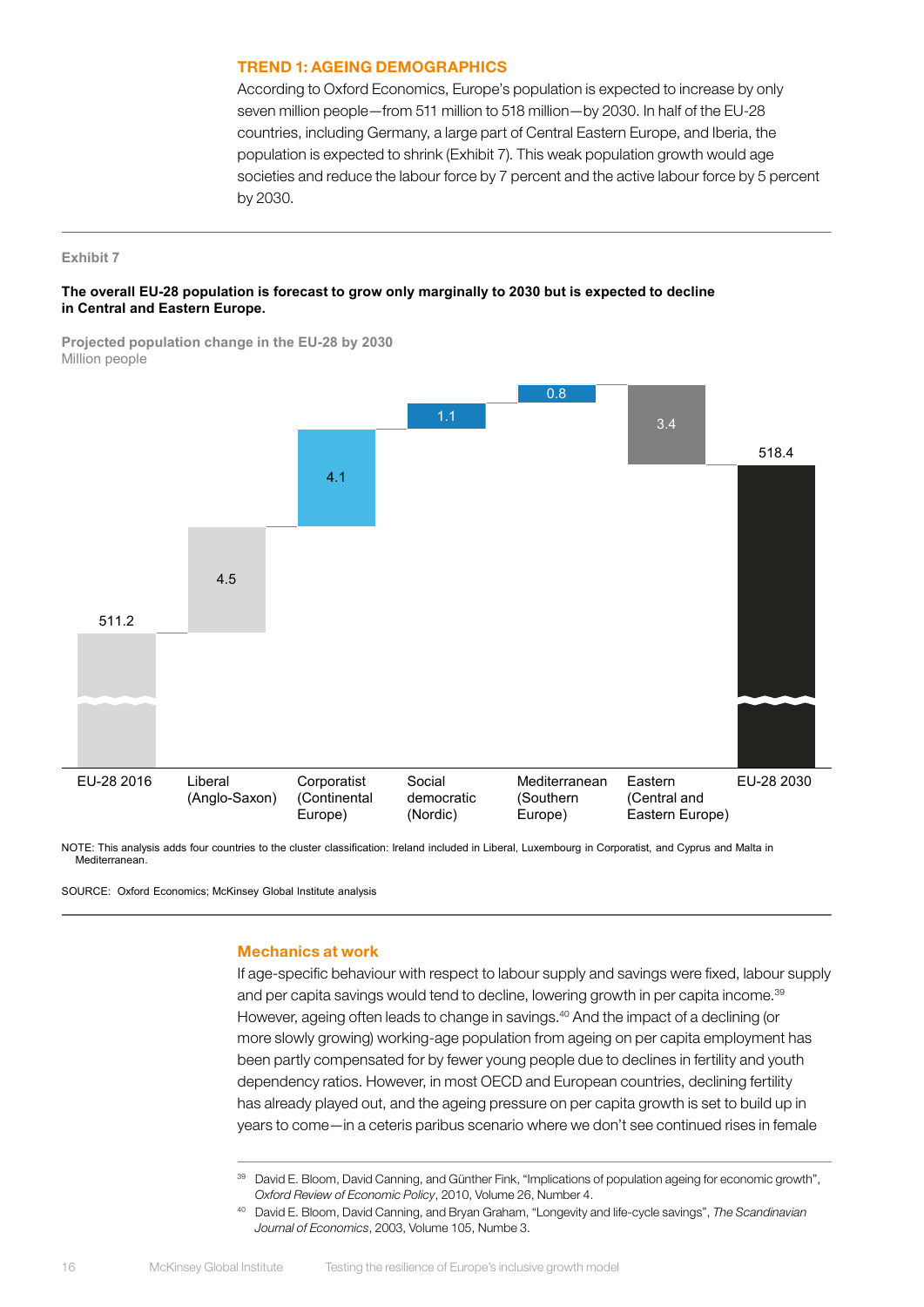participation and retirement ages. Finally, workers' productivity varies over the course of a working life. With a more mature labour force, there is a risk that, in a time of rapid technological change, although people gain experience by working, their skills can quickly become obsolete <sup>41</sup>

The larger the share of elderly people, the more unequally income may be distributed.<sup>42</sup> The primary channel through which inequality may rise is a decrease in revenue generation (after social redistribution) by the elderly compared with when they have been working. The wages of the working population relative to capital incomes and retirement incomes can also change as the labour supply shrinks. The latter effect depends on how labour demand is deployed in the economy; for instance, capital-biased technology change may reduce employment and limit rising inequality through ageing.

### Estimated impact range

The estimate arising from our simulation suggests that ageing could reduce growth in per capita income by a maximum of 0.4 percentage point per year over the next 15 years in a denial scenario.<sup>43</sup> Further, the productivity effect may account for 30 percent of the total depressive effect, with the balance of 70 percent coming largely from a shrinking pool of workers after accounting for changes in participation. On average for Europe, our simulations suggest that the maximum impact by 2030 on the market quintile inequality ratio would be an increase of 0.1 point, with a maximum impact of 0.3 point on the market Gini coefficient. If the reduction in labour supply has a limited impact on wages, the overall effect on both inequality measures would likely be lower.<sup>44</sup>

Europe's ageing could lead to an increase in the senior dependency ratio from 29 percent in 2017 to around 39 percent by 2030.<sup>45</sup> From a social contract perspective, our simulation suggests that this increase in the dependency ratio could potentially lead to a rise in public costs associated with a growing elderly population equivalent to 1 to 2 percent of GDP, with variations among countries depending on the evolution of retirement and healthcare policies.46 In the past, people retired aged just past 60 and had only a few years left to live in retirement, and newcomers to the labour market could finance their pensions. However, the average life expectancy has increased by more than three years in Europe in less than 15 years, essentially driven by falling mortality among the old population (and not people dying earlier in life), while at the same time, the number of new entrants to the workforce has fallen.<sup>47</sup> These trends suggest that Europe will need to rethink the social contract in terms of how social contributions build up over the years.

47 Eurostat for current EU membership.

<sup>41</sup> Shekhar Aiyar, Christian Ebeke, and Xiaobo Shao, *The impact of workforce ageing on European productivity*, IMF working paper number 16/238, 2016. See also *Skills matter: Further results from the survey of adult skills*, OECD Skills Studies, 2016.

<sup>42</sup> Zhi Luo et al., "Ageing and inequality: The link and transmission mechanisms", *Review of Development Economics*, 2018, Volume 22, Number 3

<sup>&</sup>lt;sup>43</sup> This effect is reduced in a deliver scenario as a function of how strong changes in the retirement age are.

<sup>44</sup> In general, the estimate is that a one-point increase in the dependency ratio leads to a one-point increase in the difference in income between workers and pensioners. Given that pensioners are overrepresented at the low end of the income distribution, an increase of one point in the dependency ratio increases the Gini coefficient by 0.5 point, and the ratio of the top 20 percent to the bottom 20 percent by about 1 percent. These average effects vary proportionately, based on the ratio of income resources between retirees and workers, and based on the wage premium elasticity to labour supply.

<sup>45</sup> Measured as the percentage of people older than 65 compared with people aged between 15 and 64.

<sup>46</sup> *The 2018 ageing report: Economic and budgetary projections for the EU member states (2016–2070)*, European Commission, May 25, 2018.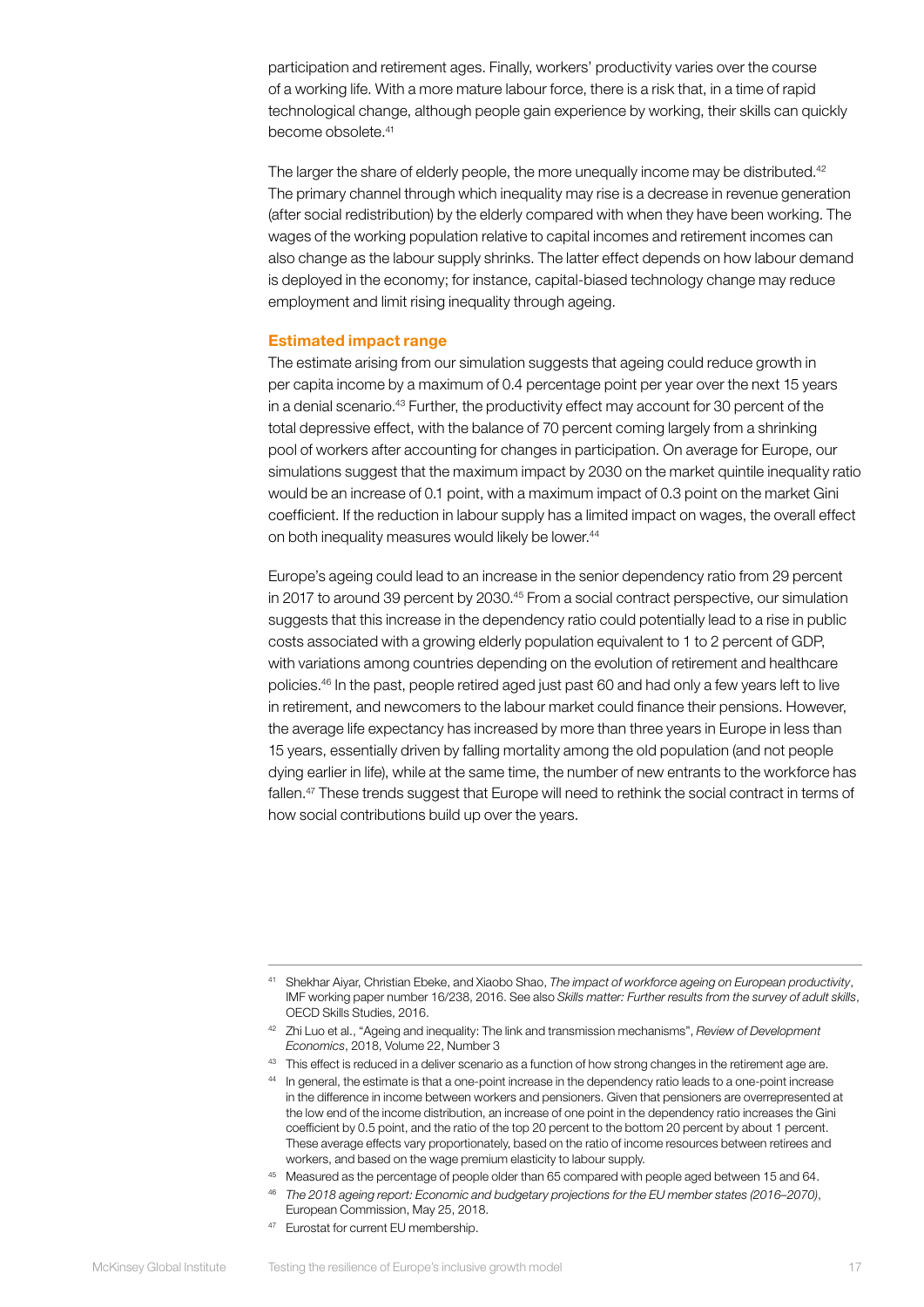# TREND 2: DIGITAL TECHNOLOGY, AUTOMATION, AND AI

As general-purpose technologies, ICT technologies boosted economy-wide productivity and economic—growth. The same may prove to be the case as AI technologies advance and diffuse over the next few decades in European economies. The result may well be more positive than suggested by the view of some of the public that these technologies will substitute jobs and polarise wages with no broader upside.<sup>48</sup> However, a timing issue is likely to arise, with costs and disruption incurred in the short term and the significant potential of AI to boost productivity, employment, and growth appearing only in the medium to long term.<sup>49</sup>

## Mechanics at work

Automation and AI have large potential to increase per capita GDP growth. The main channels for economic growth arise from the substitution of human tasks by AI at the same or higher quality but at a lower cost than wages, as well as the ability of AI to power the development of a wide range of new, innovative products and services. Regarding the latter, the potential of innovations using AI is already largely visible today with the emergence of the driverless car, the development of intelligent home devices, and AI-based research on genomics. Regarding the former—the automation of jobs—research recognises that jobs typically consist of many tasks, and automation technology is more likely to affect the mix of activities within a job than to replace full occupations. On average, in developed countries, the study finds that 25 to 30 percent of existing jobs run the risk of 70 percent of their tasks being automated. On average, in Europe, we compute that 45 percent of full-time equivalent (FTE) tasks can be technically automated with today's technology.50

Inequality may emerge through the combination of two main channels: (1) automation and the substitution of labour, and (2) corporate diffusion dynamics leading to competitive disadvantage among nonadopting firms. On the first, the reduction in tasks directly reduces employment and possibly real wage growth if automation does not lead to significant productivity effects through the use of AI and robotics. In general, occupations composed of more repetitive and nondigital tasks will typically be filled by workers with low education and skills who will therefore be the first to experience pressure on their wages.

On the second, we find that a large part of gains from AI comes through a businessstealing or cannibalisation effect (an effect already observed with previous versions of digital technologies) and the emergence of digital native companies that have been gaining momentum at the expense of incumbents.<sup>51</sup> This business-stealing risk might be high enough—or perceived to be high enough—for a competitive race to emerge in the diffusion of AI technologies.<sup>52</sup> However, many companies may still lack the abilities, the skills, and the will to absorb these technologies, which require new IT architecture, the development of new talents, and incentives to self-cannibalise companies' own business, for instance.

<sup>48</sup> Those social concerns among citizens have been well documented. See, for instance, Thomas G. Dietterich and Eric J. Horvitz, "Rise of concerns about AI: Reflections and directions", *Communications of the ACM*, 2015, Volume 58, Number 10; and Irmgard Nübler, *New technologies: A jobless future or golden age of job creation?*, ILO working paper number 13, International Labour Organization, November 2016.

<sup>49</sup> An S-curve pattern of AI adoption is likely — a slow start due to substantial costs and investment associated with learning and deploying these technologies, and then an acceleration driven by the cumulative effect of competition and an improvement in complementary capabilities. The risk is that this "slow burn" impact deters companies and countries from making the necessary investments, meaning they miss out on the benefits available further down the road. The fact that it takes time for productivity to unfold may be reminiscent of the Solow Paradox. The Solow Paradox is a phenomenon in which increased investment in IT is not visible in productivity statistics. For an in-depth debate, see Mekala Krishnan, Jan Mischke, and Jaana Remes, "Is the Solow Paradox back?", *McKinsey Quarterly*, June 2018. See *Notes from the AI frontier: Modeling the impact of AI on the world economy*, McKinsey Global Institute, September 2018.

<sup>50</sup> *A future that works: Automation, employment, and productivity*, McKinsey Global Institute, January 2017; and *Skill shift: Automation and the future of the workforce*, McKinsey Global Institute, May 2018.

<sup>51</sup> Jacques Bughin and Nicolas van Zeebroeck, "The best response to digital disruption", *MIT Sloan Management Review*, April 6, 2017.

<sup>52</sup> Jacques Bughin, "Wait-and-see could be a costly AI strategy", *MIT Sloan Management Review*, June 15, 2018.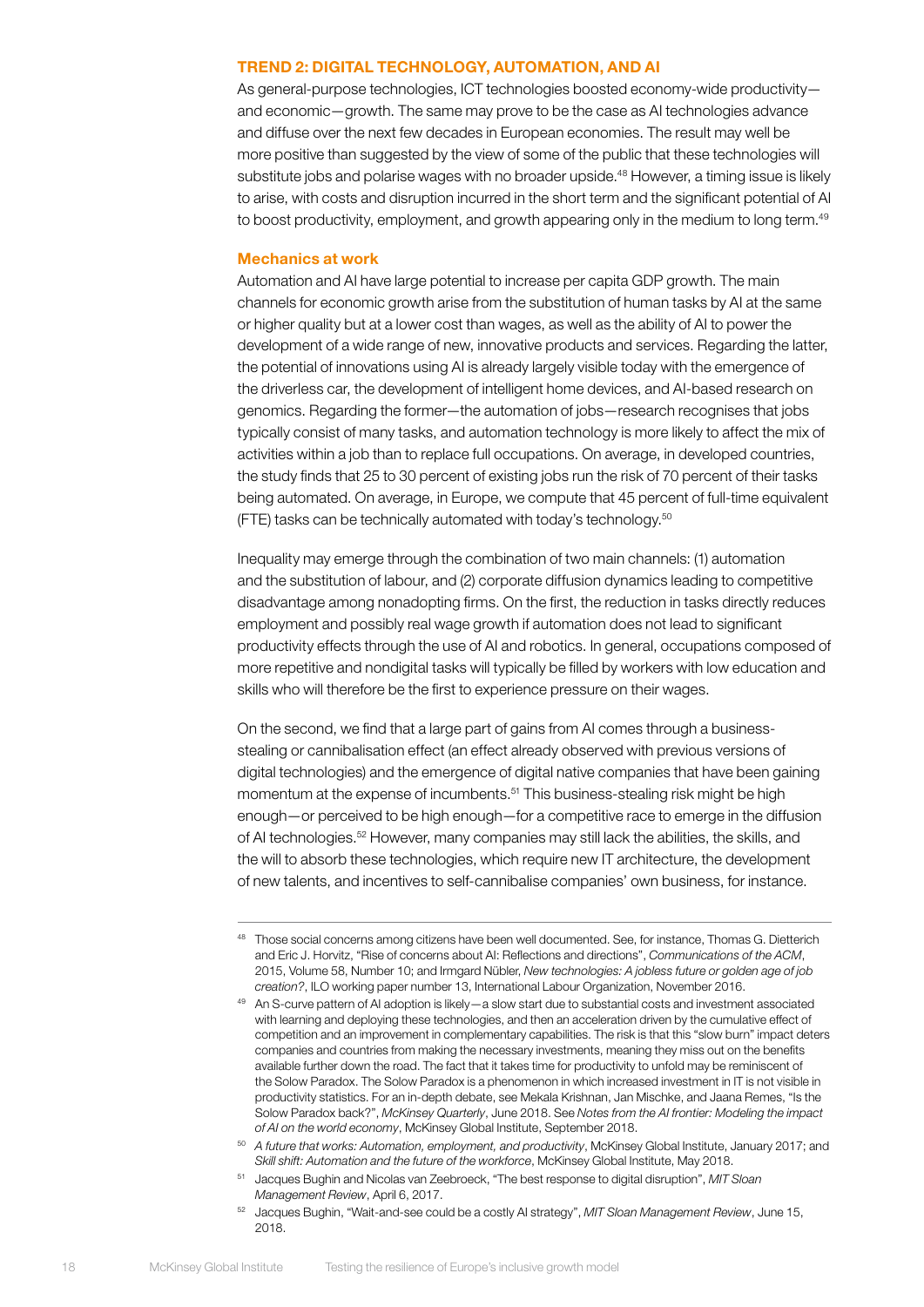Companies that use AI for more innovative services and are first movers in absorbing AI are most likely to increase both real wages and employment. AI-resistant companies may face high competitive headwinds over the long term and may have to shrink. Low-skill workers in AI-innovative firms may therefore, at least partly, be protected against the risk of rising inequality, while those in less innovative firms may face yet more pressure.<sup>53</sup> Those mechanics have already been in force in recent years when most of the growing inequality within countries is reported to have been driven by an increase in wage inequality among workers, compounded by increased disparity in the performance of firms.<sup>54</sup>

#### Estimated impact range

Enablers such as innovation ability and the technological skills of the workforce affect the pace and size of impact of AI diffusion. If European countries leverage their current competencies and assets in these enablers, we estimate that about one-third of European companies may have fully absorbed the range of current AI technologies and automation by 2030. The impact on per capita income could be higher than one percentage point a year between now and 2030 after taking into account transition costs, such as piloting of technology, training costs linked to upskilling of the workforce, and costs of terminating the employment of the obsolete portion of the existing workforce.<sup>55</sup>

This boost in growth would be material—roughly twice the impact electricity had on Europe between 1920 and 1970—and would nearly mitigate the aggregate negative growth impact of the six megatrends if no action is taken to counter them or leverage the opportunities they offer.<sup>56</sup> However, this upside depends on whether Europe actually executes fully on its enablers, which will not be easy. China and the United States currently lead the AI supply chain, and skills need to shift most in categories where Europe already faces signs of shortages.<sup>57</sup> Among the key sensitivities, a decline in the pace of diffusion and in innovative ability could each lead to about the same proportional decline in the impact of AI on total cumulative GDP growth by 2030, according to our simulations. A 10 percent shortfall in appropriate skills could reduce the impact by about 5 percent.<sup>58</sup>

The growth potential from AI is likely to be associated with major disruptions that may affect inequality as these technologies diffuse. This diffusion entails a major shift in companies' profit distribution as a result of a significant business-stealing effect in favour of companies adopting AI and gaining competitive advantage.<sup>59</sup> Diffusion also leads to a redistribution of labour demand in favour of workers based on appropriate skills to operate in this new technology environment.

<sup>53</sup> Those findings are not peculiar to AI. Highly R&D intensive firms pay higher wages on average, and this premium tends to be higher for lower- than higher-skill workers. See Philippe Aghion et al., *Innovation, firms and wage inequality*, March 2017.

<sup>54</sup> Chiara Criscuolo, "Slow and divided: What policies can lift economies and restart engines of growth for all?" in *Science, research and innovation performance of the EU 2018: Strengthening the foundations for Europe's future*, European Union, 2018.

<sup>55</sup> For details of the MGI model on the impact of AI on growth and wages, see *Notes from the AI frontier: Modeling the impact of AI on the world economy*, McKinsey Global Institute, September 2018.

<sup>56</sup> Antonin Bergeaud, Gilbert Cette, and Rémy Lecat, *The role of production factor quality and technology diffusion in 20th century productivity growth*, Banque de France working paper number 588, April 2016.

<sup>57</sup> *Skill shift: Automation and the future of the workforce*, McKinsey Global Institute, May 2018; and *Superstars: The dynamics of firms, sectors, and cities leading the global economy*, McKinsey Global Institute, October 2018.

<sup>58</sup> *Notes from the AI frontier: Modeling the impact of AI on the world economy*, McKinsey Global Institute, September 2018.

<sup>59</sup> Ibid.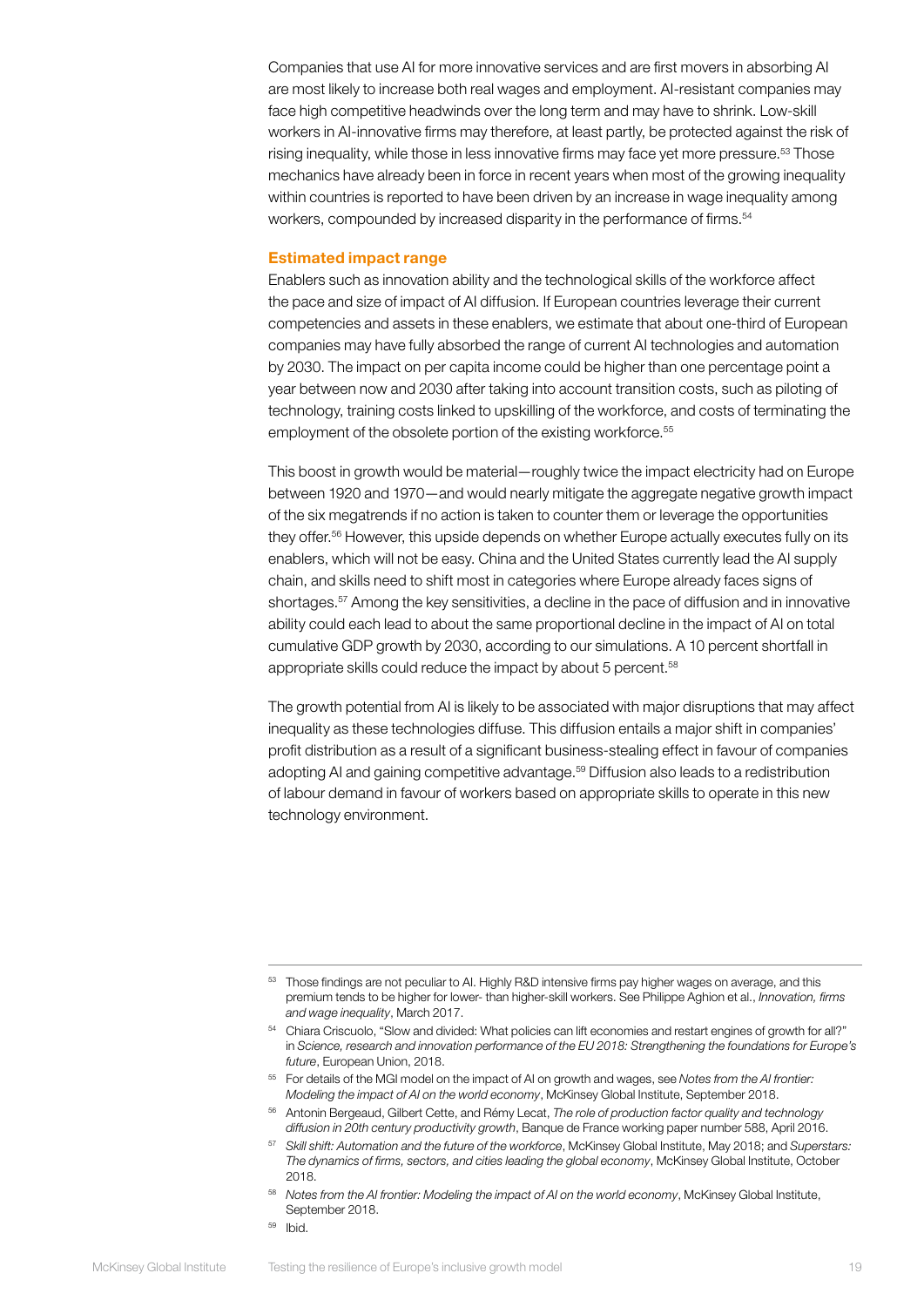Academics have emphasised the interrelationship of inequality and technological diffusion for many years, with the seminal work by Nelson and Phelps demonstrating that higher-skill workers will be the first to benefit from corporate adoption of technologies.<sup>60</sup> In general, however, rising inequality is not necessarily permanent; prospects for inequality will depend on the mechanisms of diffusion, the shift in and upgrade of workers' skills, and whether technology shifts still enable all workers to obtain employment at the same real wage. Such effects have been modelled recently in analysis that has found empirical support for the dynamics of technology diffusion, inequality, and education changes.<sup>61</sup> In our simulation, we also find that the effect on inequality is roughly bell-shaped with the amount of investment in AI. If the EU declines to invest in AI, it will face greater global competition from more AI-savvy countries such as the United States and China. This will result in pressure on lower-skill jobs, thereby increasing income inequality. In our simulation, the impact could be about a 0.4-point increase in the quintile inequality ratio.

In contrast, if the EU decides to boost the diffusion of AI, the competitive threat from the world's AI leaders would diminish as Europe catches up with them. However, income inequality could rise because of more competition within Europe and smarter automation. The more AI diffusion spreads, the more competitive advantage erodes, and the more automation of jobs follows. By 2030, when close to 50 percent of companies might be expected to have diffused AI in our simulations, the quintile ratio of market inequality in Europe could increase by about 0.9 point. However, when diffusion has reached its peak typically at just above the 50 percent of firms—inequality may also start to plateau and then decline as competitive advantage starts to shrink faster than gains from the automation of labour. Europe may be close to the peak of rising inequality in the deliver scenario by 2030.

Firms will perform differently, too.<sup>62</sup> Innovative European companies that invest early in the full range of AI technologies could potentially sustain 3.5 times the productivity growth rate and more than 6 times the profit growth of companies that adopt and diffuse AI later and only partially by 2030. Companies that do not adopt AI seem set to shrink, with lower revenue, declining labour productivity, and negative profit growth (Exhibit 8).<sup>63</sup>

The top 5 percent "frontier" firms might accumulate more than 40 percent of additional labour productivity growth versus laggard firms by 2030. As a useful benchmark, this wedge is slightly larger than what has been documented for corporations in both service and

<sup>&</sup>lt;sup>60</sup> See Richard R. Nelson and Edmund S. Phelps, "Investment in humans, technological diffusion, and economic growth", *The American Economic Review*, 1966, Volume 56, Number 1/2. A series of subsequent papers found a positive link between technological progress and inequality in the United States during the 1980s and 1990s. See Oded Galor and Omer Moav, "Ability-biased technological transition, wage inequality, and economic growth", *The Quarterly Journal of Economics*, 2000, Volume 115, Number 2; and Chinhui Juhn, Kevin Murphy, and Brooks Pierce, "Wage inequality and the rise in returns to skill", *Journal of Political Economy*, 1993, Volume 101, Number 3.

<sup>&</sup>lt;sup>61</sup> For a powerful demonstration of this effect, see Philippe Aghion, "Schumpeterian growth theory and the dynamics of income inequality", *Econometrica*, 2003, Volume 70, Number 3. In an extensive study, Josh Hall demonstrated that more technology leads to higher disparity, but that disparity may cancel out depending on the how deep and fast education shifts in response to new technologies. See Joshua D. Hall, *The diffusion of technology, education and income inequality: Evidence from developed and developing countries*, November 5, 2009.

<sup>&</sup>lt;sup>62</sup> The difference between winners and losers from AI diffusion is likely to vary according to the sector. For instance, the consumer packaged goods sector, which has a high degree of competition and more AI-based labour automation, may experience higher variations between winners and losers. In a sector like construction where competition is limited but there is more labour automation, there may be less asymmetry. In education where automation and innovation are relatively limited, the variation in impact on players is likely to be lower. In the technology, media, and telecom sector, which has more competition and less automation, there is likely to be more asymmetry between winners and losers.

<sup>63</sup> Nonperforming firms have nowhere to hide. As the diffusion of AI reaches full force, profits of nonadopters could shrink by as much as 10 percent by 2030. See *Notes from the AI frontier: Modeling the impact of AI on the world economy*, McKinsey Global Institute, September 2018.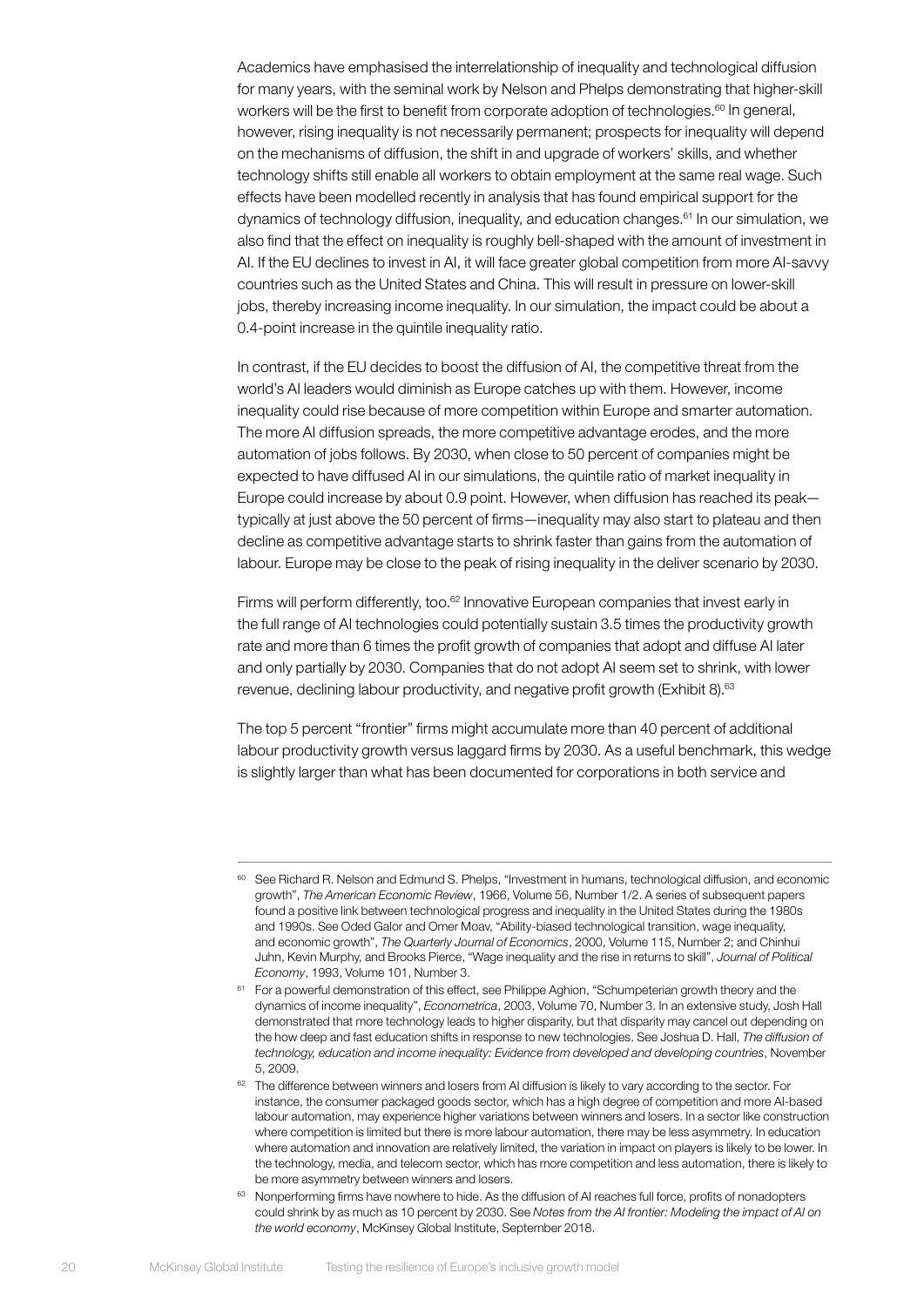#### **Exhibit 8**

#### **Leading AI adopters in Europe may achieve healthy profit growth, while profits of late, partial, and nonadopters could decline.**



1 The range of the values is based on the distribution of AI adoption by countries and sectors. Values to the left of the range indicate minimum values. Values to the right of the range indicate maximum values.

SOURCE: McKinsey Global Institute analysis

These effects are likely to spill over into the distribution of wages, as corporate performance will drive demand for labour in addition to the displacement mix of labour through automation (the extent of which depends on companies investing more or less intensively in AI). By 2030, we find that the top 10 percent of European wage earners could increase their real wage income by 3 percent a year versus baseline through AI adoption.<sup>65</sup> The lowest decile could experience a decline in real wage income relative to baseline by 0.6 percent annually. This effect is more than double the impact observed in recent decades in EU-28 economies (Exhibit 9).<sup>66</sup>

Real wages may decline for 30 percent of workers who combine the wrong mix of higher risk of automation and being hired by companies that are not adopting AI and being competed away by early AI adopters. Over time, this effect may dissipate as nonadopting companies catch up or disappear.<sup>67</sup>

The average impact of AI estimated by MGI may be optimistic. Concerns include the possibility that companies will not reap as much of the innovation benefit as we suggest, and that the addition of skills and mobility will not happen as speedily as anticipated. In those cases, the boost to per capita income may be lower than computed, and we take this into account in the sensitivity of our scenarios.

<sup>64</sup> Dan Andrews, Chiara Criscuolo, and Peter Gal, *The best vs. the rest: The global productivity slowdown hides an increasing performance gap across firms*, Vox, March 27, 2017.

<sup>&</sup>lt;sup>65</sup> There will likely be excess demand for labour skills in frontier firms, leading to a war for talent that the market will need to clear. We do not include this effect in our simulations. For more on the skills landscape, see *Skill shift: Automation and the future of the workforce*, McKinsey Global Institute, May 2018.

<sup>66</sup> See Michael Forster, *Divided we stand: Why inequality keeps rising*, OECD Social Policy Division, presentation, March 22, 2012, oecd.org/els/soc/49170768.pdf; and *World Economic Outlook: Globalization and inequality*, International Monetary Fund, October 2007. See, in particular, Figure 4.9 in Chapter 4.

This effect may appear large, but median real wage growth was zero in many European countries between 2008 and 2013 in manufacturing, and even negative in services (outside finance). See Chiara Criscuolo, "Slow and divided: What policies can lift economies and restart engines of growth for all?" in *Science, research and innovation performance of the EU 2018: Strengthening the foundations for Europe's future*, European Union, 2018. Moreover, the effect here is only the impact of AI, and AI is only one of the megatrends. In the deliver scenario, responding positively to the other megatrends may produce 0.5 point of additional income growth, leaving about 5 to 6 percent of the active working population at risk of secular pressure on real wage growth.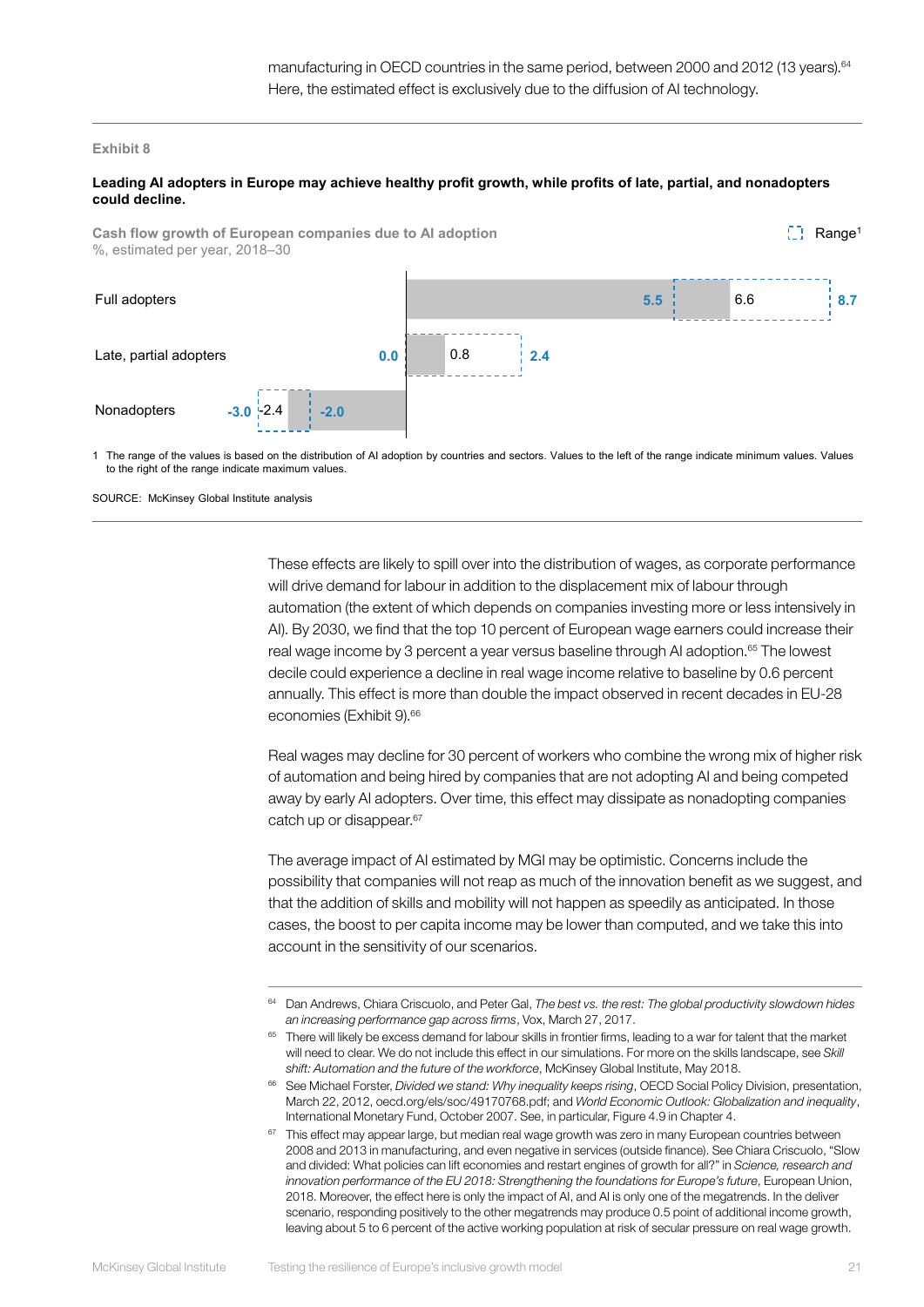#### **Exhibit 9**

#### **Real wages will evolve as a function of skills and corporate AI adoption.**

**Effects of AI adoption on real wage growth, EU-281 under the deliver scenario** Estimated incremental annual real wage growth, %, 2017-30



1 Estimates based on average AI diffusion curve in Europe and ventilation of average automation substitution potential (45%) across job structure and job distribution by firms in the EU-28.

SOURCE: O\*NET; Eurostat; McKinsey Global Institute analysis

In parallel, however, inequality may also be higher than anticipated, and it may increase disproportionately if there is friction.<sup>68</sup> It is therefore critical that friction does not build up and that economies invest in making the transition smooth. MGI has estimated in previous research that, in 2025, European governments may need to increase annual spending on unemployment benefits and reskilling programmes by an average of 0.5 to 1 percent of GDP.<sup>69</sup> In general, the extent of the skill shift needed is likely an order of magnitude larger than in the past, and it may require supplementing the external labour market with internal lifelong learning tools. We have already seen major skill-upgrade programmes at high-tech and telecom companies such as SAP as they diversify into AI.<sup>70</sup> In the past, the social contract between European firms and workers has been managed through unionfirm negotiations and largely covered wages and labour. In the future, the parameters may need to change to include the provision of lifelong learning and, in some cases, to

<sup>&</sup>lt;sup>68</sup> If half of jobs substituted are not reengaged, 5 percent more of the working population may be at risk by 2030; market income inequality in Europe could increase by between 7 and 12 percent.

<sup>69</sup> Higher tax revenue from corporations and increased wages from additional growth is only expected to materialise later, leaving a funding gap. See *Notes from the AI frontier: Modeling the impact of AI on the world economy*, McKinsey Global Institute, September 2018.

<sup>70</sup> *Skill shift: Automation and the future of the workforce*, McKinsey Global Institute, May 2018.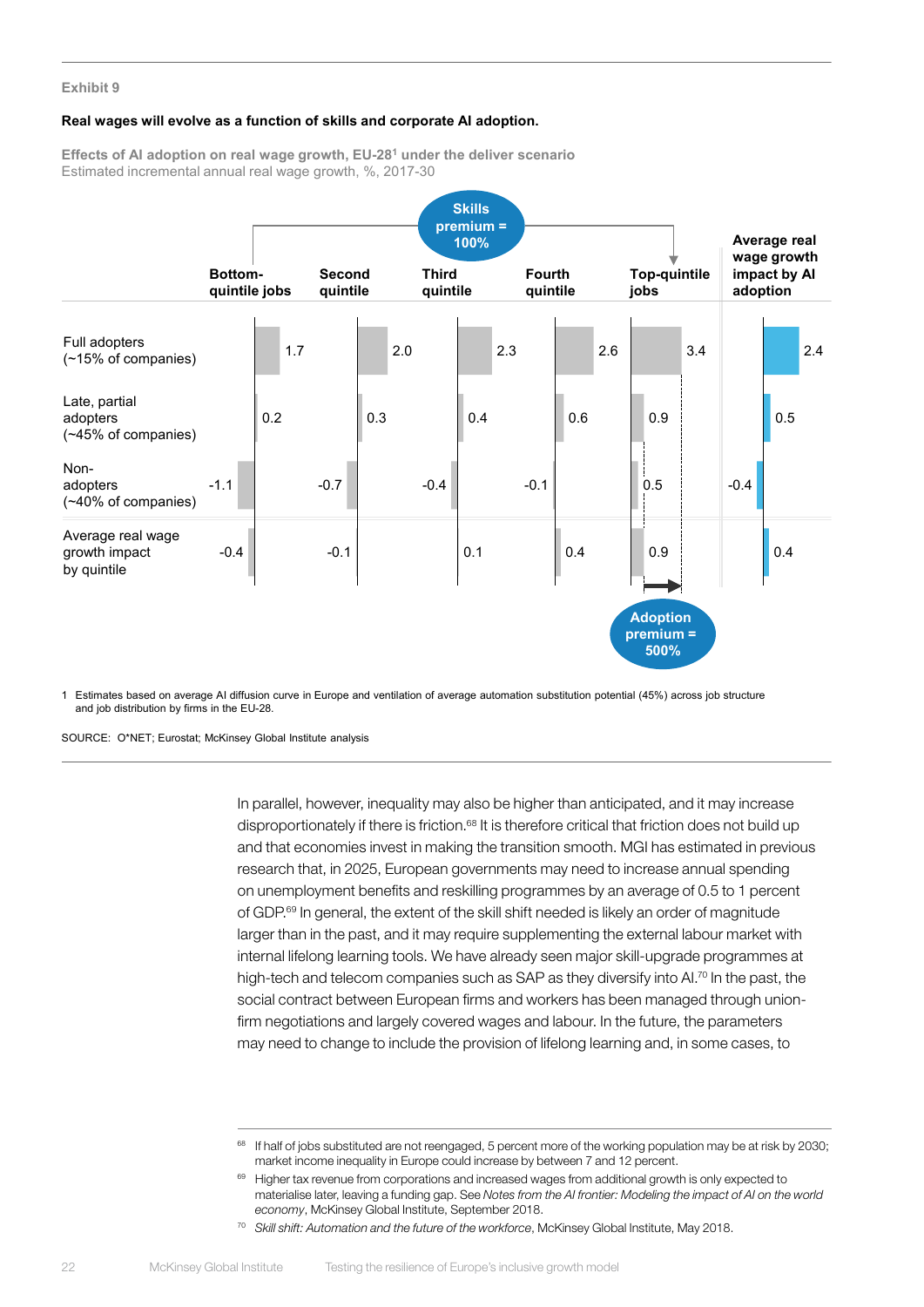take into account a changed capital-labour ratio.<sup>71</sup> As the digital economy spreads, union membership is declining, and therefore an adjusted social contract may need to add ways of protecting workers in the gig economy.<sup>72</sup>

# TREND 3: INCREASED GLOBAL COMPETITION

Globalisation has many effects on national economies. While globalisation should increase global economic activity through specialisation, reallocation, and spillover effects from economic activity and innovation, competition may also increase and give rise to inequalities because of varying degrees of exposure to globalisation.73

#### Mechanics at work

The new growth theory of international trade suggests that global economic integration and cross-border spillovers from innovation are important positive channels for growth.74 MGI research has emphasised that about 10 percent of global GDP in the past 30 years has come from additional economic activity associated with globalisation. To date, one-third of this effect has been linked to the rapid growth of cross-border data flows, with the remainder coming largely from additional trade and foreign direct investment (FDI) flows.75 This effect will continue, and is part of our base case.

Although Europe has a very large trade surplus in goods (much higher than its trade deficit in services), Europe's balance—particularly with Asian economies—is worsening.76 Europe is suffering from an increasingly negative balance of digital trade and services, especially with respect to the United States. This suggests risks to Europe's future trade competitiveness.

The Stolper-Samuelson theorem suggested in 1941 has long been the theoretical foundation of the link between globalisation and income inequality.<sup>77</sup> The theorem suggests that trade increases the wages of those with the most abundant skills at the expense of those with less abundant skills. In developed countries where higher skills are more plentiful, increasing inequality may arise from more openness to trade. Since the publication of the theorem, however, globalisation has significantly changed, shifting towards a greater weight of capital flows, like FDI, and recently to data flows. FDI inflows from emerging economies to Europe often aim to leverage high skills and gain access to technology, placing an additional premium on those skills. Cross-border data flows are correlated with higher and more digital-savvy skills.

#### Estimated impact of increased global competition

In broad terms, the impact on European growth of globalisation is likely to depend on the EU's participation in global flows as well as its ability to compete with developing and developed economies. In a simplified case, if Europe were to experience a deterioration in its trade balance in line with recent import-export trends with emerging economies, and if that were to translate into growth pressure, our simulation would show a maximum

- <sup>73</sup> Our simulation does not include the potential impact of a trade war.
- <sup>74</sup> Robert J. Barro and Xavier Sala-i-Martin, "Convergence", *Journal of Political Economy*, 1992, Volume 100, Number 2.
- <sup>75</sup> *Digital globalization: The new era of global flows*, McKinsey Global Institute, March 2016.
- <sup>76</sup> *The EU in the world*, 2016 edition, Eurostat, ec.europa.eu/eurostat/documents/3217494/7589036/KS-EX-16-001-EN-N.pdf/bcacb30c-0be9-4c2e-a06d-4b1daead493e.
- <sup>77</sup> Wolfgang F. Stolper and Paul Samuelson, "Protection and real wages", *Review of Economic Studies*, 1941, Volume 9, Number 1.

<sup>71</sup> For examples of how discussions between firms and unions are beginning to include lifelong learning, see *Contribution of collective bargaining to continuing vocational training*, European Foundation for the Improvement of Living and Working Conditions and European Centre for the Development of Vocational Training, 2009. Also see emerging manifestos including, for instance, *The case for a refreshed approach to unions and collective bargaining to support a stronger UK economy*, ResPublica, respublica.org.uk/our-work/ publications/new-bargain-people-productivity-prosperity/.

<sup>72</sup> For further discussion, see, for instance, *The European Commission's half-finished digitalisation strategy: A critical assessment by UNI Europa*, UNI Europa, 2015, uniglobalunion.org/sites/default/files/public\_shared/ files/uni\_europa\_assessment\_digitalisation\_strategy.pdf.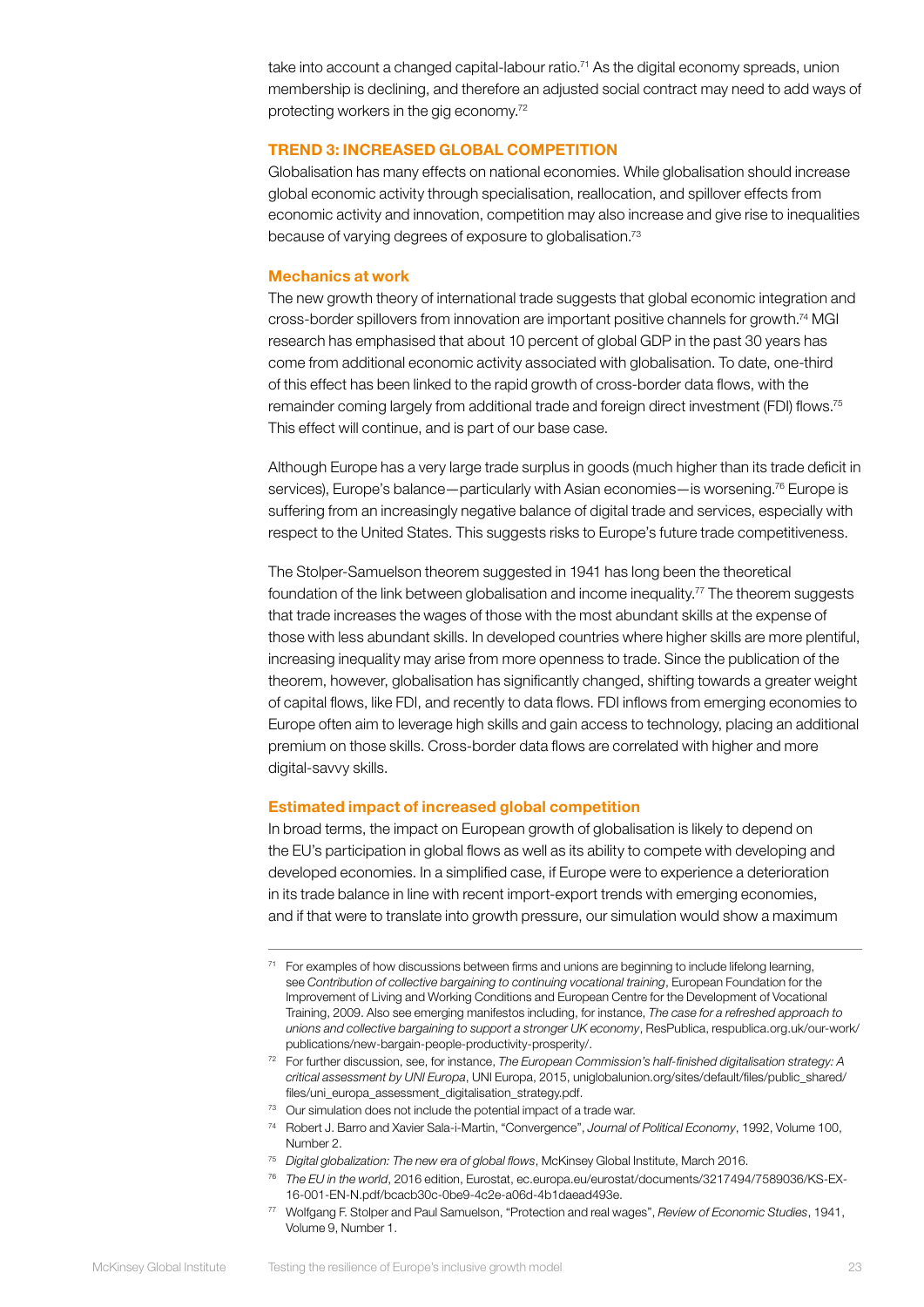0.3 percentage point drag on per capita income. Of course, if Europe managed to exploit other drivers of growth by, for instance, raising domestic investment, including inward FDI, the impact could shrink or even turn positive. For our average simulation, we therefore acknowledge that we paint a more conservative picture than our base case. In the sensitivity scenario, we also consider a broader range of impact with no, or positive, impact versus the base case.

Inequality may increase: the top-to-bottom quintile ratio may increase by about 0.3 point. A similar level of impact was observed in developed countries especially when global trade took off, and certain parts of manufacturing shifted from Western economies to developing Asian countries including Japan and, later, to China and South Korea.<sup>78</sup>

# TREND 4: MIGRATION

Migration from outside Europe is heavily debated, not least because of the significant portion of migrants who are refugees. In pure economic terms, the impact of migrants on inclusive growth depends on the skills they bring with them and which are required to successfully integrate them into the receiving labour market; given high productivity levels and specific skills needs in many European nations, the skills required can also be high.

# Mechanics at work

As Europe ages, inward migration may, to an extent, help to alleviate labour-market shortages in the period to 2030. Today, 78 percent of immigrants are economically active and can help plug the gap as long as they are integrated into European economies successfully and secure jobs.<sup>79</sup> However, economic migrants into Europe have about 30 percent lower wages and 10 percent higher unemployment than the native population after five to six years. Refugees fare worse, with up to 50 percent unemployment rates after five to six years and 30 percent after 15 years.<sup>80</sup> In a scenario in which refugees are not integrated effectively, inequality could well rise.

# Estimated impact of migration

The impact of immigration on inequality and per capita income in Europe mav. on average. be immaterial given that cross-border mobility is still limited compared with other types of flows (that is, goods, services, finance, and data). Currently, annual migration to Europe accounts for only around 0.2 percent of the total population of the region. $81$  We note that inward migration has recently been very unevenly distributed across Europe, with most going to Austria, Germany, and Sweden. The flow of migrants to Europe is now declining, and some migrants, mostly refugees, may return to their countries of origin. By 2030, new non-European migrants—especially non-refugees—could account for about 2.5 percent of additional population, and this could, according to our simulation, mean an additional 0.1 percentage point of compound annual per capita GDP growth, and a 0.1 point increase in inequality.<sup>82</sup> We note that if refugees were to account for a larger share of migrants, per capita income growth could suffer and turn negative; we allow for this in our sensitivity analyses. There might also be impact from within-EU migration, for instance if brain drain leads to rising inequality across countries, but we have not modelled that effect.

<sup>78</sup> "Globalization and inequality", in *World Economic Outlook*, International Monetary Fund, October 2007.

 $79$  The primary issue around ageing populations is a rise in dependency rates—that is, the number of retirees that each active worker must support. As the number of retirees is set to rise rapidly, the dependency rate cannot be stabilised in any reasonable immigration scenario. Even if the entire decline in the working-age population were compensated for by immigrant workers, pension systems would still come under pressure.

<sup>80</sup> *Europe's refugees: Refocusing on integration*, McKinsey Global Institute, May 2018.

<sup>81</sup> Europe has welcomed two million migrants in recent years; the EU-28 has about 500 million inhabitants. Most of the migrants came to only a few countries, with Germany the largest recipient. German federal budget spending on refugees in 2017 of €21 billion was higher than spending on education.

<sup>82</sup> Total stock of 2.5 percent by 2030 means 1.5 percent extra working labour at 70 percent productivity (reflecting the wage gap), as well as at 90 percent of employability versus average population (reflecting the unemployment difference between migrants and the average European population). Maximum induced growth will be 0.9 point of growth by 2030, built up over time.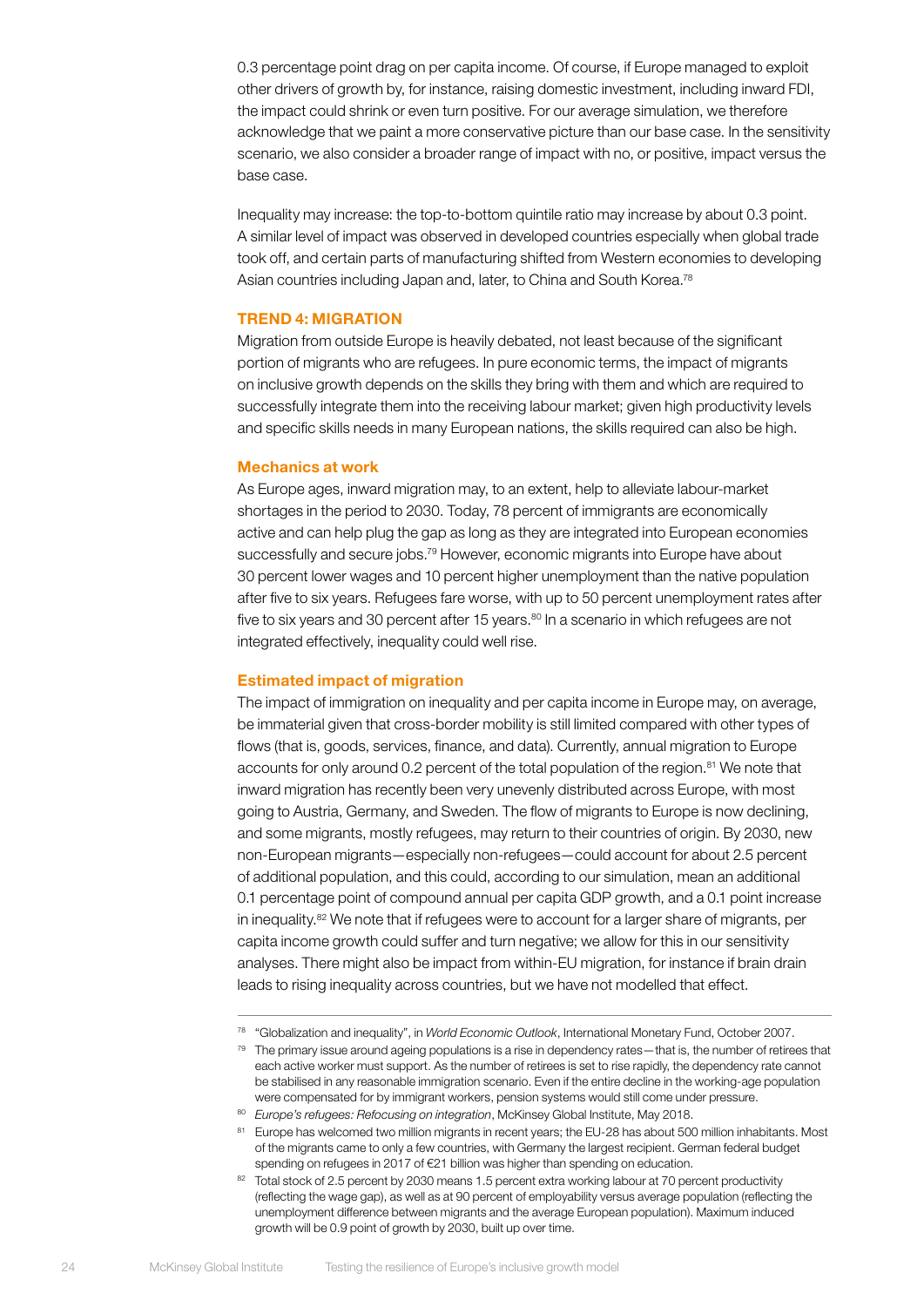MGI research has found that successfully integrating into the labour market only those refugees who have arrived in Europe since 2005 could add around €70 billion to €80 billion to annual GDP by 2025, or in the range of 0.5 percent of total European GDP, in the deliver scenario. 83

#### TREND 5: CLIMATE CHANGE AND POLLUTION

Clear ecological risks are linked to the current level of resource depletion and the evolution of carbon emissions. In economic terms, the answer to the question of whether the benefits of avoiding these risks will outweigh the likely substantial cost of cutting emissions is slowly being settled. There is also evidence that pollution tends to affect lower-income groups more than higher-income groups.<sup>84</sup>

#### Mechanics at work

Global warming over the past ten years has boosted the global average temperature by about 0.9 degree Celsius compared with preindustrial temperatures.<sup>85</sup> The average temperature increase for the European land area was even higher, at 1.6 degrees Celsius.<sup>86</sup> This level is already three-quarters of the maximum warming compatible with the EU's climate stabilisation target. Without action, the global temperature is likely to continue to increase relatively quickly across the board. $87$  In the winter, the strongest warming appears likely in northeastern Europe and Scandinavia, while Southern Europe may suffer the most in the summer.<sup>88</sup>

Predicted effects include ecological risks (for instance, land destruction and damage to health from heat waves as weather patterns change) as well as risk of economic disruptions and additional costs associated with measures to mitigate climate change (reducing emissions), and adaptation (handling the adverse effect of climate change). Typical costs could particularly affect more climate-sensitive sectors, especially agriculture, coastal real estate, and tourism.

Existing technologies and actions to abate emissions could be deployed to prevent the two degrees Celsius increase in the global temperature being reached, but the economic costs associated with supporting the roll-out of those technologies are material. There is, nevertheless, a business opportunity from investing in the circular economy to limit other pollution and waste.89

Climate change may also boost inequality as migrating to green energy typically affects those on lower incomes most, as energy is a necessary good and takes a higher share of income for less wealthy households. Pollution can also increase inequality through differentiated effects on health.

<sup>83</sup> *Europe's refugees: Refocusing on integration*, McKinsey Global Institute, May 2018.

<sup>84</sup> See Nicholas Z. Muller, Peter Hans Matthews, and Virginia Wiltshire-Gordon, "The distribution of income is worse than you think: Including pollution impacts into measures of income inequality", *PloS One*, 2018, Volume 13, Number 3.

<sup>85</sup> Daniela Jacob et al., "Climate impacts in Europe under +1.5°C global warming", *Earth's Future*, 2018, Volume 6, Number 2; and *IPCC special report on global warming of 1.5°C*, Intergovernmental Panel on Climate Change, October 8, 2018.

<sup>86</sup> Carmen Cianfrani et al., "More than range exposure: Global otter vulnerability to climate change", *Biological Conservation*, 2018, Volume 221.

<sup>87</sup> Alexander R. Barron et al., "Policy insights from EMF 32 study on US carbon tax scenarios", *Climate Change Economics*, 2018, Volume 9, Number 1.

<sup>88</sup> Daniela Jacob et al., "Climate impacts in Europe under +1.5°C global warming", *Earth's Future*, 2018, Volume 6, Number 2; and *IPCC special report on global warming of 1.5°C*, Intergovernmental Panel on Climate Change, October 8, 2018.

<sup>89</sup> *Growth within: A circular economy vision for a competitive Europe*, Ellen MacArthur Foundation and McKinsey Center for Business and the Environment, June 2015.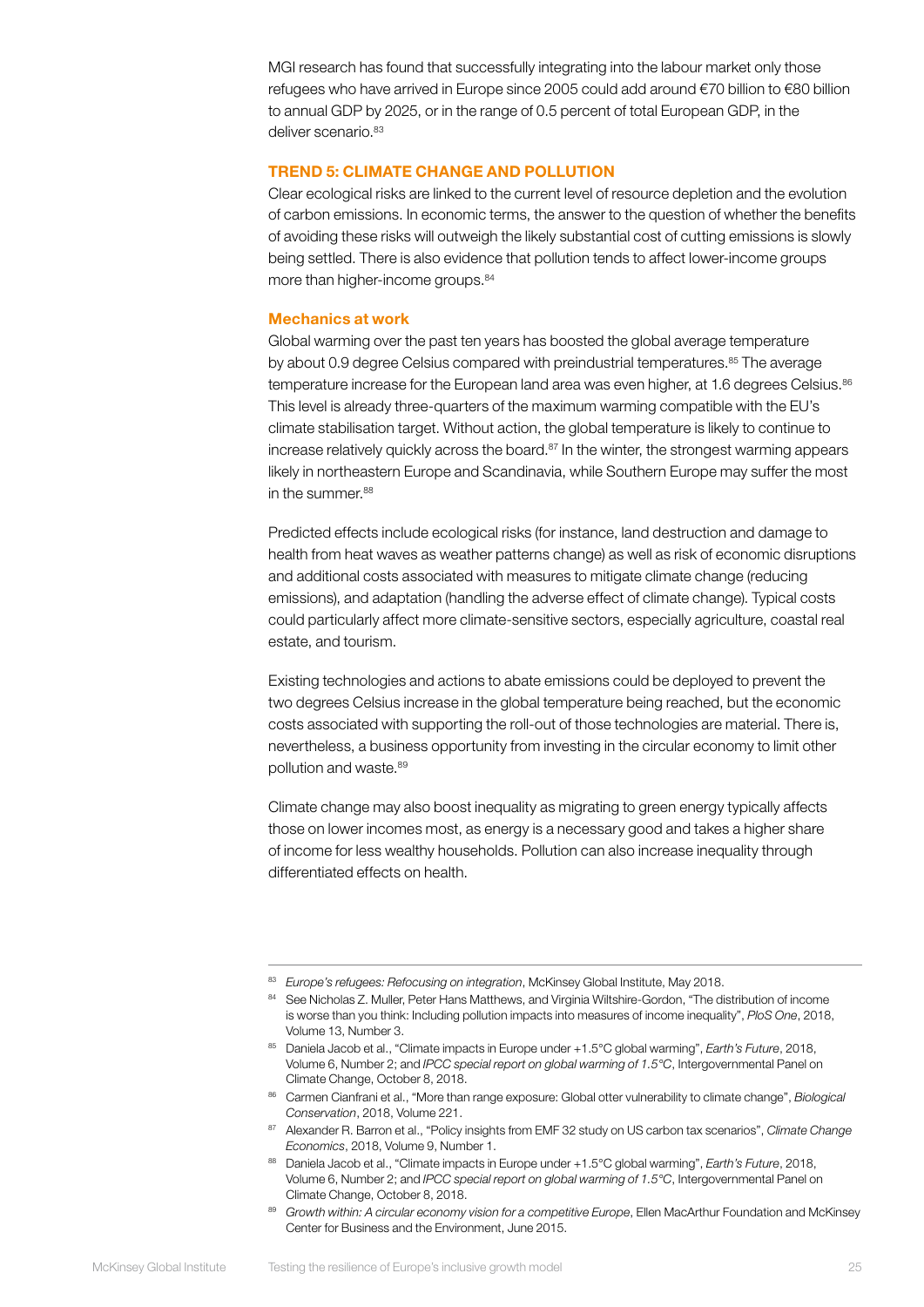### Estimated impact of climate change and pollution

Considerable uncertainty surrounds the economic impact of global warming. One rule of thumb seems to be that 1 degree of warming would lead to a roughly 0.1 percentage point decrease in GDP growth—as long as the world does not hit the threshold of overheating.<sup>90</sup> This threshold could be hit by 2045 in Europe in the most conservative scenario, but as soon as 2030. In our model, we assume that the world reaches 1.5 degrees Celsius of extra heat by 2030, leading to additional negative pressure on growth of 0.15 percent a year from today.91

Commitments to the Paris Agreement imply the abatement of 80 to 95 percent of current emissions by 2050. In industries such as cement, chemicals, and automotive, achieving these targets could potentially cost 0.4 to 0.8 percent of GDP a year; projecting these sector costs to the overall economy, the cost could be 1 to 3 percent of GDP a year.<sup>92</sup> These costs would be borne by companies and could lead to lower productivity, higher prices, import substitution, and higher investment.

Moving to a circular economy could, however, boost growth (after costs incurred during the investment stage). Assuming it maintains its current pace of investment, our simulation suggests that Europe could potentially achieve an additional 4 percent of GDP from this shift by 2030.93

The impact of pollution can act like a regressive tax, boosting top-to-bottom quintile inequality ratio by some 0.3 point in our rough simulation.<sup>94</sup> This estimate includes the differentiated effects on higher healthcare costs from pollution from the cited literature, but excludes the mortality-rate effects.

#### TREND 6: SHIFTING GEOPOLITICS

In recent years, international disputes relating to, for instance, cybersecurity, trade tariffs, and tax competition have been increasing. There have even been threats of potential physical conflict. If such tensions were to continue, Europe would need to spend more on defence and security. In our simulations, we consider only effects on economic growth, as the costs might be relatively uniformly distributed among the entire population of Europe, leaving inequality unaffected.

In our simulation, we assume that EU members of NATO fulfil their commitment to spending 2 percent of GDP on defence. Countries that spent below this will have to spend more to reach the target in the next three years. Further, the cost of dealing with cyberattacks was already around 0.4 percent of EU GDP in 2014, and it is expected to quadruple by 2019.<sup>95</sup> As comparison and context, consider that cybersecurity spending by the US government was an estimated \$13.3 billion in 2015, up from \$8.6 billion in 2012. Although it is very difficult to gauge the economic cost of cyberattacks, in 2014 the cost of cybercrime and cyberespionage ranged from an estimated 0.1 percent or less of GDP in Japan to

<sup>90</sup> Daniela Jacob et al., "Climate impacts in Europe under +1.5°C global warming", *Earth's Future*, 2018, Volume 6, Number 2.

 $91$  Ibid.

<sup>92</sup> *Decarbonization of industrial sectors: The next frontier*, McKinsey & Company, June 2018.

<sup>93</sup> The full opportunity is about 11 percent, but this would require investment of 2 percent a year of GDP—that is, an estimated €108 billion a year to maximise recycling, and €180 billion a year for renewables. See *Growth within: A circular economy vision for a competitive Europe*, Ellen MacArthur Foundation and McKinsey Center for Business and the Environment, June 2015. Also see Werner Hoyer, *Closing Europe's investment gaps*, GLOBSEC Tatra Summit, High Tatras, Slovakia, October 28, 2017; and William A. Brock and M. Scott Taylor, *The green Solow model*, NBER working paper number 10557, June 2004.

<sup>94</sup> The larger impact comes from mortality rates. If we exclude this, the effect is more in the range above. See Nicholas Z. Muller, Peter Hans Matthews, and Virginia Wiltshire-Gordon, "The distribution of income is worse than you think: pollution impacts into measures of income inequality", *PLoS One*, 2018, Volume 13, Number 3.

<sup>95</sup> *Building an effective European cyber shield: Taking EU cooperation to the next level*, European Policy Strategy Centre strategic notes, 2017, Number 4.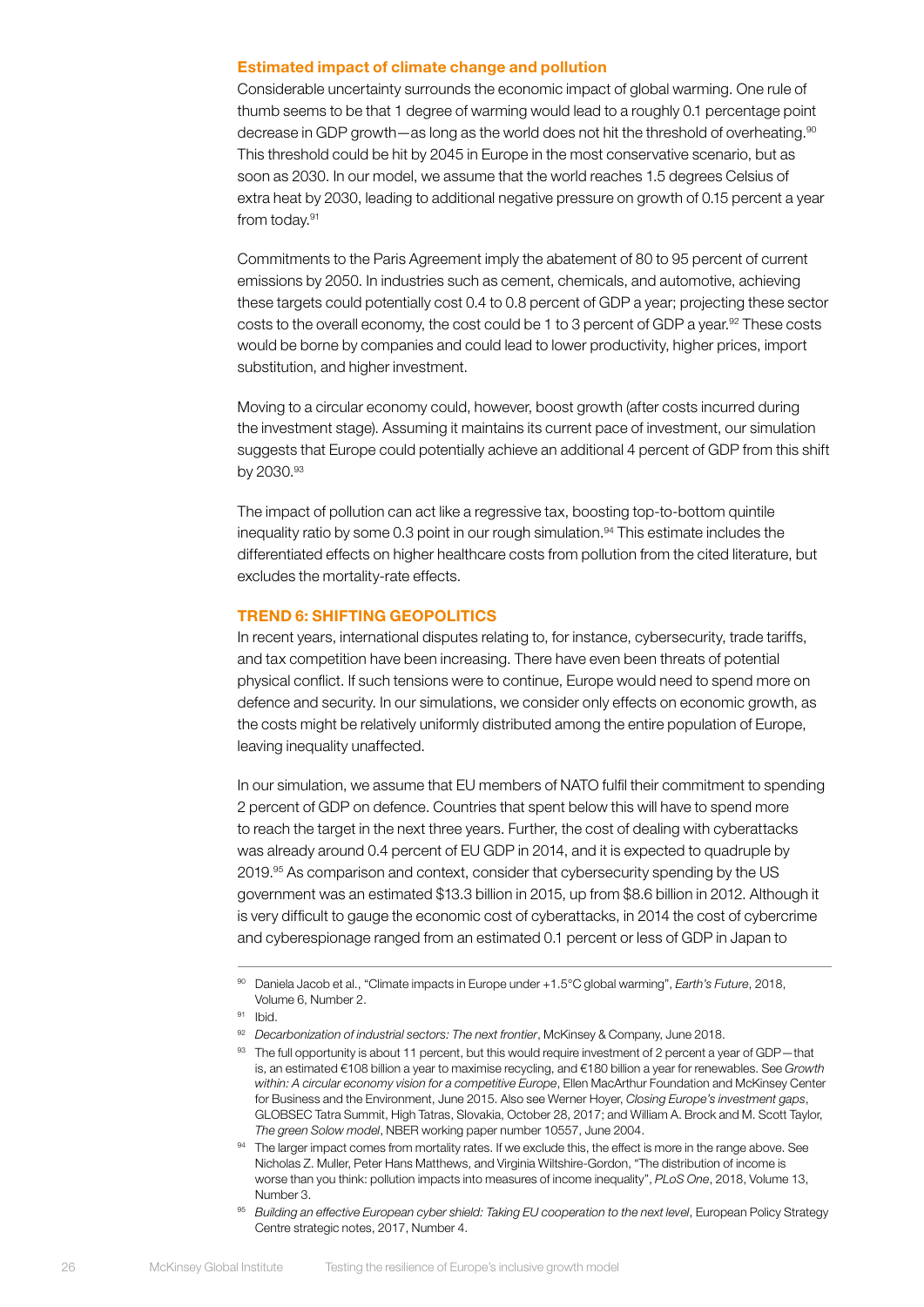1.6 percent of GDP in Germany.96 We assume that these costs may continue to increase at 0.2 percentage point of GDP a year to 2030, and that most of these costs will add to production inputs rather than raising final output.

# THE SIX MEGATRENDS INTERACT WITH GROWTH AND INCLUSION

The six megatrends are largely playing out in parallel, and they interact with one another. Similarly, as discussed, inequality and growth are interdependent. In this research, we focused only on the most material second-order effects.

In a globalised world, investing too little or too late in disruptive technology may hurt the competitiveness of industries exposed to international competition. Consider a denial scenario in which Europe has blocked the development of all new AI technologies. While the bulk of cross-border activities happen within Europe, Europe may face extra competition from other continents using AI technologies. According to our simulations, related revenue loss incurred by European firms could have a negative impact on GDP growth of around 0.2 percentage point a year in such a scenario. The more exposed a country, the larger this impact. For a smaller economy such as Belgium, the effect could be double each year at 0.4 point of GDP growth.<sup>97</sup> An ageing population is typically less agile and less able to upgrade skills, and has a lower ability to diffuse new technology and green business models. In Europe, according to our simulation, ageing could potentially reduce the impact on economic growth through those two effects by about 0.1 point per year in the deliver scenario. This combined effect would likely be larger in countries that are experiencing the most significant population decline and ageing, such as Germany and the Baltic countries.

Inclusion and growth can be dependent on each other. Inequality can be negative for growth when it undermines the social consensus and reduces the capacity of average households to consume.<sup>98</sup> However, inequality can also boost growth as it provides stronger incentives for innovation, entrepreneurship, and risk.<sup>99</sup> How each effect plays out is a matter of empirical evidence.<sup>100</sup> The most recent sophisticated analyses conducted by the IMF suggest that inequality reduces growth when inequality is at a sufficiently high level—that is, above a net Gini coefficient of 0.30. In practice, this implies that the depressive effect of inequality on growth is now the rule in Europe on average; however, the effect is much stronger for the Mediterranean cluster than for the Nordic countries. In this research, we draw on recent studies that demonstrate that an increase of one basis point in the market Gini leads, on average, to a decline of 0.7 basis point in the annual growth of per capita average income in Europe.101 Today, inequality already exhibits a negative correlation with per capita income across European countries (Exhibit 10).

<sup>96</sup> Barry B. Hughes et al., "ICT/cyber benefits and costs: Reconciling competing perspectives on the current and future balance", *Technological Forecasting and Social Change*, 2017, Volume 115.

<sup>97</sup> In a deliver scenario, Europe (and each of the European countries) may benefit from diffusing AI slightly faster than its trade partners. In general, Europe will gain a small advantage against the rest of world outside China and the United States. Within Europe, small, open economies are also more digitised and AI-savvy; what they lose from not investing, they regain in GDP growth with better terms of trade within and outside Europe.

<sup>98</sup> For this line of argument, see, among others, Alberto Alesina and Roberto Perotti, "Income distribution, political instability, and investment", *European Economic Review*, 1996, Volume 40, Number 6; Alberto Alesina and Paola Giuliano, "Culture and institutions", *Journal of Economic Literature*, 2015, Volume 53, Number 4; and Luigi Guiso, Paola Sapienza, and Luigi Zingales, "Corporate culture, societal culture, and institutions", *American Economic Review: Papers and proceedings*, 2015, Volume 105, Number 5.

<sup>99</sup> Hongyi Li, and Heng-fu Zou, "Income inequality is not harmful for growth", *Review of Development Economics*, 2002, Volume 2, Number 3.

<sup>100</sup> Kristin J. Forbes, "A reassessment of the relationship between inequality and growth", *American Economic Review*, 2000, Volume 90, Number 4.

<sup>101</sup> Francesco Grigoli, Evelio Paredes, and Gabriel Di Bella, *Inequality and growth: A heterogeneous approach*, IMF working paper number 16/244, December 16, 2016.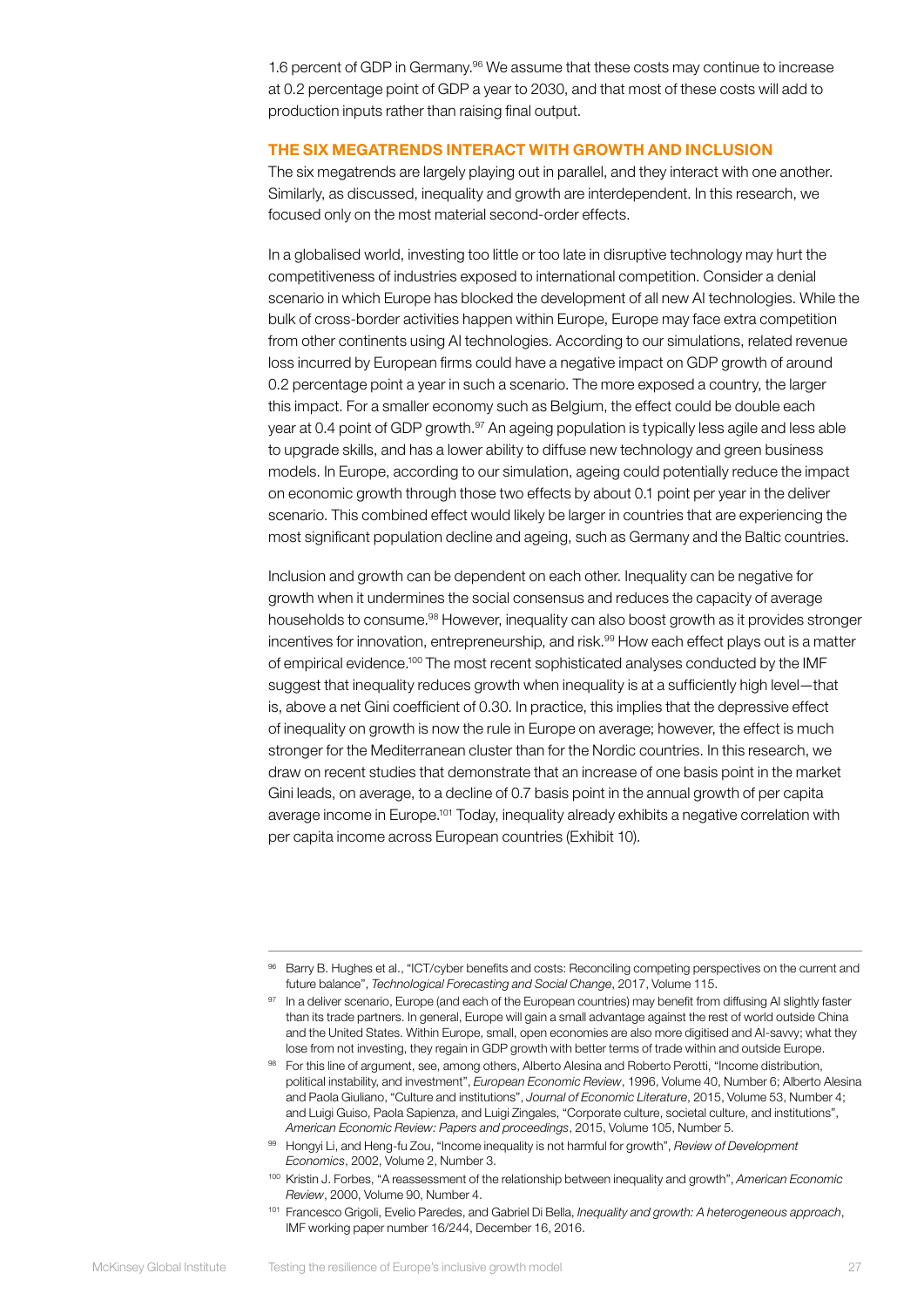#### **Exhibit 10**

#### **Per capita market income and inequality are negatively correlated in the EU.**



1 Converted from international dollars in PPP to euros using the average exchange rate for 2017 (\$1 =  $\epsilon$ 0.89).

SOURCE: World Bank; World Development Indicators; Oxford Economics; EIU ViewsWire; Eurostat; McKinsey Global Institute analysis

# <span id="page-31-0"></span>THE MEGATRENDS MEAN EUROPE MAY FACE HIGHER INEQUALITY AND MORE DIVERGENCE

In our baseline scenario, Europe would experience average annual per capita income growth of 1.6 percent (see Box 1, above). Is this baseline growth trajectory sufficient to sustain inclusive income growth if we also take into account the impact of the megatrends? And if not, will Europe's growth plan be compatible with inclusion and be accepted by its citizens?

To answer these questions, we have aggregated five of the six megatrends and their impact on per capita income and funding costs, where we have been able with sufficient confidence to quantify that impact. We exclude the impact on income growth from shifting geopolitics because we do not have a strong analytical base to judge its effects, but we still include baseline costs of geopolitical risk such as investing in sufficient cybersecurity protection.

As noted in Box 1, we simulated the potential effect of each trend individually and combined them for all European countries in two illustrative scenarios: denial and deliver. In this paper, we report only the average of our simulation, but we have used sensitivity analyses to gauge the plausibility of our estimates.102 With those sensitivities, the denial scenario may lead to

<sup>102</sup> We mostly use Gaussian probability distributions around the base-case impact for each trend and feedback loops.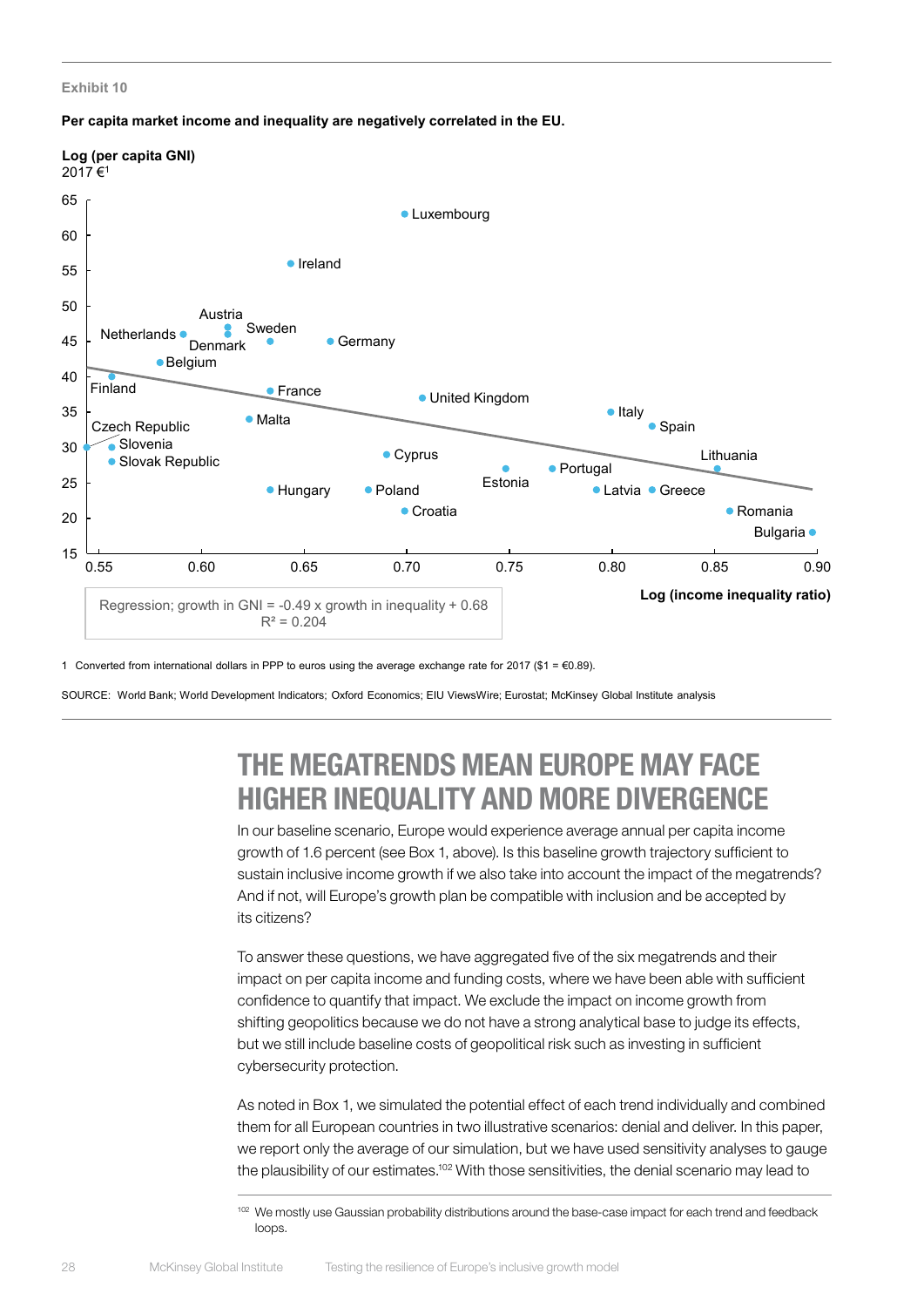per capita income growth of between zero and 1 percent a year, with an average of 0.2 percent. In the deliver scenario, our results suggest that annual per capita income growth could be between 1.2 and 2.5 percent a year, with an average of 1.9 percent (Exhibit 11).

#### **Exhibit 11**

#### **European inaction on megatrends could lead to secular stagnation; action could lead to growth of around two percent.**

**Per capita GNI growth, EU-28** Probability distribution of scenario simulation results, %



1 The denial scenario: Europe does not take action to mitigate the impact of megatrends.

2 The deliver scenario: Europe continues to pursue, and scale up, current policies and develops new approaches that leverage existing assets and competencies to respond to newer trends such as the diffusion of AI. NOTE: Not to scale.

SOURCE: World Bank; World Development Indicators; McKinsey Global Institute analysis

# EUROPE IS NOT SET FOR A QUIETER LIFE WITH INEQUALITY RISING IN BOTH DENIAL AND DELIVER SCENARIOS

The six megatrends are likely to have a material, yet asymmetric, effect on the inclusive growth of European economies for the period to 2030 (Exhibit 12). Our simulation suggests that, in a deliver scenario, the main influence on countries' per capita income growth would arise from technology (correlation coefficient of 0.93 between country growth and how AI will put pressure on country competitiveness) followed by climate change. Similarly, the major influence depressing countries' per capita income growth in a denial scenario is the simulated impact from technology competition, increased global competition, and ageing demographics.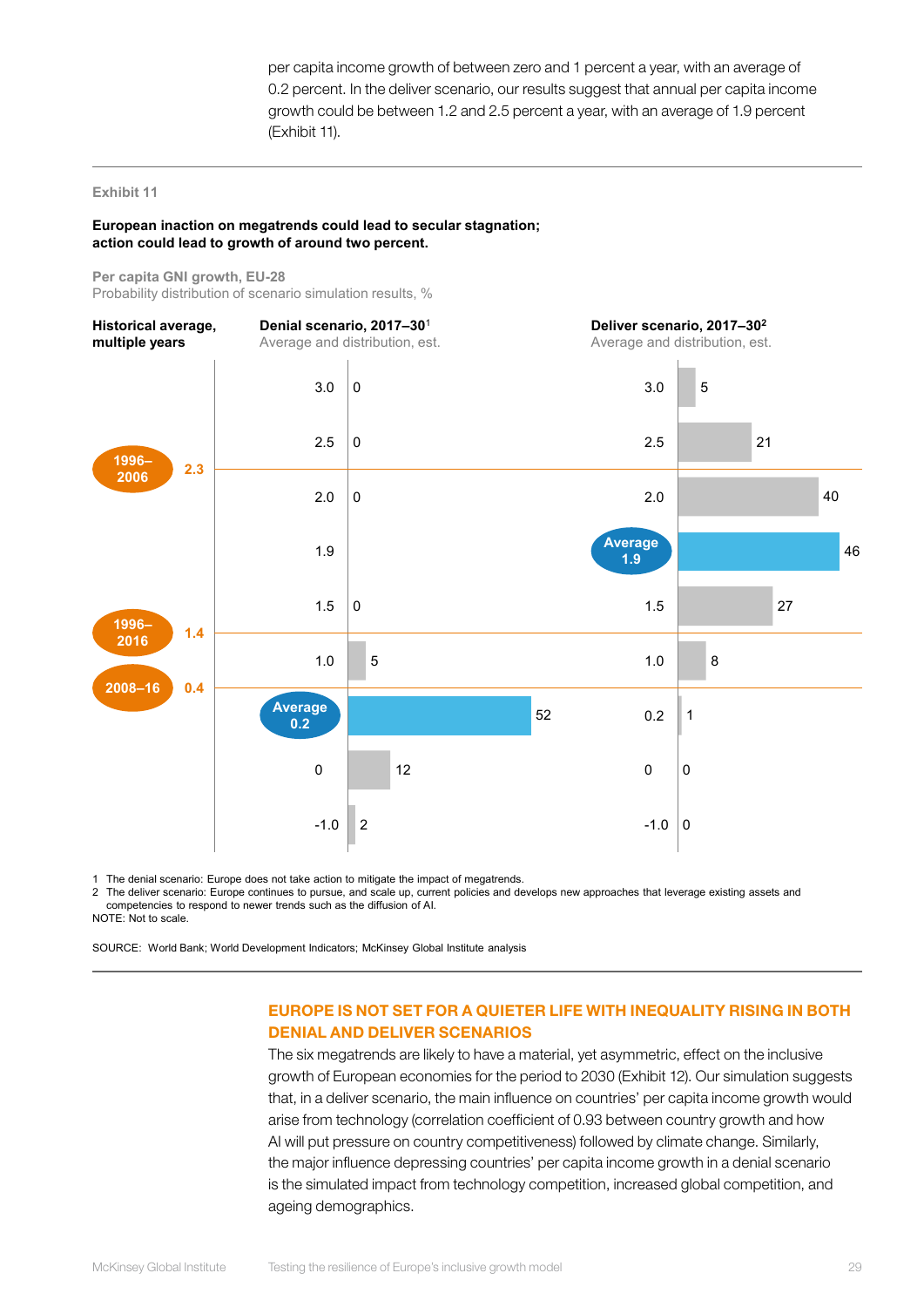#### **Exhibit 12**

#### **Each megatrend has a different impact on income growth in European countries.**



SOURCE: McKinsey Global Institute analysis

In terms of income inequality, in both denial and deliver scenarios, technology has the largest impact.<sup>103</sup> Globalisation and, to a lesser extent, migration may add to inequality in a denial scenario. In a deliver scenario, inequality also grows with climate change as the result of sectors rebalancing in a drive towards the circular economy. The burden of climate change on income inequality is lower in the denial scenario, as it affects inequality only at the end of the period covered in the simulation to 2030 when the ceiling of two degrees Celsius is broken. A large part of the inequality effect is not through direct income but through other welfare costs, not included in this paper (risks to health being an example).

Whatever the scenario and whatever the sensitivity of impact from the megatrends, the implication of the trends playing out in combination is that Europe may face a sustained increase in inequality. Our simulations suggest that rising inequality could weigh on growth in both scenarios, reducing growth momentum by between 0.1 point in the denial scenario and 0.3 point a year (at worst) in the deliver scenario by 2030. To put this in context, the effect in the latter case is as large an impact on real per capita income growth in Europe as is expected from ageing, or as the impact of ICT on growth in the early 1980s. However, we note that this impact is likely to be an upper bound, as we expect the diffusion of automation and AI to reduce inequality after peak diffusion of above 50 percent of firms.

<sup>103</sup> The impact of automation and AI on inequality depends on four variables: (1) the state of adoption of AI in an economy, which determines asymmetry between winners and losers and risk from international competition; (2) the extent of labour automation and how it is distributed among the population; in MGI's future of work model, automation has double the effect on those at the low end of the skills spectrum than those at the high end; (3) equilibrium real wage formation—wages should follow productivity gains, minus the productivity coming from AI-based automation; and (4) the share of innovation, which affects how much benefit firms gain from AI.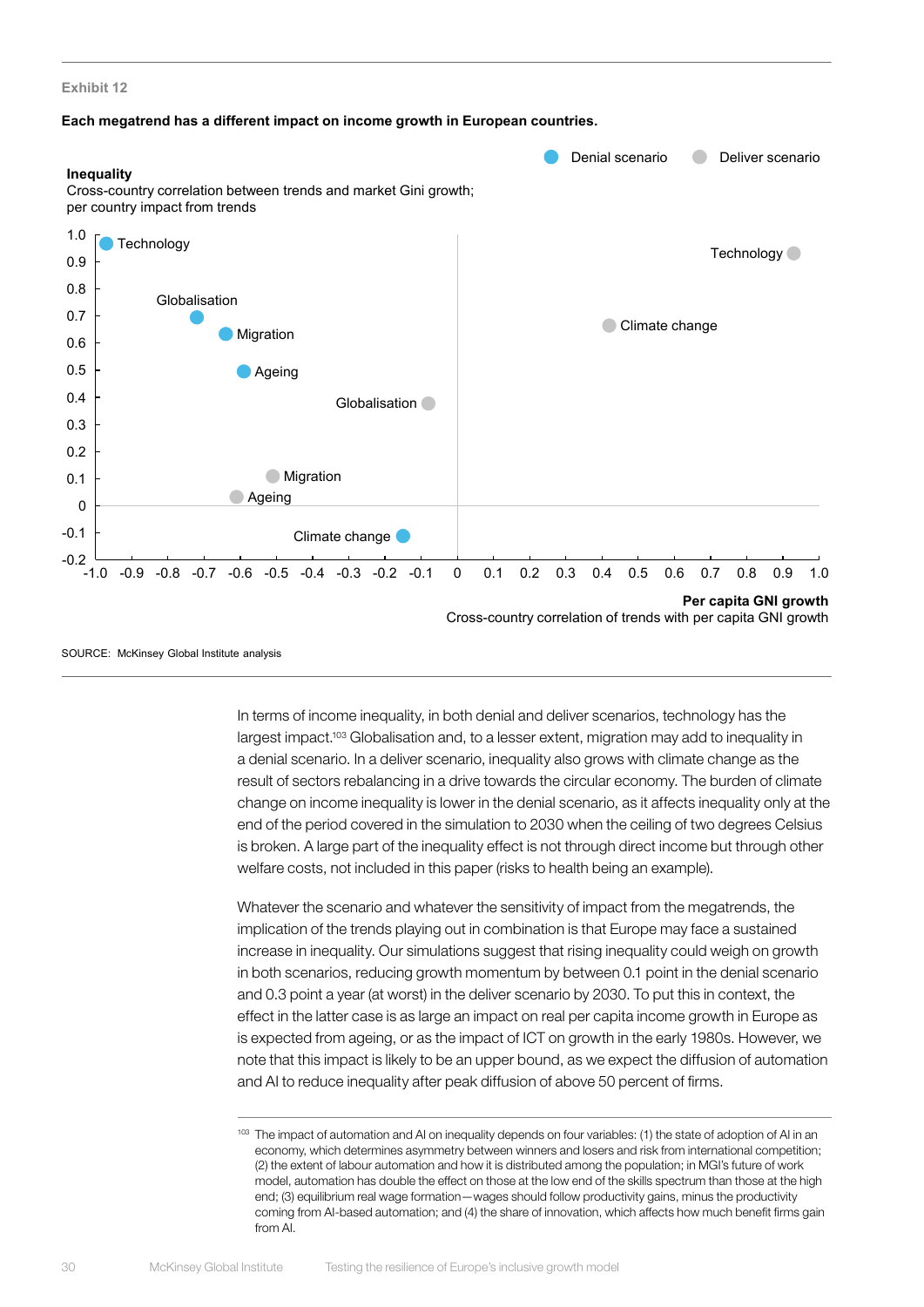# The denial scenario: Standstill is not an option if Europe is to avoid stagnation and an unsustainable social contract

A denial scenario needs to be avoided if Europe is to escape stagnation and wishes to maintain its current social contract. Our simulation suggests that the strength of the headwinds induced by the megatrends could be sufficiently large to reduce baseline income growth from an average of 1.6 percent per year to 0.3 percent (an 85 percent drop), not accounting for the likely depressive effect of rising inequality on income growth, or 0.2 percent including those effects.

Given their mix of exposure to the megatrends, the Corporatist and Mediterranean clusters may even experience negative income growth. Countries that may face the highest risk of this occurring are Italy, Spain, and the Benelux countries. All of these are ageing more rapidly than the EU-28 average. Benelux countries would be vulnerable because they are small, open economies, facing headwinds from globalisation, reinforced by increased competition through technology. Italy and Spain could face some significant risks from climate change, but these risks may materialise over a longer timeframe (after 2030) than rising competition from globalisation and technological change, which is beginning to have an impact now.

In this scenario, the market inequality ratio would rise—and rise even more the more negative prospects for income growth are. The rise is somewhat similar to what was observed in Europe between 2007 and 2013 (Exhibit 13).

#### **Exhibit 13**

#### **Denying megatrends significantly reduces inclusive growth prospects.**



## **Change in quintile inequality ratio (market income)** Deviation in percent from baseline case, accumulated by 2030

1 Base case.

SOURCE: MGI Europe Matters model, McKinsey Global Institute analysis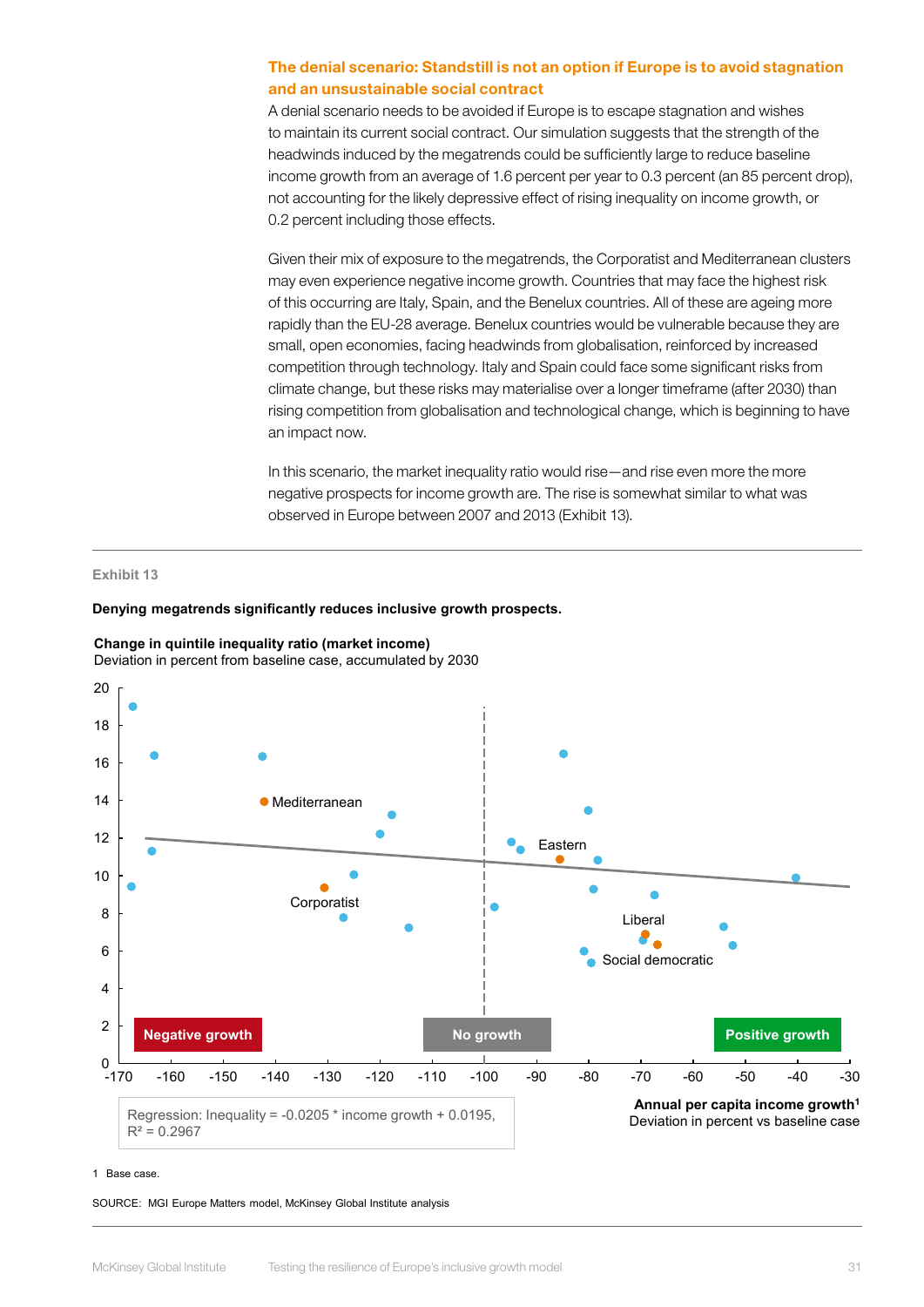It would be difficult to sustain employment growth, and any increases in unemployment would further add to inequality strains and undermine trust. Under ceteris paribus assumptions, including the same investment rate, unemployment could, on average, rise in this scenario by an additional 0.4 point of the working population each year, and up to 0.6 point a year in Southern Europe. This would add to a level of unemployment that is already high. At given replacement rates (between 40 and 60 percent of wages being paid in unemployment allowance) and a typical mix of income (80 to 90 percent of income comes from wages for citizens at below median incomes), unemployment would lead to people being worse off in income terms. Moreover, unemployment causes emotional stress and typically undermines trust in institutions. Everything else being equal, this could lead to trust being positive for only one-third of the population across Europe—and possibly positive for only one citizen in eight in the Mediterranean cluster. This would clearly undermine social stability and risk fuelling a further rise in populism.<sup>104</sup>

A final reason that the denial scenario does not seem sustainable is that it could entail extra costs required for financing pensions, healthcare, and increased unemployment in the neighbourhood of €1,350 per capita, or 9 percent higher than today in real terms, in our simulation. On average (and all the more for countries with negative growth prospects), this would be more than the amount of additional gross income generated by anaemic growth. There would, therefore, clearly be questions about where the funding would come from, underlining the risk to the welfare-like social contract in Europe.

# The deliver scenario: Under careful management, Europe on average could sustain inclusive growth

In our deliver scenario, our simulations suggest that Europe could produce more income growth than in the baseline case. Countries with the largest upside are those in the Social democratic cluster (Northern Europe) and Continental Europe, notably Benelux. This is partly because they have the ability to mitigate the strongest headwinds in the denial scenario, and partly because these countries will benefit from a large upside through the diffusion of AI technologies. Southern Europe may find it the most difficult to reap an equivalent upside. In total, the EU could achieve annual average per capita income growth of 1.9 percent between 2017 and 2030, taking into account the negative effect of increased inequality on growth prospects. Note that inequality increases may be lower for countries with higher growth; these nations, like the Nordic countries, tend to be digital front-runners best placed to capture the opportunities from AI, and as technology has already diffused in these economies to a greater extent, the risk of vast differences in firm performance and wages seems lower than in lagging countries (Exhibit 14).

<sup>104</sup> This risk may also be compounded by the risk of large migration from Africa in the long term, passing through the south of Europe as a first bridge to the rest of the region. This political risk is plausible but beyond the scope of this research.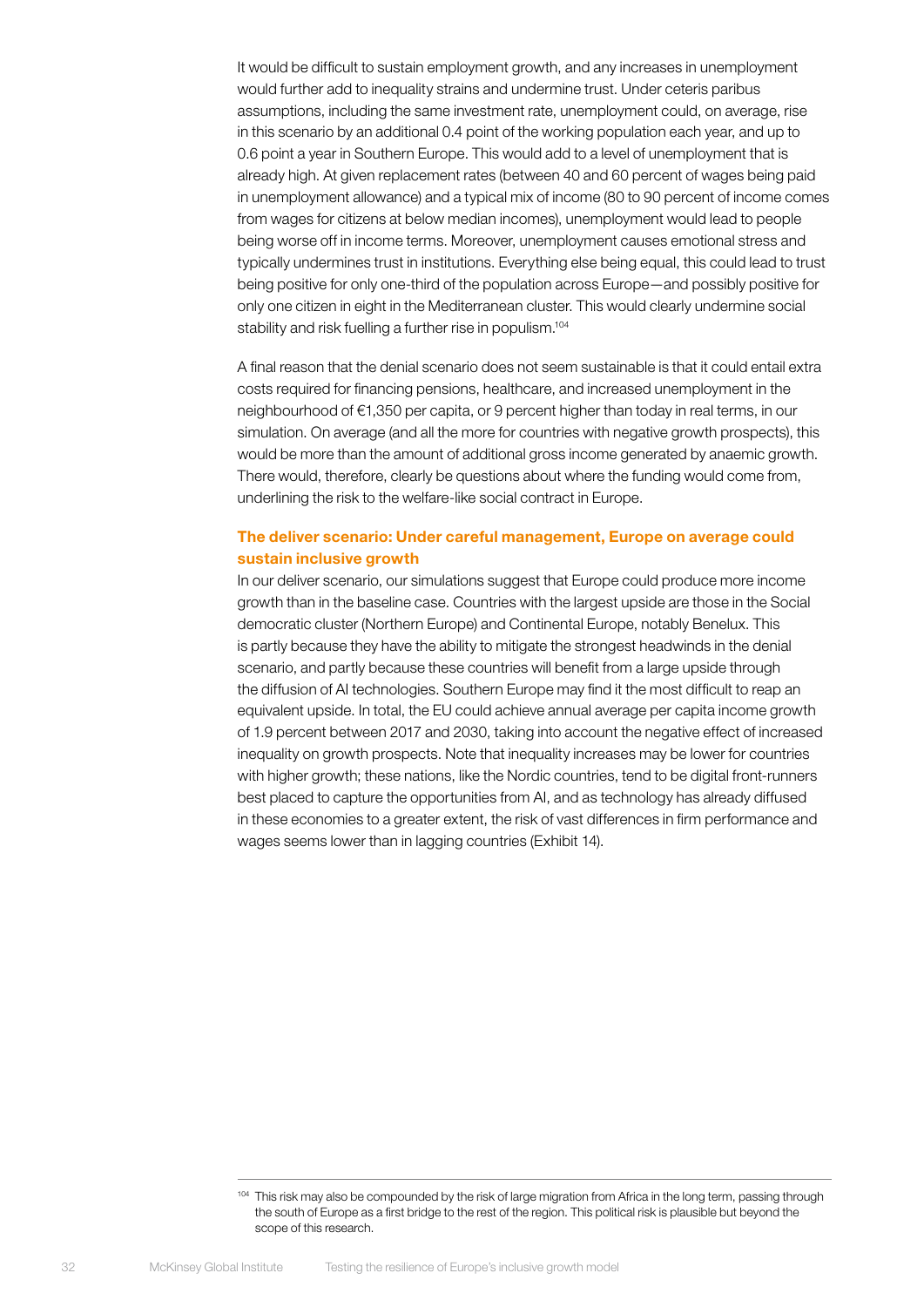#### **Exhibit 14**

#### **Delivering on the megatrends may boost inequality, but the path will be smoother for higher-growth countries.**



**Change in quintile inequality ratio (market income)**

1 Estimates from the MGI Europe Matters model; compares the deliver and denial scenarios; 100 = 1.6% real GNI growth in the baseline scenario.

SOURCE: MGI Europe Matters model; McKinsey Global Institute analysis

Nevertheless, even in this scenario, we see three key challenges.

- Reed for increased public social funding. Funds are needed to support, for instance, additional temporary unemployment during the transition towards a green and more AI-based economy, and the skills development required to respond to new technology. We do not include healthcare costs in this analysis. On average, we estimate that additional funding of about €1,000 per capita will be needed (excluding the impact on healthcare costs)—but note that this is lower than in the denial scenario as fewer funds are needed for rising pensions and unemployment. The additional spending needed would be 10 percent of the increase in gross per capita income between now and 2030, so financing would seem to be feasible.
- Increased inequality. Everything else being equal, in this scenario, income inequality will increase. Nevertheless, average inequality within Europe in 2030 may still be lower than the current level in the United States and may match the pace of increase between 1975 and 1995 in Germany and Sweden, when these countries were absorbing the shock of two oil crises and the need to adjust to the early development of manufacturing globalisation and ICT.<sup>105</sup> Shifting some €1,200 of additional per capita disposable income from the top 20 to the bottom 20 percent of households by income would bring

<sup>105</sup> According to WIID data, the net Gini coefficient in Italy went from 0.30 to 0.38 and the German Gini from 0.27 to 0.37 between 1970 and 2000. Sweden's Gini went from 0.22 to 0.30 between 1975 and 2000.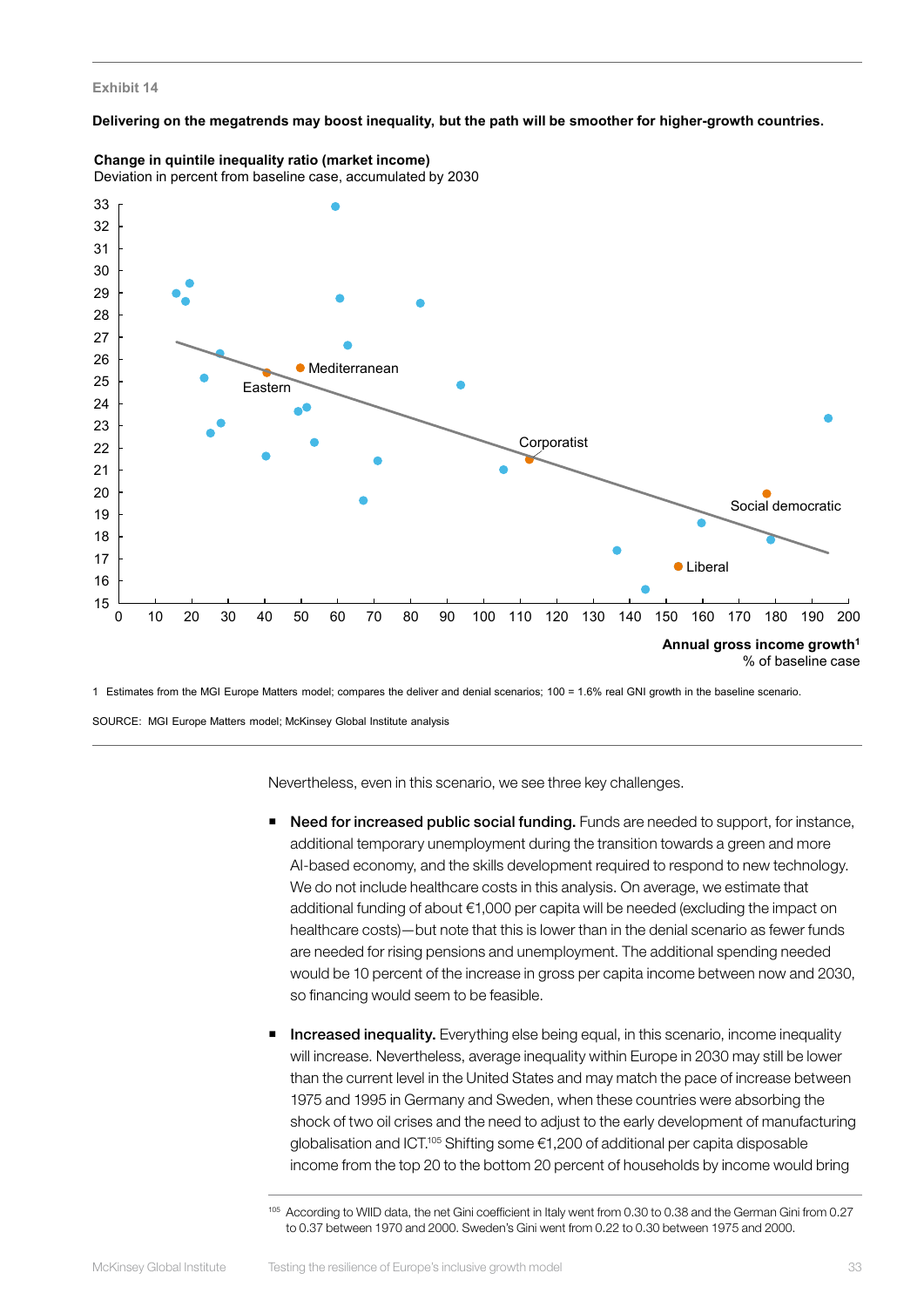the quintile inequality ratio back to its 2017 level (Exhibit 15). Other ways to rebalance inequality include stepping up innovation and upgrading skills, while facilitating churn among nonadopting firms, likely blocking effective use of capital and resources. The share of capital sunk in nonperforming firms could be as much as 15 percent in the Southern Europe cluster, and in the range of 7 to 10 percent in the Corporatist and Social democratic clusters. This has limited growth in employment by between 2 and 4 percent, according to recent OECD analysis.106

**Citizens' trust and support.** There is a risk that citizens (at least some vocal groups of citizens) perceive that the baseline case of 1.6 percent per capita income growth per year as in the past is sustainable without the policy actions needed for the deliver scenario, in consequence assuming that a deliver scenario provides minimal upside versus the base case, yet a substantial risk of rising inequality.107 Such perceptions could undermine public support for active policies across Europe to counteract the megatrends. European governments would need to persuade citizens that the baseline scenario would not be a good bet, and that the megatrends could condemn Europe to the denial scenario. Policy makers also need to ensure that the growth (and jobs growth) promised by the deployment of AI and the circular economy actually materialise.

ESTIMATES

#### **Exhibit 15**

# **A transfer of net income of €1,200 may stabilise inequality if the EU has a successful deliver scenario.**



1 Net income after tax and transfers.

2 Equivalised income in PPP.

SOURCE: McKinsey Global Institute analysis

- <sup>106</sup> Müge Adalet McGowan, Dan Andrews, and Valentine Millot, *The walking dead? Zombie firms and productivity performance in OECD countries*, OECD Economics Department working paper number 1372, OECD Publishing, 2017, OECD.org.
- 107 In theory, the deliver scenario would provide enough income growth for the top 20 percent of income earners to support the policies. However, if those policies delivered only 50 percent of the potential, necessary transfers from the top 20 percent may incline them to vote for the status quo.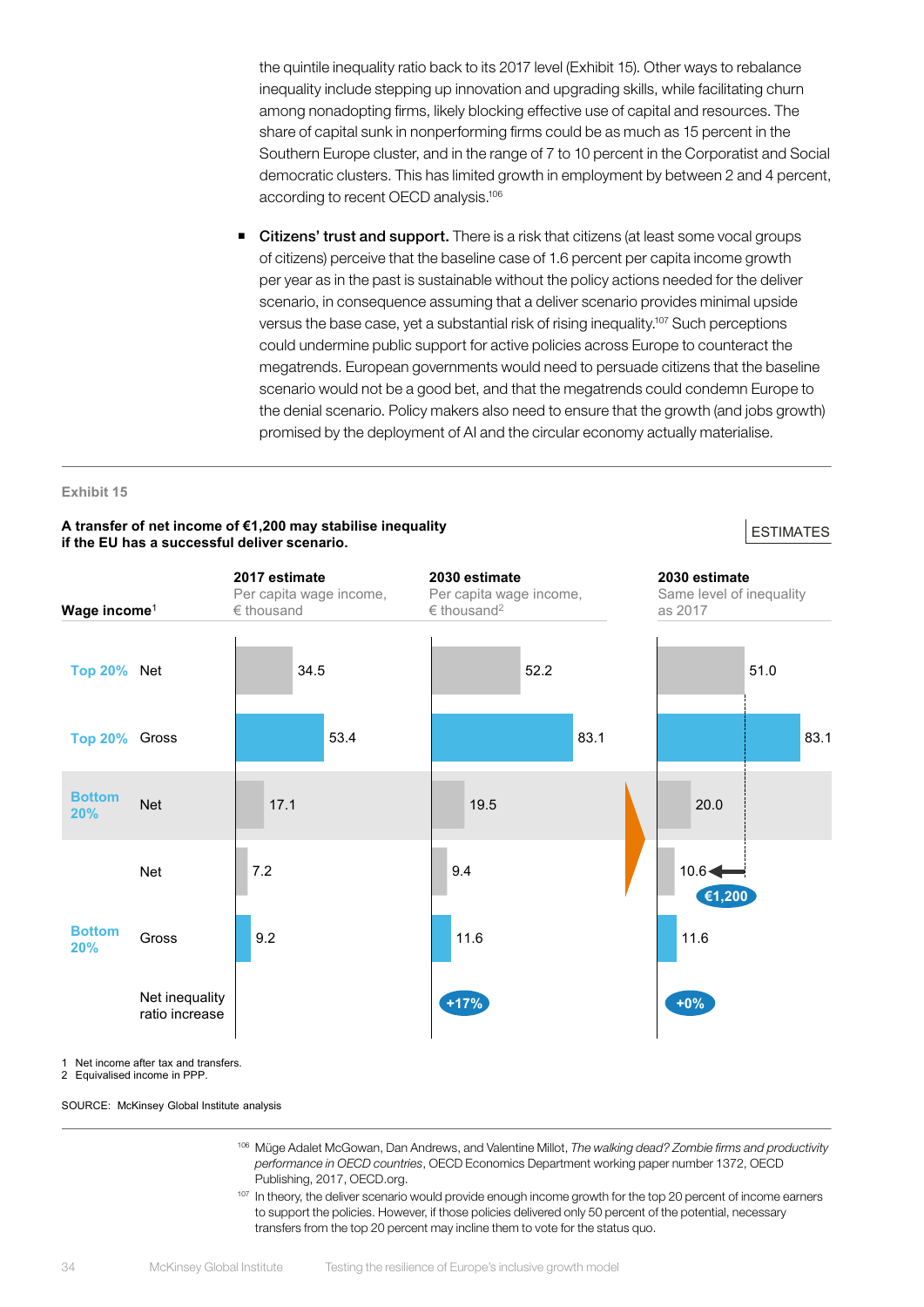# SOCIAL CLUSTERS AND COUNTRIES RUN THE RISK OF FURTHER DIVERGENCE

Another significant challenge facing the EU-28 is continued social divergence within the region in light of expected slower per capita income growth in Southern Europe and a larger increase in inequality there. Southern Europe, especially Italy and Spain, and the Benelux countries are the regions most sensitive to headwinds arising from the megatrends. Even in a deliver scenario, Southern Europe is challenged by its demographics and, on average, seems to have lower potential to benefit from technology. This technology divide is already visible in the case of current digital technologies and will likely continue with respect to new advanced technologies such as AI because of less availability of human capital and hightech innovation. Southern Europe typically ranks lower on those dimensions than, say, Northern Europe's digital front-runners.

Our estimate suggests that the cluster of Mediterranean countries may generate less than 1.5 percent of per capita income growth, compared with more than 2 percent in the other European clusters.

Furthermore, Southern Europe has one of the lowest levels of social coverage and is therefore already the region with the most unequal distribution in disposable income. There is a risk that this inequality may continue to increase at a faster rate than in any other European cluster. The Mediterranean cluster may come close to hitting a net Gini of 0.39, or a possible 10 basis points more than in the Social democratic cluster composed of the Nordic countries, which has a Gini of about 0.285 (Exhibit 16).

#### **Exhibit 16**



SOURCE: World Bank; Eurostat; McKinsey Global Institute analysis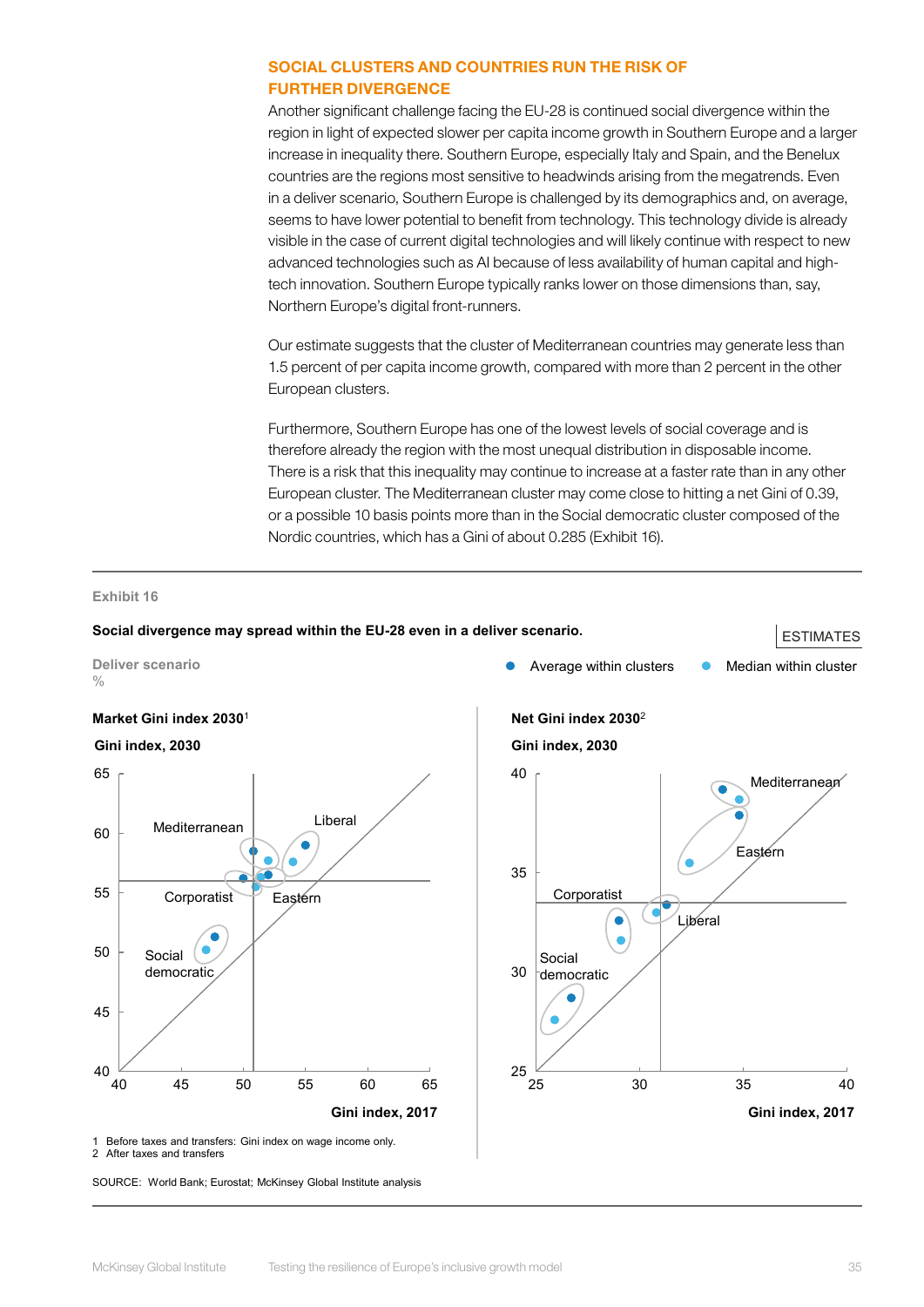At those levels of growth and inequality, a transfer from the top 20 percent to converge to the average of inequality in Europe implies that all extra income growth would have to be redistributed to the bottom of the population. This would seem unlikely to be implementable.

# <span id="page-39-0"></span>ACTION IN THREE AREAS IS REQUIRED TO STRENGTHEN EUROPE'S INCLUSIVE GROWTH MODEL

MGI's scenarios have emphasised that the European inclusive growth model is likely to remain under challenge over the next decade and may be sustained only if carefully managed. In this section, we suggest three areas where European countries, the EU, and the private sector will need to act—sometimes in concert—to bolster the resilience of Europe's inclusive growth model. We have focused on these three areas because they are important catalysts to support the welfare model and because current gaps in Europe urgently need to be filled. The suggestions home in on what can be done to strengthen inclusive growth rather than, for instance, stimulating demand in response to low investment intensity, or reexamining social security provision or the way politics is conducted. We chose this focus not because these broader policies are unimportant, but because fixing the economy is required to ensure that the social contract is resilient.<sup>108</sup>

The three crucial areas where improvements are required to strengthen the European inclusive growth model are:

- 1. Ensure the full execution of the deliver scenario, especially by focusing on innovation and human capital.
- 2. Support measures to reduce inequality and engage in a dialogue for improved social convergence within Europe.
- 3. Update the parameters of Europe's social contract to accommodate the execution of the deliver scenario while rebuilding citizens' trust in institutions to ensure that they support necessary policy measures.

<sup>&</sup>lt;sup>108</sup> For a discussion of the need for demand-driven policies to break the hysteresis in low business investment, see *A window of opportunity for Europe*, McKinsey Global Institute, June 2015.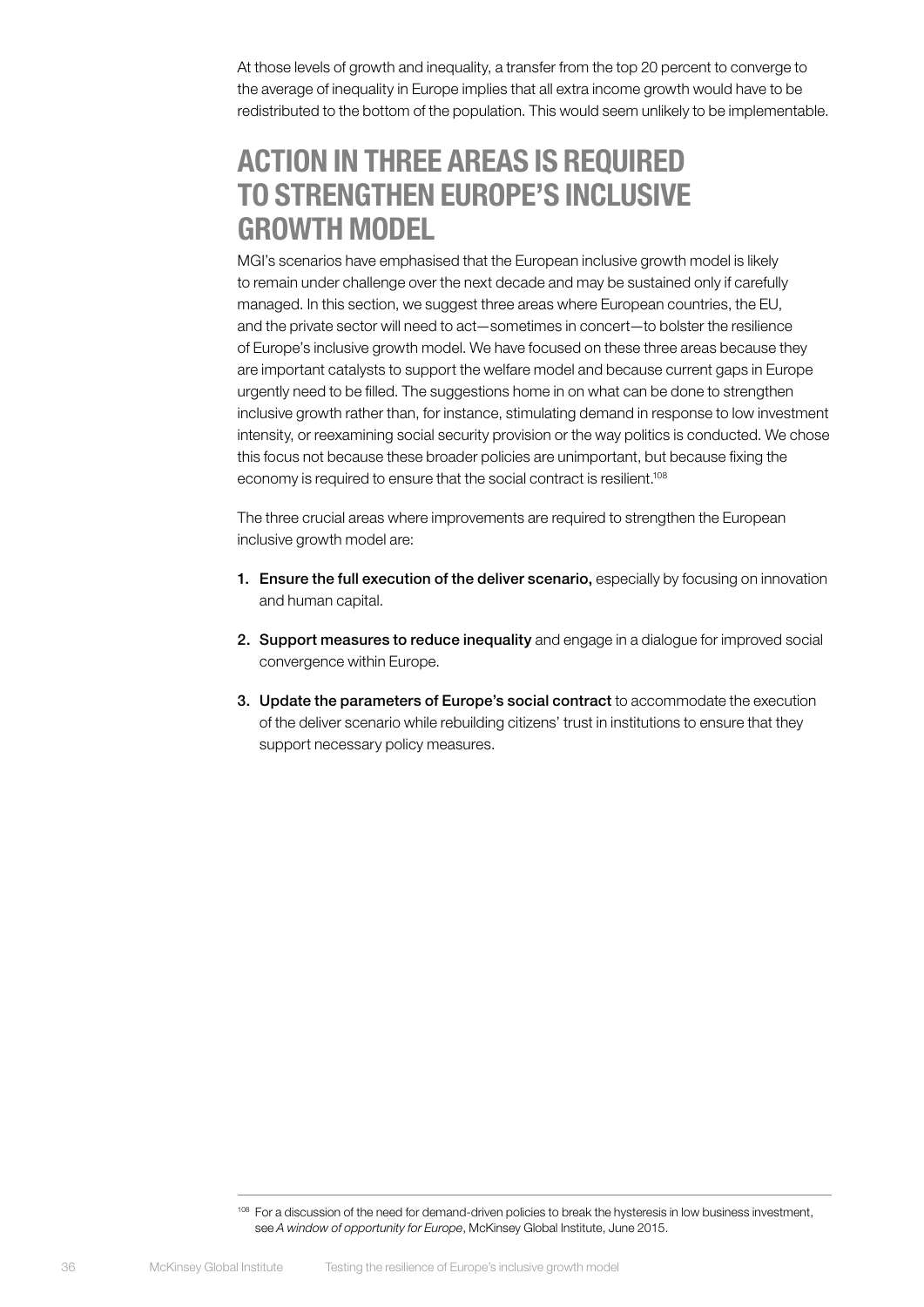#### 1. FULLY EXECUTE A DELIVER SCENARIO

Achieving sufficient economic growth is a requirement for inclusive growth to be sustained in light of the six megatrends we discuss in this paper. In particular, Europe may need to deliver on its reform and ambition regarding the Digital Single Market, the Paris Agreement, and pension reform, to name but three. It is welcome that, in recent years, Europe has reiterated its commitment to those policies and reforms. Indeed, many European nations, including Denmark, Ireland, and the Benelux countries, have proven that they can deliver reforms (even if expectations of returns from reform have not yet fully been met).109 The EU's signature project, the Single Market, has delivered many successes but is not complete—today, only 65 percent of total benefits have been captured in the most optimistic estimates.110

Achieving growth in—or even beyond—the deliver scenario would require Europe to make progress in areas where headway has stalled in recent years, such as scaling and delivering innovation and diffusion, and boosting human capital. It is imperative that Europe (1) increases its competitiveness in research and development in key growth areas, most importantly in AI and other digital technologies; (2) enables growth of competitive EU companies in this new environment; (3) triggers further investments in a low-carbon economy; and (4) modernises education and training systems to enable the significant shift in skills that is likely to be necessary.<sup>111</sup>

#### Increase scale in R&D in AI and other digital technologies

Ramping up innovation capabilities and accelerating diffusion of innovations appear critical to respond to all megatrends—in healthcare to deal with ageing, in clean tech to enable climate-change and pollution mitigation, and in advances in digital technologies and AI to make the most of the opportunities they offer. Innovation is fundamental as it often correlates with higher employment opportunities.<sup>112</sup>

The EU has displayed significant ambition to enable innovation through Horizon 2020 and Horizon Europe. However, Europe is currently being outperformed in private R&D investment by about \$90 billion or 0.5 percent of GDP compared with the United States, and it has also fallen behind China in share of GDP terms.<sup>113</sup> The difference primarily stems from the gap in private tech spending on R&D. Consider that four Silicon Valley giants alone spend more than all of Europe combined in this area.

This situation can, for example, be observed in AI-related technologies: the region has made some, but not large enough, progress. European Industry 4.0–related patents increased 12-fold between 2010 and 2015.114 The European Commission has announced its intention to invest some €2.6 billion in AI and robotics development as part of its Horizon 2020 plan.

- <sup>111</sup> *Skill shift: Automation and the future of the workforce*, McKinsey Global Institute, May 2018.
- <sup>112</sup> There is now a firm consensus that research-driven innovation is a major force shaping growth and employment. See Raquel Ortega-Argilés et al., *Is corporate R&D investment in high-tech sectors more effective? Some guidelines for European research policy*, IZA Department Paper number 3945, 2009.
- <sup>113</sup> *A window of opportunity for Europe*, McKinsey Global Institute, June 2015.

<sup>109</sup> The IMF reports that those countries faced severe macroeconomic crises including declines in real GDP, high unemployment (16 percent in Ireland), and large fiscal deficits. Countries responded with a combination of labour-market, product-market, and fiscal reforms, and long-term reduction in government spending. In all cases, growth accelerated in the wake of the reforms. The countries also enjoyed employment booms. The success of reform was linked to the continuation of the programme even after economic outcomes started to improve, and to a collaborative approach to the reform process. Interestingly, those reforms did not sacrifice social cohesion. See Anthony Annett, "Reform in Europe: What went right?" *Finance and Development*, 2006, Volume 43, Number 3.

<sup>110</sup> Ilzkovitz et al. estimated that progress on the Single Market between 1992 and 2006 helped to generate 2.2 percent of additional income in 2006, even if earlier studies such as the Cecchini report in 1988 forecast gains in the range of 4 to 5 percent. See Fabienne Ilzkovitz et al., *Steps towards a deeper economic integration: The Internal Market in the 21st century*, European Commission, European economy economic papers number 271, January 2007.

<sup>114</sup> Zana Diaz-Williams, *Industrial technology trends: Industry 4.0 related patents have grown by 12x in 5 years*, IOT Analytics newsletter, March 1, 2016.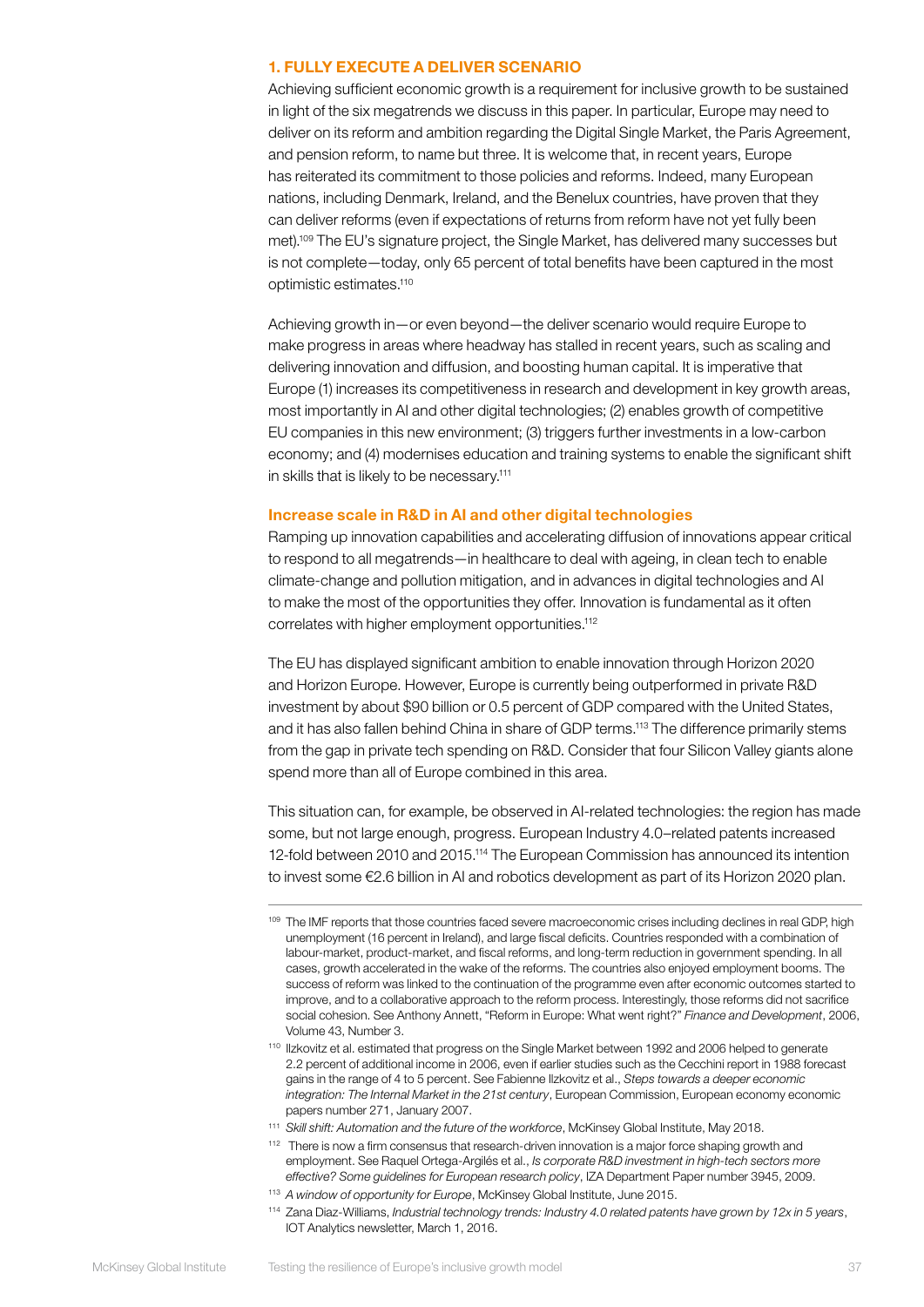This is welcome, but to put the initiative in context, it is only just larger than China's spending of \$2.1 billion on a single AI technology park in a western suburb of Beijing.115

Today, many European countries are rushing to develop their AI strategy. There may be an opportunity for Europe to create a better pooling of resources to achieve scale comparable with the United States or China. This could be orchestrated by European institutions and replicate the successful development of world-class R&D centres, such as US-based DARPA or CERN in Europe, in the area of AI and other digital technologies.

#### Enable growth of competitive EU companies

Europe's technological advantages lie in aerospace, automotive, pharmaceuticals, and telecom equipment, in contrast to the United States, which focuses on a wide range of booming new sectors such as biotechnology, internet, software, and semiconductors.116 Europe's weak competitiveness in R&D in AI and other digital technology has translated into few globally competitive companies in the sector. Given that many of the digital goods and services offered do not require a significant footprint in the country where the goods and services are consumed, the implications about the localisation of value added and jobs are significant. In simple terms, compared with the United States and China, only a small share of AI-related jobs and value added occurs in Europe. Among the global top ten tech firms listed by *Forbes* in 2018 are seven US-based and three Asian companies.

On current evidence, Europe looks set to lose the race, particularly in digital innovation. Winner-take-most dynamics create an advantage for large markets (yet Europe is fragmented), for large players (Europe trails in generating unicorns), and for amassing large data sets. Consider that half the global population uses one of the services provided by US tech giants Amazon, Facebook, Google, and Apple, which spent a combined \$46 billion on R&D in 2016. In China, Tencent and Alibaba alone have backed 43 percent of all Chinese unicorns.

Various proposals have been made (and partly implemented) to support the growth of EUbased tech companies. Experimentation should continue, including, for instance, innovation competitions such as the ones conducted by JEDI in Europe, as well as various attempts to support incubation and growth of smaller firms or to foster cross-European collaboration (for instance, the European Automotive-Telecom Alliance). Moreover, Europe could use its leadership in e-government services—according to the United Nations E-Government Survey 2018, Europe has five of the top ten leading countries in e-government development—to consolidate some of the offerings and create sizeable enough demand to promote the growth of a globally leading government technology industry in Europe. To date, these ideas have often not been translated into concrete concepts or have been executed only on a national level. Experimentation at the national level monitored at the European level could translate into a comparative advantage for Europe when success factors are analysed and lessons shared across borders. Joining forces across European borders to compete on tech globally is likely to be the most effective strategy.

Another major issue has been the slow rate of technology diffusion within firms in Europe, which helps explain the continent's recent productivity weakness. Laggard firms typically justify their slow pace of adoption by citing a series of bottlenecks, including, for instance,

<sup>115</sup> Christina Larson, "China's massive investment in artificial intelligence has an insidious downside", *Science*, February 8, 2018.

<sup>116</sup> Reinhilde Veugelers and Michele Cincera, *How to turn on the innovation growth machine in Europe*, in "The impact of Horizon 2020 on innovation in Europe", *Intereconomics*, 2015, Volume 50, Number 1.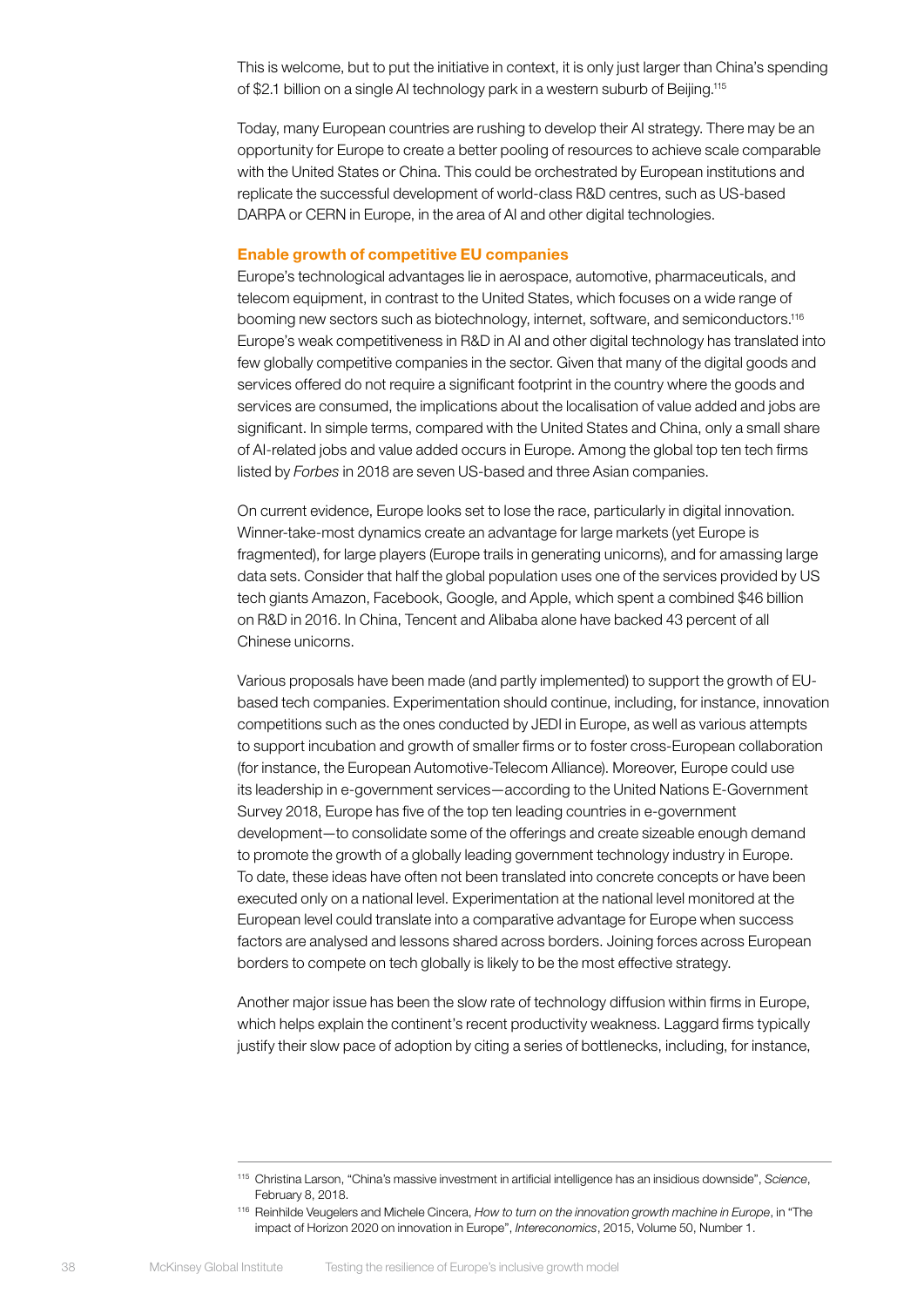organisational capabilities and new digital skills required. However, such constraints are likely to be more acute for the next set of technologies such as Al.<sup>117</sup>

Many policy experiments ongoing in EU member states can be used to stimulate new competencies and the diffusion of technologies. One example is the Intellectual Capital Statement programme in Germany, with the initiative "Fit for the Knowledge Competition" whose aim is to support knowledge management in small and medium-size enterprises.<sup>118</sup>

#### Trigger further investment in a low-carbon economy

There is also large growth potential for Europe from investing significant amounts in the circular economy, which could result in productive gains twice the size of those included in our deliver scenario for this trend. McKinsey research with the Ellen MacArthur Foundation found that adopting circular economy principles could boost the average disposable income for EU households by €3,000, which is 11 percent higher than our 2030 estimates in the deliver scenario.

Action on this front is vital if Europe is to move closer to achieving the Paris Agreement, but also to secure sustainable supplies of energy—and save on cost at the same time. Europe is already discussing a number of proposals, including different carbon-pricing approaches and taxation. Its energy intensity varies enormously from country to country, with lagging countries as much as five times as energy-intensive as leading ones within each economic sector, giving them enormous scope for improvement. However, across Europe there is an opportunity to lower energy costs by fully integrating electricity and gas networks and markets and by establishing a pan-European framework for increasing the supply of new energy sources, including renewables and unconventional hydrocarbons. It would seem like common sense to locate the generation of solar power in sunny Southern Europe, while most demand for solar installations is actually in Germany. A European Parliament study found that had German solar capacity been located in Spain, additional electricity worth €740 million would have been generated in 2011 alone.119 The change required is systemic, and Europe needs a shared agenda in all sectors and policy areas. Europe needs to develop materials that preserve value; design initiatives at the city, national, and European levels that enable circular-business opportunities; and develop a new governance framework to drive efforts. The good news is that essential enablers are maturing and scaling up fast.<sup>120</sup>

#### Modernise education and training systems to enable the required skill shift

Education and reskilling should be a major priority for the decade ahead. While Europe has a reputation for having strong human skills, the latest results from the OECD's Survey of Adult Skills and Programme for International Student Assessment show that European adults and students alike are not increasing their scores; indeed, in the case of students, European scores are declining relative to most peers in other OECD countries.<sup>121</sup>

Europe needs to be successful in its skills development if it is to achieve more growth from innovation in AI and green technologies, ensure that workers (particularly older ones) can

- <sup>119</sup> Veit Böckers, Justus Haucap, and Ulrich Heimeshoff, *Benefits of an integrated European electricity market*, Düsseldorfer Institut für Wettberwerbsökonomie discussion paper number 109, September 2013.
- <sup>120</sup> *Growth within: A circular economy vision for a competitive Europe*, Ellen MacArthur Foundation and McKinsey Center for Business and the Environment, June 2015.

<sup>117</sup> See *Stimulating digital innovation for growth and inclusiveness: The role of policies for the successful diffusion of ICT*, OECD draft background report for Ministerial Panel 1.2, May 27, 2016; and Mélisande Cardona, Tobias Kretschmer, and Thomas Strobel, "ICT and productivity: Conclusions from the empirical literature", *Information Economics and Policy*, 2013, Volume 25, Number 3.

<sup>118</sup> Alexander Ebner and Fabian Bocek, *Best practices as to how to support investment in intangible assets*, WWW for Europe working paper number 101, June 2015.

<sup>121</sup> *PISA 2015 results (Volume 1): Excellence and equity in education*, OECD, December 6, 2016; and Ellen Scully-Ross, "Adult education for employment in the global economy", in *Mapping the field of adult and continuing education: An international compendium*, Volume 4, Alan B. Knox, Simone C. O. Conceição, and Larry G. Martin, eds., Sterling, VA: Stylus Publishing, 2017.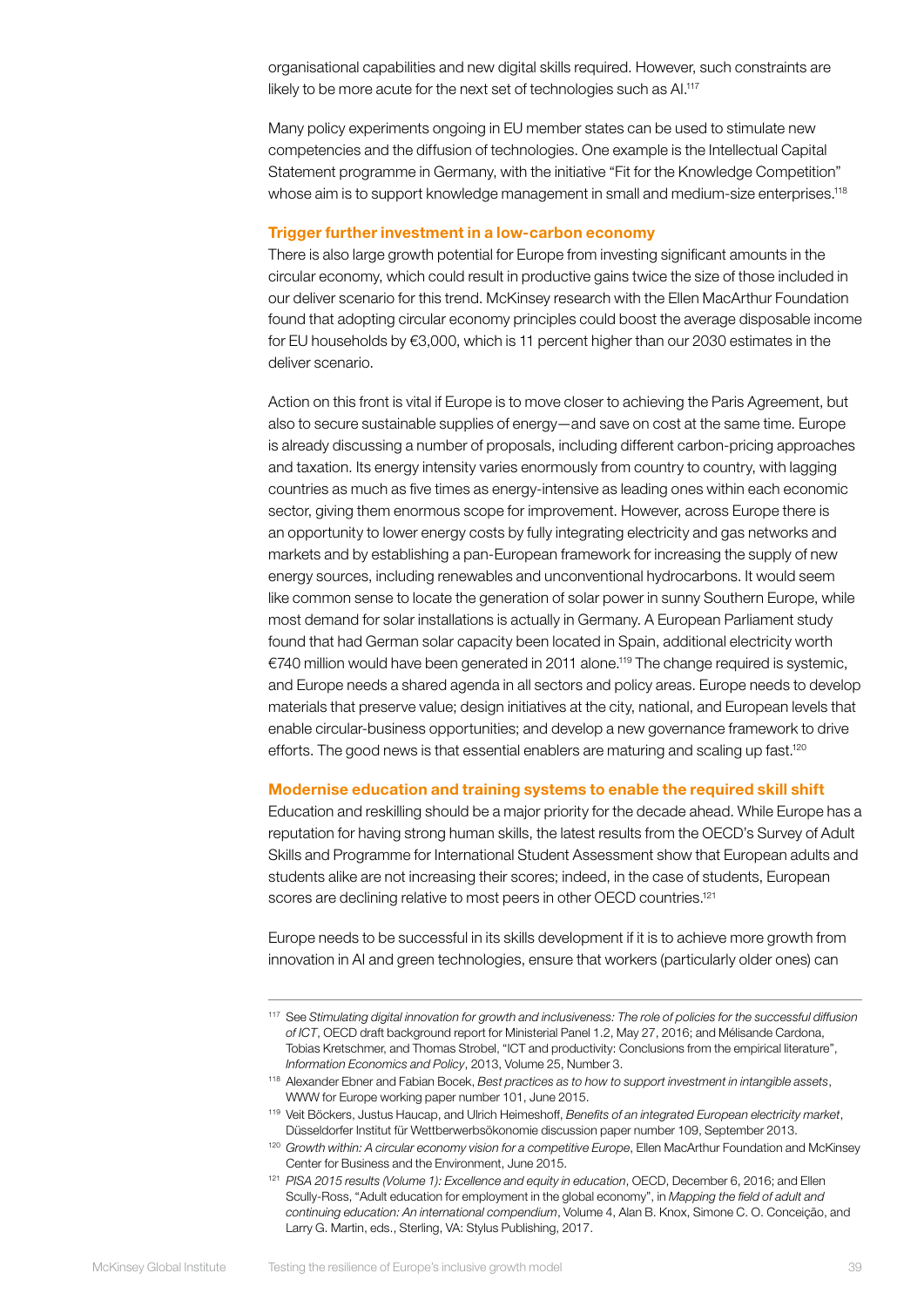find new jobs if theirs are displaced by automation relatively quickly, and limit the extent of rising inequality arising from the development of significant wage premiums for those with higher skills.

MGI analysis in 2018 identified large impending shifts in the skills that labour markets are likely to demand in the automation and AI era.<sup>122</sup> Through 2030, the time spent using advanced technological skills could increase by about 40 percent in Europe. Almost everyone needs to develop basic digital skills for the new age of automation. Among 25 skills analysed, working time employing digital skills is set to grow in Europe by 65 percent by 2030. Between 2016 and 2030, demand for social and emotional skills may grow by 22 percent across European industries. Demand for entrepreneurship and initiative taking is likely to grow at 32 percent over this period. Demand for skills in leadership and managing others may also grow strongly. Demand for higher cognitive skills, such as creativity, critical thinking, decision making, and complex information processing, could grow by an estimated 14 percent in Europe from an already relatively high level. However, basic data input and processing skills may fall by 23 percent in Europe, and demand for most physical and manual skills could decline by 16 percent between 2016 and 2030.

Although Europe has many public initiatives to scale up skills development, it still lags behind some other leading countries. Consider Singapore, for instance, whose Skills Future programme grants about two million citizens about \$345 towards training courses provided by 500 approved institutions. The programme has additional subsidies for people over the age of 40 and offers individual career and skill ladders targeting citizens in low-wage occupations, developed in collaboration with unions and employers.123

Europe will need to work on school education systems, expand lifelong learning, and invest in reskilling current employees in the following areas:

- School education. Many European companies are showing initiative in building the skills relevant to their needs, but governments need to weigh in with reforms to educational content and delivery so that the system produces people with the technological, cognitive, and social and emotional skills that are likely to be most in demand.
- **Lifelong learning.** A one-shot education in childhood is no longer likely to be sufficient to equip people with the ever-changing skills they will need to present an attractive profile to employers and maintain it. There will need to be more emphasis on, and provision of, lifelong learning.
- Reskilling current employees. The pace of change is likely to be too rapid for natural attrition, and therefore companies, employees, and the public sector will need to invest in reskilling current employees. SAP, for instance, plans to retrain up to half its current workforces.124

<sup>122</sup> *Skill shift: Automation and the future of the workforce*, McKinsey Global Institute, May 2018.

<sup>&</sup>lt;sup>123</sup> Digitally enabled automation and artificial intelligence: Shaping the future of work in Europe's digital front*runners*, McKinsey & Company, October 2017.

<sup>124</sup> Ibid. MGI has written extensively about the skills development needed in the technology age. See, for instance, *A future that works: Automation, employment, and productivity*, McKinsey Global Institute, January 2017; and *Jobs lost, jobs gained: Workforce transitions in a time of automation*, McKinsey Global Institute, December 2017.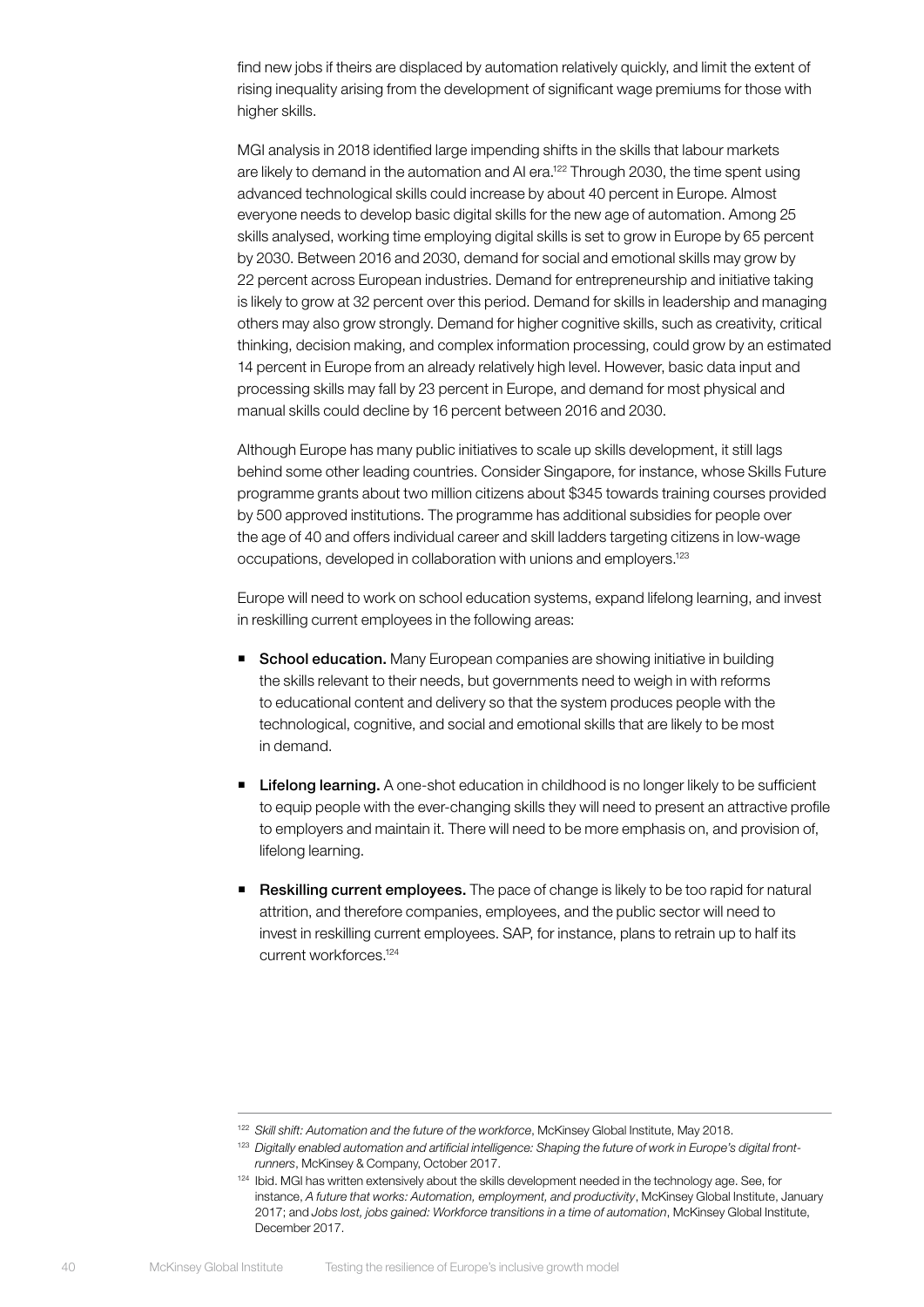Such efforts are likely to take place largely at the national level. However, sharing best practice across Europe is likely to increase the return on the required investment.

# 2. COMPLEMENT GROWTH WITH IMPROVED MEASURES TO PROMOTE INCOME EQUALITY WITHIN AND ACROSS COUNTRIES

Income inequality needs to be tackled on two levels: within European countries and among them. Within countries, the least controversial approach to countering increasing income inequality is to make sure that as many people as possible get a chance to receive an income in the first place. This requires increasing employment rates (that is, a high share of the working-age population being employed), which also helps to counter the effect of ageing on public budgets. The main reforms required in this context are those described earlier for education and training, as well as reforms that enable an increase in female labour-market participation and higher retirement ages.

Our work indicates, however, that achieving high employment rates alone will likely not be enough to counter the trend towards higher income inequality. Technological trends are expected to increase the inequality of market incomes during the process of new technology diffusion. Crucial drivers to mitigate inequality will be to ensure that AI diffusion focuses more on innovation of products and services than pure labour automation, and that skill shifts happen as fast as possible.<sup>125</sup>

We have emphasised that public social expenditure should be allowed to rise to support the transition, not only to comply with Europe's welfare philosophy, but also because the investment has strong social returns—in particular returns on skills.126 Higher public social spending may not necessarily mean a long-term increase in the share of GDP of such spending, however, because, in theory, productivity gains may be higher than the cost of extra social expenditure.<sup>127</sup>

At the cross-country level, our simulations suggest rising divergence, particularly of the Mediterranean cluster. Further support for investment and training, and dealing with debt levels, may be needed to complement more reform at the cluster level. Nordic countries undertook major economic and social reforms in the 1990s, providing the backbone for their current inclusive growth model, and they may provide lessons for other member countries.

European institutions need to engage in a dialogue, as those with social challenges have a tendency to try to close borders. While trust in the EU is low in the Mediterranean cluster, the share of citizens who trust the EU is still up to twice the share of those who trust their domestic institutions.128

<sup>125</sup> *Notes from the AI frontier: Modeling the impact of AI on the world economy*, McKinsey Global Institute, September 2018.

<sup>126</sup> Returns to skills can be relatively high. Returns on high ICT skills have been found to be 8.7 percent in OECD countries, and up to 13 percent in sectors with high digitisation. See R. Grundke et al., *Which skills for the digital era? Returns to skills analysis*, OECD Science, Technology and Industry Working Papers, number 2018/09, 2018.

<sup>127</sup> In the deliver scenario (assuming Wagner's Law holds for the EU), annual income growth may be 1.9 percent in real terms and would lead to 0.7 percent growth in public spending. This would still leave 1.2 percent of productivity gains to finance each year. Growth of public social spending of 0.85 percent per year with 45 percent of total public debt would lead to 0.4 percent total income growth. It is therefore possible to stabilise public debt as a percentage of GDP. For countries with large public spending elasticities and low returns in the deliver scenario, there may be an automatic increase in spending, which needs to be watched out for. If these costs are not publicly funded, they will fall on individuals. Note that the United States spends less than European countries on the social front, but US private spending is large. See Anthony B. Atkinson, *Inequality: What can be done?*, Cambridge, MA: Harvard University Press, May 2015.

<sup>128</sup> Eurobarometer, social indicators, 2016.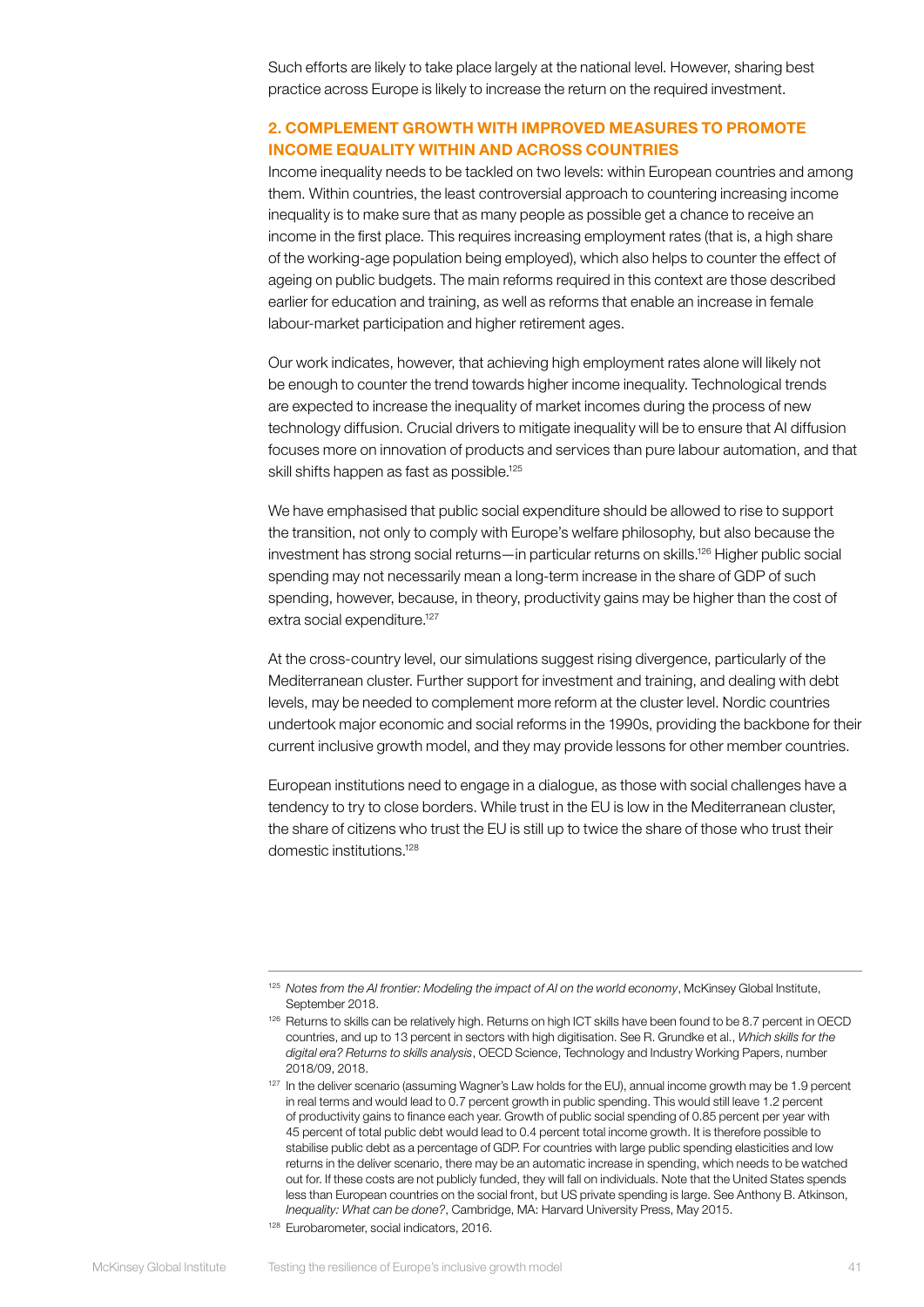# 3. AMEND THE PARAMETERS OF THE SOCIAL CONTRACTS

The six megatrends not only affect outcomes such as inequality but also change the nature of many components of the social contract—between firms and workers, among citizens of different generations, between citizens and government, between firms and government, and at the intergovernmental level. An extensive discussion is beyond the scope of this paper, but we note some areas that could bear further thought (Exhibit 17).

#### **Exhibit 17**

# **Social contract parameters may need to evolve.**

|                                                  | <b>Firms</b> vs<br>workers                 | <b>Firms vs</b><br>government                                      | Citizens vs<br>government<br>ਜ਼ਿਜ਼                                     | EU/<br>intergovernmental                           |
|--------------------------------------------------|--------------------------------------------|--------------------------------------------------------------------|------------------------------------------------------------------------|----------------------------------------------------|
| <b>Ageing</b><br>demographics                    | Increase female<br>participation           | lin Anii<br>Retirement age                                         | lin Anii<br>Retirement age<br>and pensions;<br>female<br>participation | Intra-EU migration                                 |
| <b>Digital technology,</b><br>automation, and Al | Reskilling and<br>lifelong learning        | Data protection<br>regulation, open<br>data, AI ethics             | Inclusion (eg,<br>smart capital<br>taxation, universal<br>allowance)   | Innovation funding<br>and regulation               |
| <b>Increased global</b><br>competition           | Attract foreign<br>talent;<br>partnerships | FDI and<br>intellectual<br>property rules                          |                                                                        | Trade agreements<br>and joint industrial<br>policy |
| <b>Migration</b>                                 | <b>Talent attraction</b><br>and deployment | Dual education/<br>labour-market<br>integration                    | Migrant integration Common rules<br>approaches                         |                                                    |
| <b>Climate change and</b><br>pollution           |                                            | Funding of<br>carbon transition,<br>public-private<br>partnerships | Incentives for<br>low-carbon<br>lifestyle                              | Carbon abatement<br>rules and tools                |
| <b>Shifting geopolitics</b>                      |                                            | Cybersecurity and<br>data rules                                    | Liberty vs security                                                    | Defence and<br>security union                      |
|                                                  |                                            |                                                                    |                                                                        |                                                    |

SOURCE: McKinsey Global Institute analysis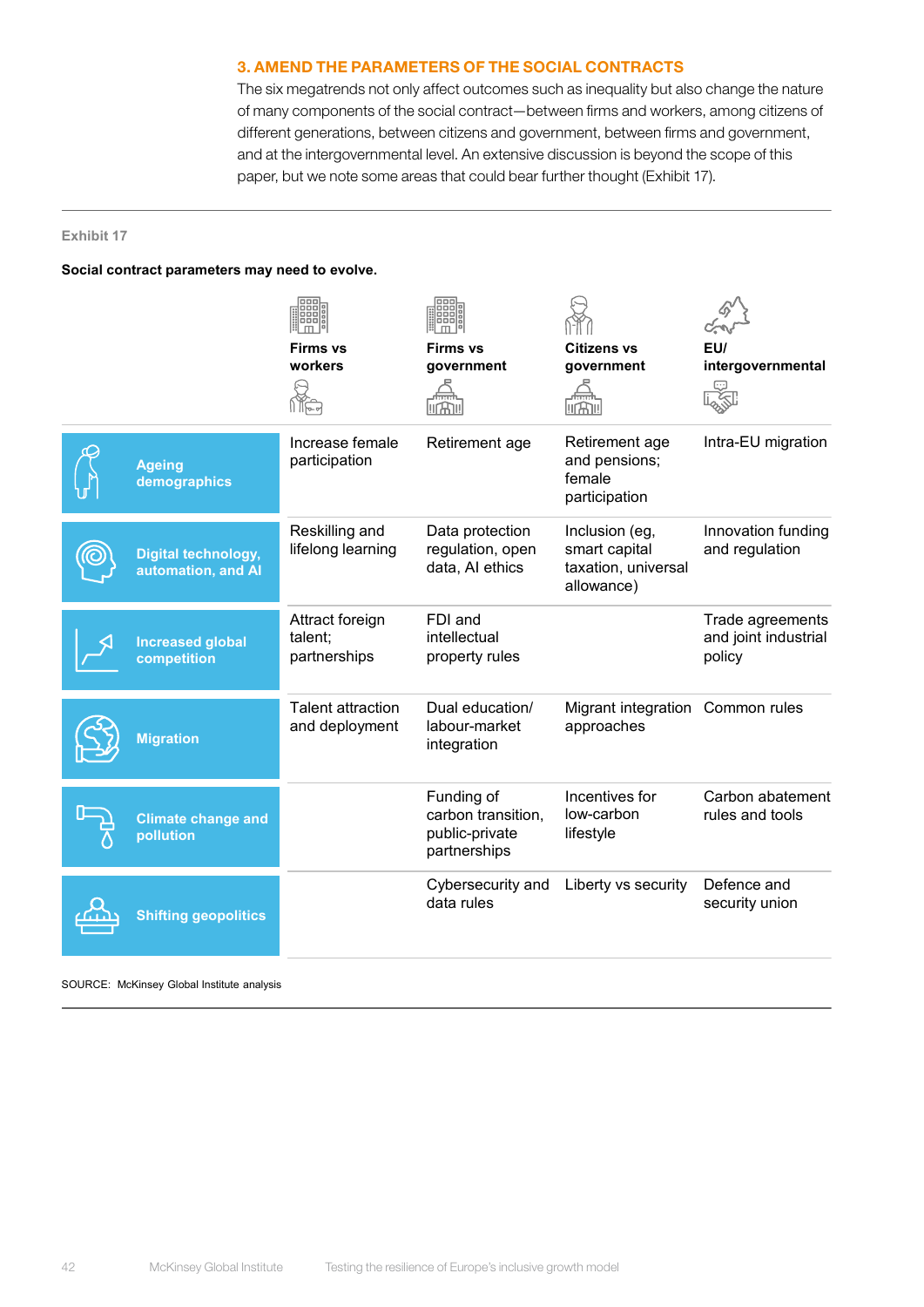- Firms and workers. As firms increase their adoption of disruptive technologies, how can they best contribute to the reskilling and lifelong learning of their workers, and how do workers need to invest in their own development? How can incentives be created for companies to prioritise technologies that complement workers over those that displace them? What are the right structures of worker representation and protection, particularly as the gig economy gains ground? What would be "fair" as well as "living" wages, and what would be the right mechanisms to ensure them?
- Firms and government. What is the right public-private collaboration for financing sustainable infrastructure and energy efficiency, and moving to a full circular economy (options include public-private partnerships, carbon taxes, investment incentives, and regulation)? What role should the public sector (as opposed to the private sector) take in pushing innovation and the adoption of technology (options include public innovation, scaling up funding of R&D policies, and exchange of best practice between the public and private sectors)? How can firms raise the game on cybersecurity, and what rules and support may be needed? What is the right code of conduct for handling data and publishing information that balances efficiency and freedom of opinion with security, privacy, and the fact base?
- Citizens and government.The EU as an institution and national governments will have to regain the trust of their citizens and win their support for the reforms needed to sustain the inclusive growth model, such as improving the way they deliver government services (from trash collection to tax collection), boosting the transparency of decision making, and increasing the engagement of citizens on policy, regulation, and budgeting.129 But if inclusive growth does become more challenging, how should the EU evolve social security and transfers mechanisms in order to provide the fiscal flexibility to execute on the deliver scenario? How should the intergenerational contract evolve as societies age? Will continued raising of retirement ages still be the best approach should technology displacement rates increase? Can Europe allocate a sufficient share of gains from technology adoption to pensions to avoid rising inequality on that front? How should the EU prioritise investment in carbon abatement and climate-change mitigation in a way that benefits the next generation the most? And how should European countries further develop their education systems so that they produce more technological and social and emotional skills, and enable lifelong learning?

Significant challenges lie ahead. Trust in government is low, and there may be mounting pressure on inclusiveness over the next decade. An agenda that helps to bolster Europe's inclusive growth model includes (but is not limited to) generating growth and distributing the benefits of that growth, while attempting to rebuild trust. Some of the decisions that need to be made are likely to require strong political mandates, which may be difficult at a time of broken trust. But lack of action could leave the European inclusive growth model even more vulnerable. Standstill, therefore, is not an option. Citizens are more likely to rally around their political leaders—and back action that can sustain inclusive growth and Europe's welfare model of social contract—if a compelling narrative about "Europe" can be updated for the 21st century.130 This will need to be more than a shallow public relations campaign. To grow, strengthen, become more resilient, and remain a key actor on the global stage, Europe will need to address legitimate concerns and reenchant its people.

•••

<sup>129</sup> The OECD highlights citizen involvement in its work on rebuilding trust. See *Trust and public policy: How better governance can help rebuild public trust*, OECD Public Governance Reviews, March 27, 2017.

<sup>130</sup> A recurring theme in MGI's 2016 essay contest on "how to fix Europe" was the need for a clearer and more compelling narrative updated for the 21st century. See *MGI essay prize*, mckinsey.com/mgi/overview/ mckinsey-global-institute-essay-prize.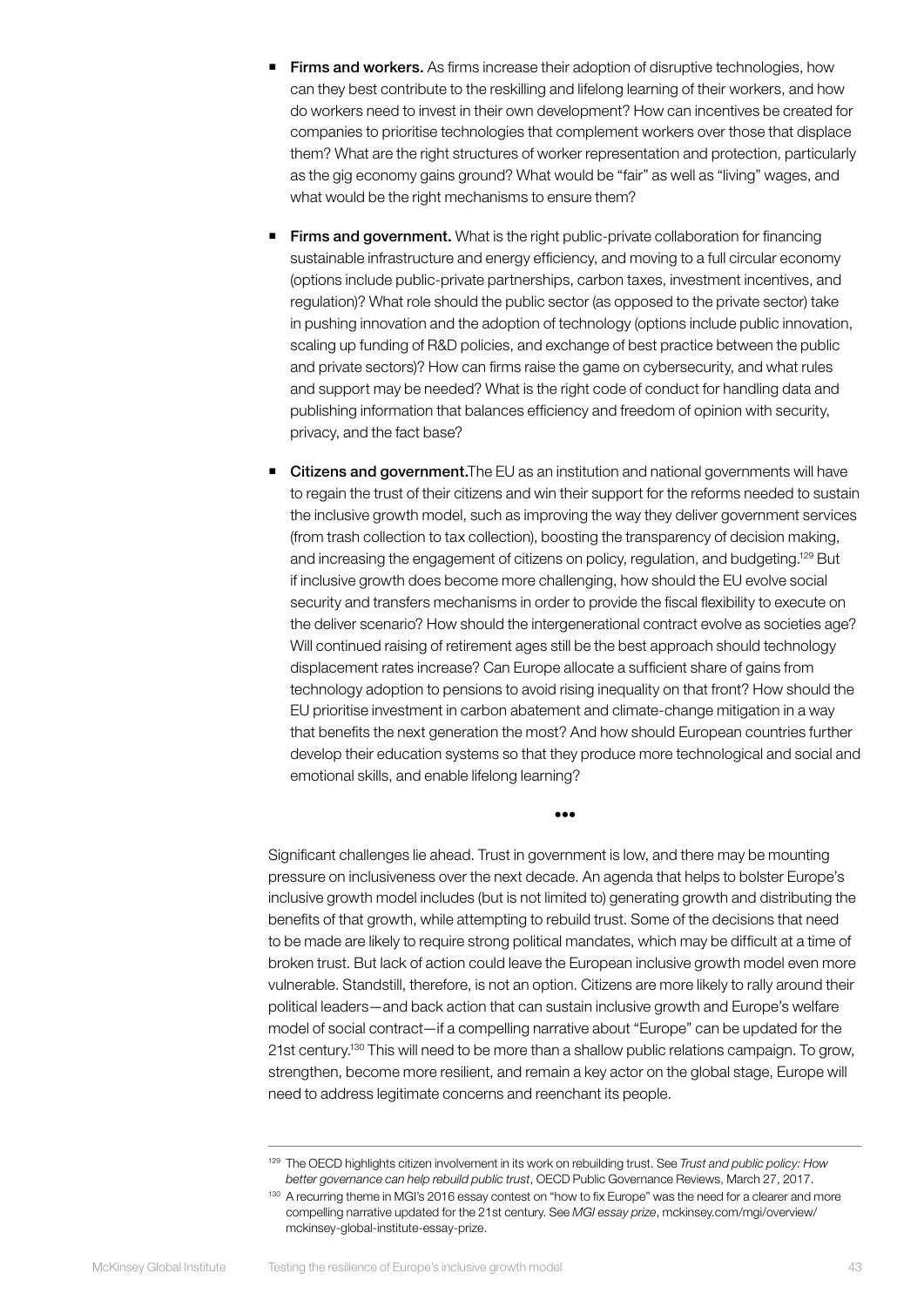# <span id="page-47-0"></span>TECHNICAL APPENDIX

This appendix provides details of our methodology, data sources used, and further results of our modelling together with sensitivity analyses of the average scenarios simulated. It is arranged in the following sections:

- 1. Scope
- 2. High-level methodology
- 3. Data sources
- 4. Estimation method
- 5. Results
- 6. Sensitivities

# 1. SCOPE

The scope of this paper is EU-28 (including the United Kingdom) with subgroups that match the social cluster taxonomy of Esping-Andersen<sup>131</sup>:

- Mediterranean cluster (Southern Europe): Cyprus, Greece, Italy, Malta, Portugal, and Spain
- Corporatist cluster (Continental Europe): Austria, Belgium, France, Germany, Luxembourg, and the Netherlands
- Eastern cluster (Central and Eastern Europe): Bulgaria, Croatia, Czech Republic, Estonia, Hungary, Latvia, Lithuania, Poland, Romania, Slovak Republic, and Slovenia
- **Liberal cluster (Anglo-Saxon countries): The United Kingdom and Ireland**
- Social democratic cluster (Nordic): Denmark, Finland, and Sweden

The focus of this analysis is whether Europe can sustain its current model of social contract, and how. Our timeframe is the period to 2030—far enough into the future to enable us to draw a contrast to today and to take an informed initial view of the sustainability of Europe's social model.

<sup>131</sup> See Gøsta Esping-Andersen, *Three worlds of welfare capitalism*, Princeton, NJ: Princeton University Press, 1990; Gøsta Esping-Andersen, "The comparative macro-sociology of welfare states", in *Social exchange and welfare development*, Luis Moreno, ed., Madrid, Spain: Consejo Superior de Investigaciones Cientificas, 1992; and Gøsta Esping-Andersen, *Social foundations of postindustrial economies*, Oxford, UK: Oxford University Press, 1999.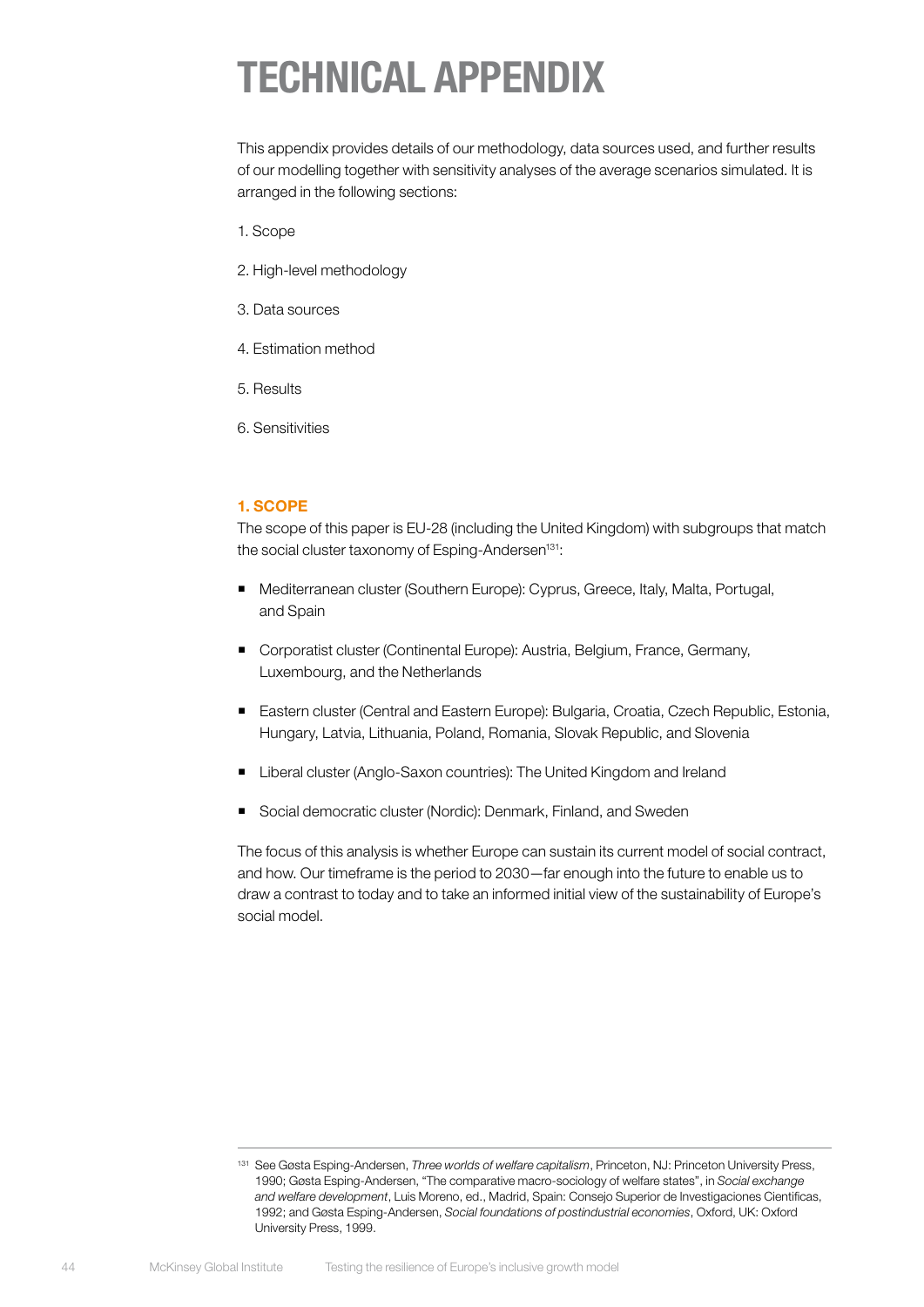# 2. HIGH-LEVEL METHODOLOGY

We focus only on the economic aspects that are relevant to Europe's social contract; we exclude other—potentially crucial—elements such as the ecological footprint of the region and the state of citizens' life satisfaction, happiness, or health. Our discussion is therefore about establishing the level of inclusive growth, what resources are likely to be needed for a given welfare model, and how more or less trust among citizens will partly determine their support for policy aiming for a particular growth path. We assume that the most resilient outcome results when three conditions are met: when income growth is high, and therefore the extra social costs to sustain this growth can be financed by disposable income growth; when an increase in poverty—especially through increased unemployment—is contained; and when a majority of citizens trust their institutions in the design and delivery of policies.

We use a four-step methodology (Exhibit A1). First, we defined a list of megatrends that may materially affect socioeconomic paths. Second, using those trends, we forecast per capita income growth and estimate the distribution of income generation according to two discrete illustrative scenarios—a denial scenario and a deliver scenario—that are affected by the megatrends. Third, we add a feedback loop—how inequality changes may affect the ability to generate economic growth and to adjust net growth and income paths accordingly. Finally, we assess how these illustrative scenarios affect the level of necessary public funding (assuming the same welfare model), and citizens' trust in institutions.

#### **Exhibit A1**

#### **MGI's model was developed in four steps.**

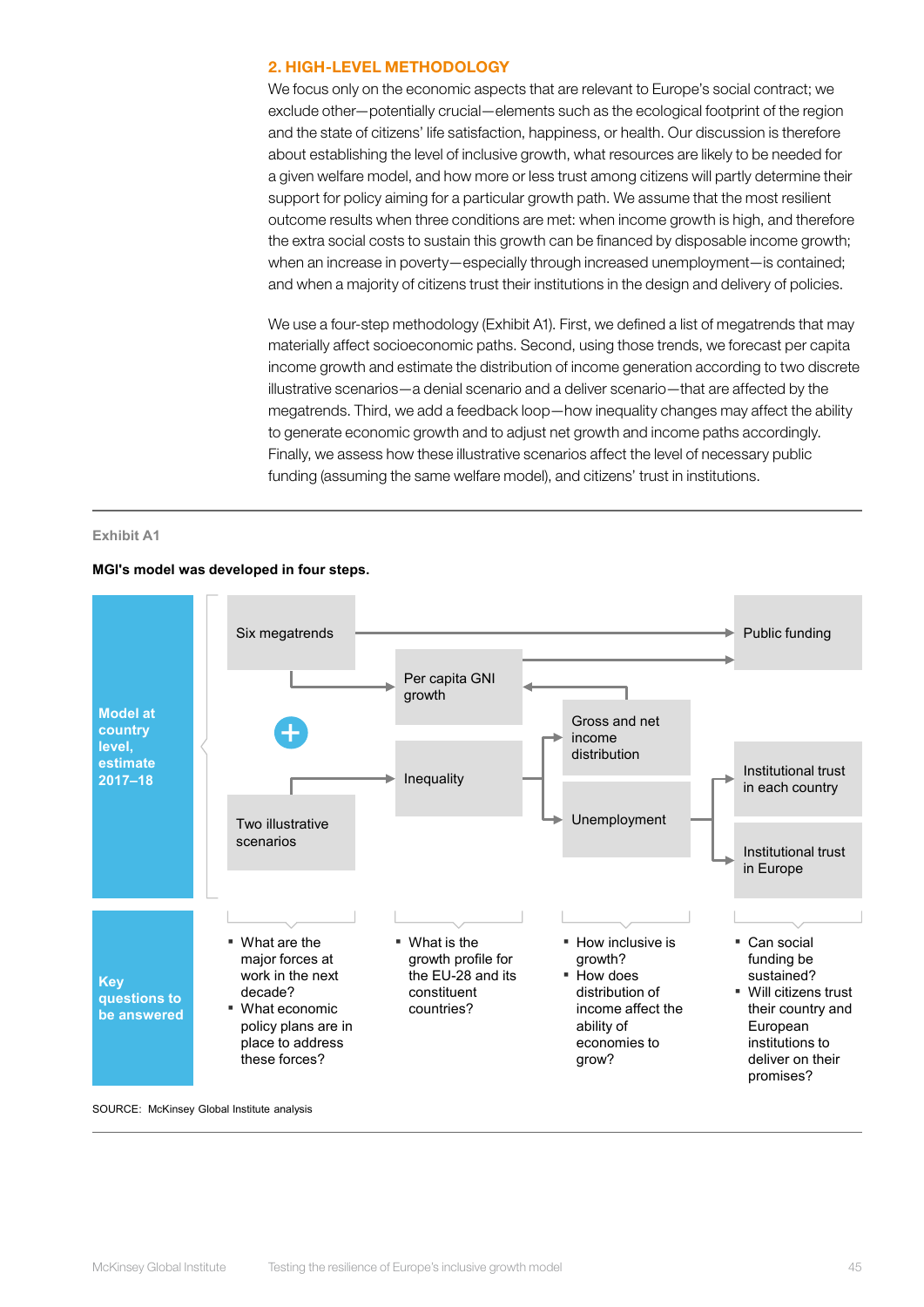# Six megatrends

We consider six global megatrends: (1) ageing demographics; (2) digital technology, automation, and AI; (3) increased global competition; (4) migration; (5) climate change and pollution; and (6) shifting geopolitics. MGI and academic research suggests that these are the trends most likely to have a material structural impact on economies.<sup>132</sup>

We acknowledge that business cycles may exert a major influence on our structural estimates. In some cases, they may create long-standing deviations from the trends. For instance, restoring the level of per capita GDP in Europe to the level prevailing before the crisis of 2007–08 has taken between five and ten years, depending on the country; Germany achieved the milestone earlier than all others. If business-cycle-related risks do emerge, they are likely to make sustaining the European social contract more challenging and to reinforce the view that European countries and EU institutions need to be proactive in mitigating the impact, or delivering the opportunity, of the trends.

We do not model any impact coming through financial channels such as shifts in interest or exchange rates (for countries outside the Eurozone), or Brexit. We do, however, account for major EU initiatives including the Digital Single Market and Horizon 2020 (and subsequent and related programmes) in our deliver scenario.

# Scenarios

We focus on two major illustrative scenarios against which the megatrends play:

- **Scenario 1 (denial).** This scenario assumes that Europe and its constituent countries do not act either to mitigate the negative impact of trends or to proactively seek to capture positive opportunities. This scenario assumes that Europe does not adopt policies on ageing and that, for instance, workforce participation continues to decline and that pension funding may be at risk. It also assumes that the Paris Agreement on climate change is not agreed and applied, and that Europe does not take any measures to support the development of the circular economy. The scenario also assumes that Europe and its constituent countries do not invest in new digital technologies, automation, and AI.
- Scenario 2 (deliver). In this scenario, Europe continues to pursue various initiatives that respond to the megatrends, and it delivers according to current assets and competencies of Europe and its countries. In this scenario, Europe (1) partially delivers the Digital Single Market on the basis of current innovative capacity; (2) builds a circular economy and complies with the Paris Agreement; (3) adjusts its defence spending to the 2 percent of GDP agreed with NATO; (4) readjusts pension ages according to recent changes of laws that mostly push the pension age out by two to three years; and (5) invests in AI according to its current skills and specialisation in industries such as high tech and semiconductors. Deliver is therefore not a full-potential scenario, but it entails delivering on current promises.

We model the impact of each megatrend in interaction with each scenario. In the deliver scenario, for instance, the deployment of technology is important, creating opportunities for additional growth, but also leading to a skills premium and increased inequality in accordance with academic literature and empirical evidence on the effects of innovation

<sup>132</sup> *Notes from the AI frontier: Modeling the impact of AI on the world economy*, McKinsey Global Institute, September 2018; Richard Dobbs, James Manyika, and Jonathan Woetzel, *No Ordinary Disruption: The Four Forces Breaking All the Trends*, New York, NY: PublicAffairs, 2015; Robert J. Gordon, "Secular stagnation: A supply-side view", *American Economic Review, Papers and Proceedings*, 2015, Volume 105, Number 5.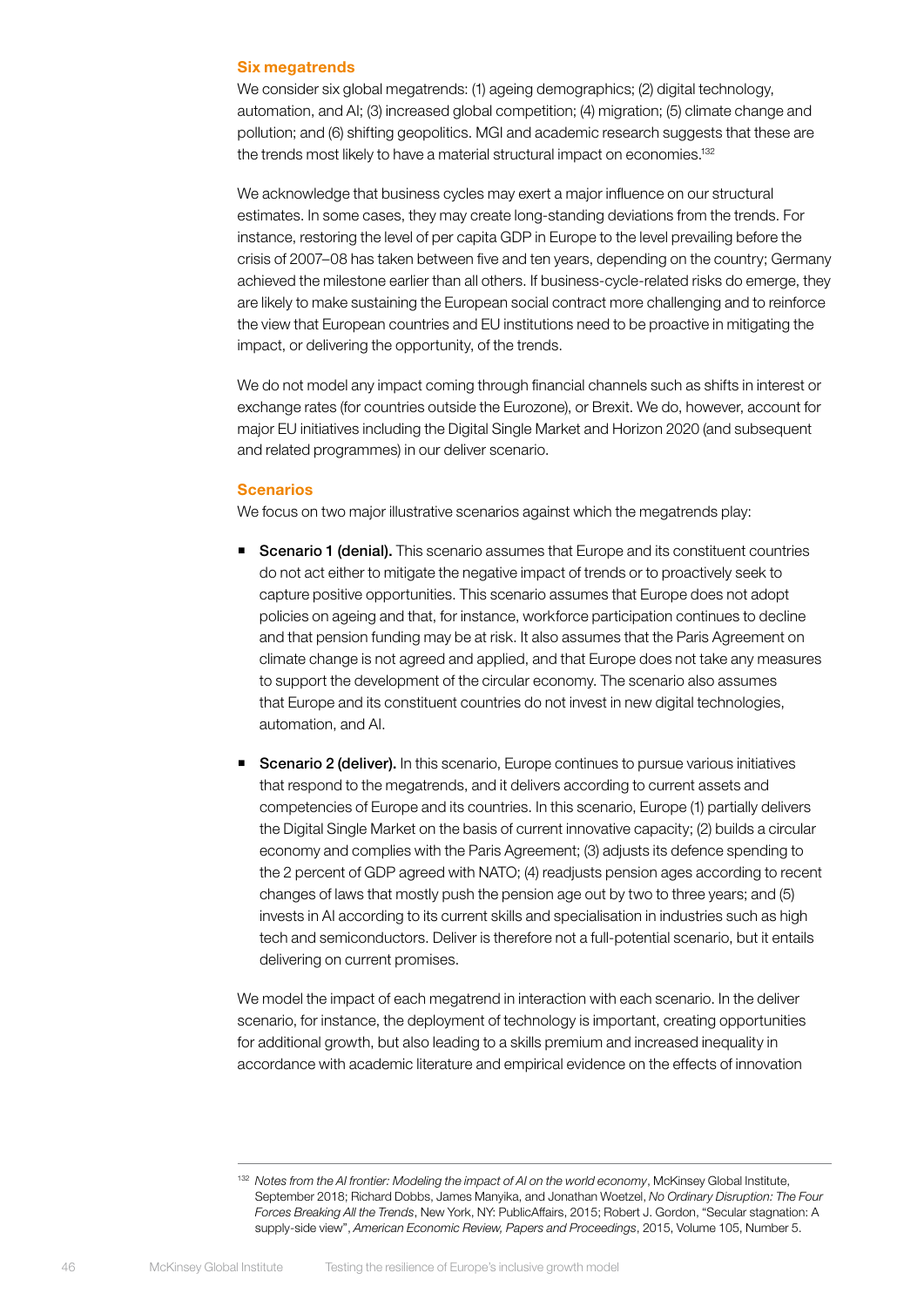within firms.<sup>133</sup> In the denial scenario, more global competition from countries investing in technology has a negative impact on growth, and inequality rises because of jobs being competed away, for instance.

#### Feedback loops

A large body of literature examines the impact of inequality on countries' ability to grow. We consider this loop in this analysis, but with two twists.

First, the empirical link from inequality to growth is not a constant. We leverage recent work by the IMF, which finds that the effect of income inequality on economic growth can be either positive or negative, but that, at a particular level of inequality—a net Gini coefficient of about 0.27—the direction of the relationship changes, and instead of inequality being positive for economies, it begins to harm economic development. In our simulation case, we take the average European estimate from the IMF that inequality has a depressive effect on economic growth.

Second, we integrate a more complete model of the feedback loop in our simulation. In particular, we consider the effect of growth in terms of social progress, especially new work opportunities, and how this, in turn, creates more trust among citizens in national governments and EU institutions, and therefore more propensity to consume, boosting growth. However, this loop is very small, accounting for only 10 to 15 percent of the total impact of the feedback loop.

## Social impact

We model the impact of growth and its interaction with the megatrends on two major indicators of acceptance among citizens of a resulting growth path.

The first indicator is the social funding necessary to sustain a particular growth path. For instance, building on our global model of the potential economic impact of the diffusion of AI, we estimate how, in a deliver scenario, that diffusion leads to transition costs in the form of training, skills development, and the payment of unemployment support.134 In practice, we model tasks that are likely to be changed by AI and need to be upgraded through additional skills, and estimate how many jobs become obsolete that will then have to be retooled with a temporary risk of unemployment. We then split these transition costs between private costs (for example, skills upgrades within firms) and public costs (for instance, unemployment benefits). Another example of our assessment of additional funding needs is the case of ageing. We use forecasts for the ageing of populations and assess the impact of this demographic trend on public funding of pensions, maintaining the current model in each country. The total impact on funding from ageing varies by scenario. In the deliver scenario, people work for two to 33 years longer, depending on the approach of each country.

The second indicator is the degree to which citizens trust their governments to deliver. In practice, many elements contribute to trust among citizens. In our analysis, we focus only on economic aspects, specifically how changes in the level of unemployment affect trust in

<sup>133</sup> Roland Benabou was one of the first to model how technology evolution affects the performance of economies and their ability to redistribute. His main insight has been that firms tend to choose to generate a large degree of flexibility, leading to greater inequality in some cases of technological diffusion. See Roland Benabou, "Unequal societies: Income distribution and the social contract", *American Economic Review*, 2000, Volume 90, Number 1. Philippe Aghion and his co-authors used matched employee-employer data from the United Kingdom to analyse the relationship between innovativeness and average wage income across firms. They concluded that innovative firms pay more than others, but also that the wage premium is higher for low-skill workers in innovative firms than in others. See Philippe Aghion et al., *Innovation, firms and wage inequality*, March 2017.

<sup>&</sup>lt;sup>134</sup> Notes from the AI frontier: Modeling the impact of AI on the world economy, McKinsey Global Institute, September 2018.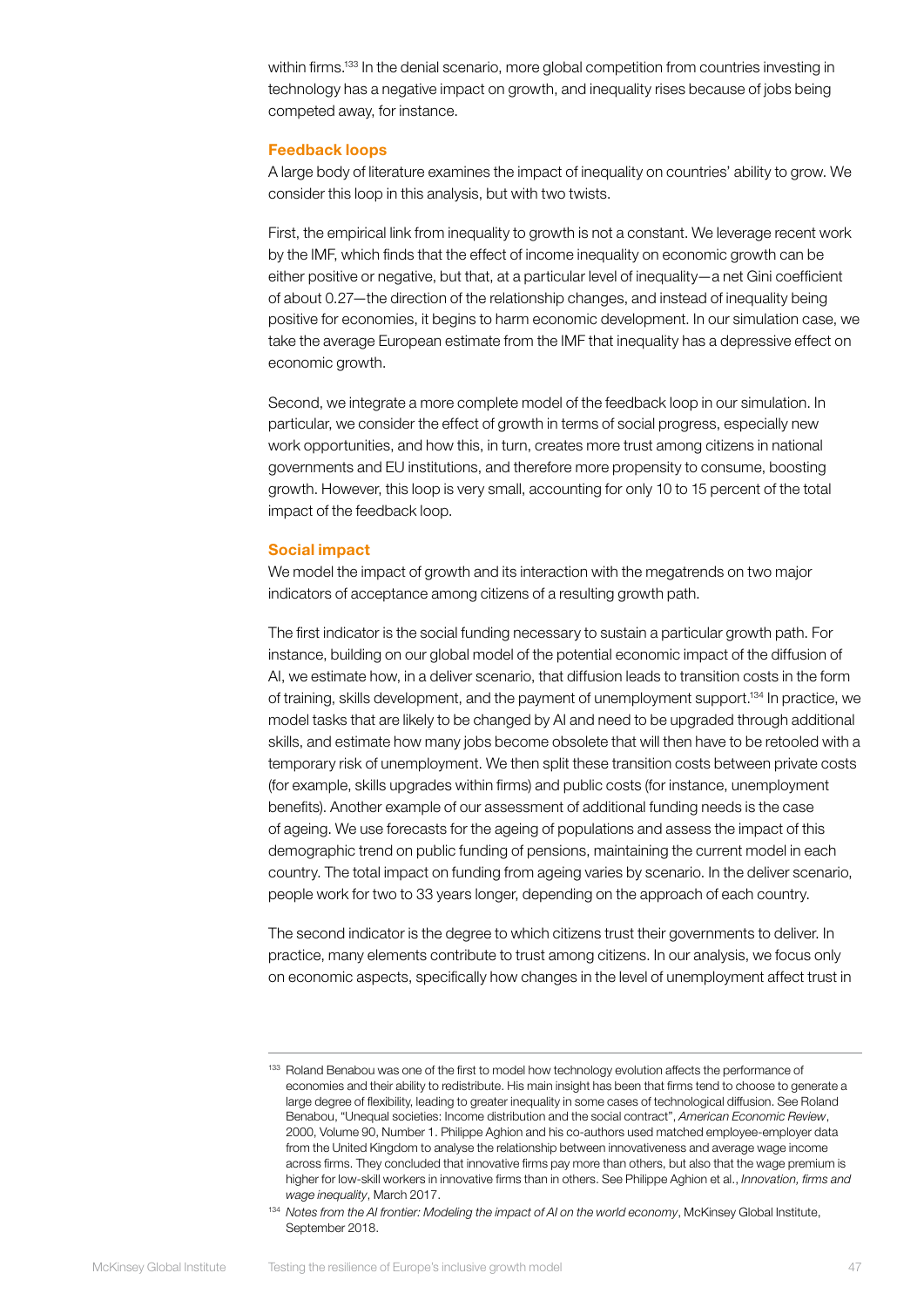national institutions. We choose this metric because academic literature deems it the most robust and most influenceable source of impact on trust in institutions.135

# 3. DATA SOURCES

We used a wide range of data for this paper—a battery of secondary estimates drawn from academic literature, essentially to calibrate the impact of trends on inclusive growth, and a variety of official sources and surveys for country-level data in the following categories:

## Official data sources

- **Macroeconomic.** Country-level sources of macroeconomic data are the most comprehensive. We use the European Commission and European Investment Bank for GDP, investment and income, and so on; UNDP data for age demographics and population growth; Eurostat for unemployment and government spending; and the World Bank and the World Trade Organization for trade.
- **Inequality.** We use the Gini coefficient and the inequality ratio both gross and net (after redistribution). For both, the sources are the World Bank and Eurostat, each of which maintains and publishes time series of inequality indices. To arrive at a detailed view of how the gross impact translates into net impact, we use the current net/gross ratio by decile from the World Income Inequality Database. We also use data from various national statistical institutes and national banks of EU member states for estimates of marginal tax and transfer rates by income population decile to simulate the amount of transfers needed to stabilise the inequality ratio.
- Trend sizing. We used many sources for our analysis of the megatrends. For the evolution of ageing, we use UNDP, Eurostat, and the European Commission to estimate pension costs per country in light of ageing demographics. To size the benefits and associated costs of implementing the circular economy, we use joint research by McKinsey and the Ellen MacArthur Foundation.136 We estimate the cost of pollution, waste, and heating by country by referring to studies on European countries by the European Commission.137 For automation and AI, we use MGI research on automation potential and corporate diffusion.138 We use OECD data on tasks and jobs for each country, and the US Department of Labor O\*NET database for the assignment of tasks within jobs. Estimates on corporate diffusion of AI draw on multiple surveys conducted by McKinsey in the years to 2017, using answers from executives of European companies.139 Data used to estimate the impact of global competition come from the IMF, the World Bank's World Development Indicators, and the World Trade Organization. For our simulation of the impact of geopolitics, we use gaps in defence budgets from

<sup>135</sup> Because the countries within the scope of this paper are in the EU, we looked also at how changes in trust in EU institutions relate to changes in trust in national governments and at indicators of general life satisfaction linked to membership of the EU. We find a strong connection between trust in national governments and EU institutions, and that (similar to trust in national institutions) the largest influence is changes in life satisfaction and unemployment. See Christine Arnold, Eliyahu V. Sapir, and Galina Zapryanova, "Trust in the institutions of the European Union: A cross country comparison", in *Beyond Euro-skepticism: Understanding attitudes towards the EU*, Laurie Beaudonnet and Danilo Di Mauro, eds., European Integration online Papers (EIoP), special mini-issue 2, European Community Studies Association Austria, 2012, Volume 16.

<sup>&</sup>lt;sup>136</sup> *Growth within: A circular economy vision for a competitive Europe*, Ellen MacArthur Foundation and McKinsey Center for Business and the Environment, June 2015.

<sup>137</sup> *How will we be affected? High temperatures*, European Commission, ec.europa.eu/clima/policies/adaptation/ how\_en.

<sup>138</sup> See A future that works: Automation, employment, and productivity, McKinsey Global Institute, January 2017; *Jobs lost, jobs gained: Workforce transitions in a time of automation*, McKinsey Global Institute, December 2017; and *Notes from the AI frontier: Modeling the impact of AI on the world economy*, McKinsey Global Institute, September 2018.

<sup>139</sup> *Notes from the AI frontier: Modeling the impact of AI on the world economy*, McKinsey Global Institute, September 2018.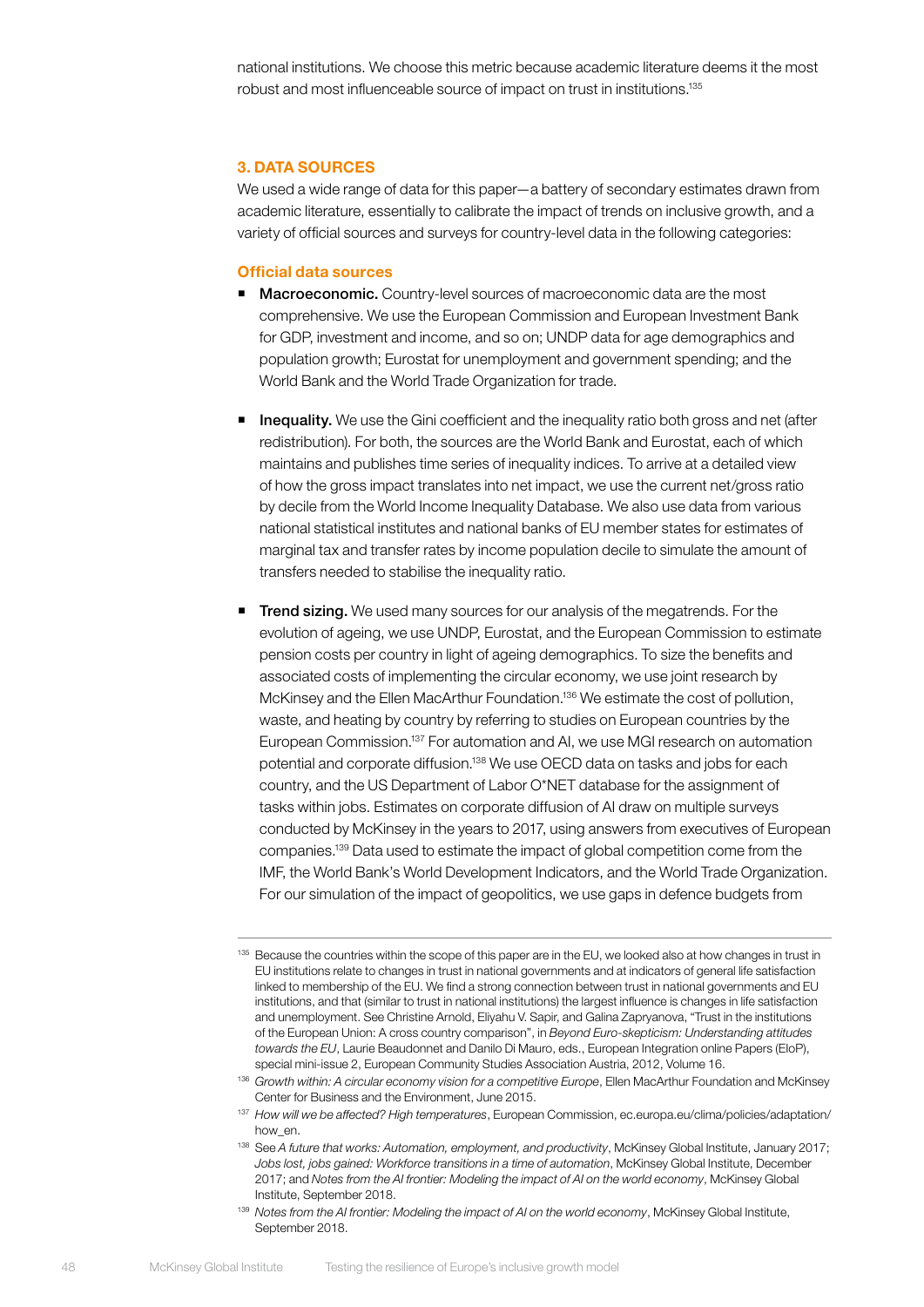NATO. To gauge migration stocks and flows, we use Eurostat data on applications for citizenship.

- Transition costs. We have estimated additional funding costs attached to the effects (and counterpolicy actions) for each scenario. Those estimates leverage the following sources. For cybersecurity, we use European Commission research, plus academic estimates. For climate change, we use estimates in research from the European Commission, as well as from the joint report on the circular economy by the Ellen MacArthur Foundation and McKinsey.140 Our MGI work on the future of work and skill shifts provides an estimate of people and jobs to reskill.<sup>141</sup> The associated cost of reskilling is based on recent Google research with McKinsey.142
- Social indicators. We leverage the annual survey on trust in each of the EU countries and EU institutions as collected by the European Commission. For the Social Progress Index, we leverage recent reports by the Social Progress Imperative.
- Scenario range. Regarding scenario range, we use IMF and Oxford Economics for projecting per capita GNI as a way to cross-check whether our estimates fall into "normal" ranges. in general, the simple average of IMF and Oxford Economics projections leads to an average annual growth of 1.5 percent per capita to 2030. This is above our denial scenario, as is to be expected (as the scenario does not include current actions already launched in the Eurozone to counter the trends), and lower than our deliver scenario.

## Estimated impact data sources

In cases where estimating the impact of trends, scenarios, or both for each country was challenging, we checked consistency with estimates contained in previous MGI analyses on, for instance, migration, global flows, AI, and Europe.<sup>143</sup> We also conducted a metaanalysis of academic findings for the impact of the megatrends, with major papers cited in the text of this paper. Here we highlight the academic literature on two important feedback loops detailed in our research:

**Impact of inequality on growth.** Extensive academic literature attempts to gauge how income inequality can generate negative pressure on growth. For this paper, we reviewed the literature and used the most relevant, robust, and up-to-date analysis. In particular, recent IMF analysis has emphasised a two-way link between growth and inequality, finding that the effect is likely to be nonlinear with multiple threshold effects.144 This IMF research used new flexible estimation methods to avoid those issues and found that a rise in inequality may depress growth, but only when inequality is already high. Below that threshold, an increase in inequality may be more likely to act as a stimulus to the economy, for example, boosting entrepreneurial spirit.

<sup>140</sup> *Growth within: A circular economy vision for a competitive Europe*, Ellen MacArthur Foundation and McKinsey Center for Business and the Environment, June 2015.

<sup>141</sup> See *A future that works: Automation, employment, and productivity*, McKinsey Global Institute, January 2017; and *Skill shift: Automation and the future of the workforce*, McKinsey Global Institute, May 2018.

<sup>142</sup> See Marie Preisler, "The Nordics could take a digital lead—with the right measures", *The Nordic Labour Journal*, June 6, 2018; and *Skill shift: Automation and the future of the workforce*, McKinsey Global Institute, May 2018.

<sup>143</sup> For migration, see *People on the move: Global migration's impact and opportunity*, McKinsey Global Institute, December 2016; and *Europe's refugees: Refocusing on integration*, McKinsey Global Institute, May 2018. For flows, see *Digital globalization: The new era of global flows*, McKinsey Global Institute, March 2016. For the future of work, see *A future that works: Automation, employment, and productivity*, McKinsey Global Institute, January 2017; and *Skill shift: Automation and the future of the workforce*, McKinsey Global Institute, May 2018. For AI, see *Notes from the AI frontier: Modeling the impact of AI on the world economy*, McKinsey Global Institute, September 2018. For Europe, see *European business: Overcoming uncertainty, strengthening recovery*, McKinsey Global Institute, May 2017.

<sup>144</sup> Francesco Grigoli and Adrian Robles, *Inequality overhang*, IMF working paper number 17/76, March 28, 2017.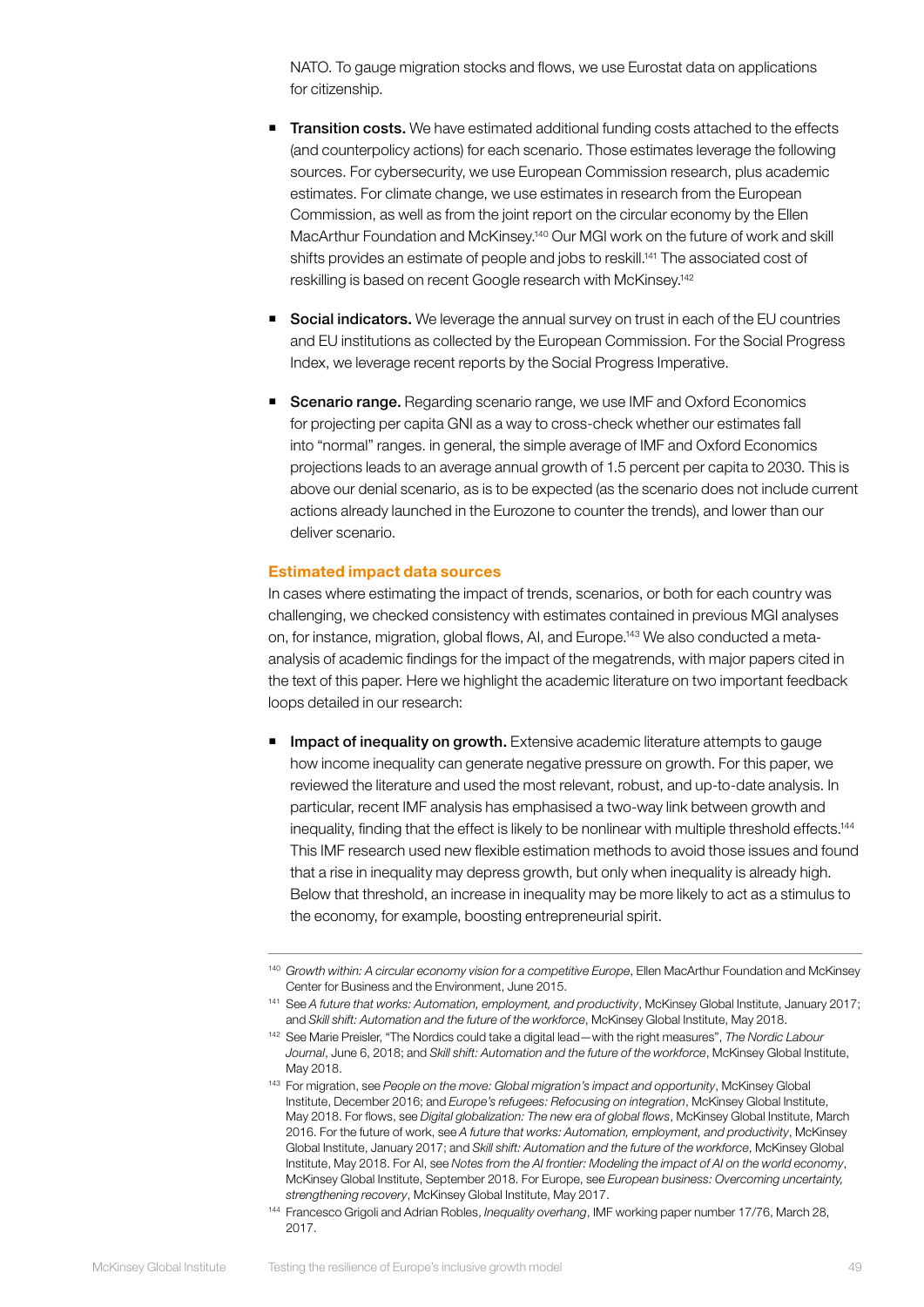**Economic growth and trust.** We use the most extensive and recent data on Europe from Foster and Frieden, who examined 23 waves of the European Commission's Eurobarometer from 2004 to 2015 to explain how trust in institutions varies across countries and over time.145 The authors found that cultural, ideological, and political factors are important determinants for a baseline of trust, but that changes in trust are mostly driven by economic factors, in particular unemployment dynamics. Their findings have been firmly corroborated by other scholars, notably Algan et al.<sup>146</sup> We use these marginal estimates of how unemployment drives dynamics of trust to arrive at point estimates in our reduced form model.

# 4. ESTIMATION METHOD

## Scenario development: Income growth

For our scenarios, we consider an "as-is" baseline case or "anchor scenario" in which everything remains constant from an economic standpoint. We then build trends as a deviation from this anchor scenario, with the interaction of denial and deliver action scenarios for each EU country.

In practice, our anchor scenario is one in which GDP growth continues with the same ratio of investment to capital output, a constant employment to labour-force ratio, and secular technical progress. This produces a weighted average of total factor productivity growth for all the EU-28 of 0.8 percent a year—as per the European average over the past two decades.147 Further, we consider that income from other countries is constant to GDP, and that therefore per capita income growth is also per capita GDP growth. In general, this baseline case produces a benchmark in the period to 2030 of real growth in gross per capita national income of 1.6 percent for the EU-28. The spread is between 1.0 for the EU-15 and 2.0 percent in Eastern Europe (as a result of catch-up).

It is important to see our baseline case as an anchor, as we know that adverse shocks have recently (at the time of writing in autumn 2018) put significant pressure on this longterm potential. For instance, Europe's total factor productivity growth has barely been positive over the past ten years as the result of the crisis. Most of the megatrends studied for this paper have already played some role. For instance, the dynamics of labour-force participation have already been slowly influenced by ageing demographics, and the labouroutput ratio has been declining since the 1970s in Europe, largely as a result of the diffusion of technology.148

Future effects are taken as a deviation from this anchor case, but in relation to the denial and deliver scenarios. For example, AI shifts the labour-output ratio and investment rate in the deliver scenario. Our analysis finds that a combination of the six trends, and their interaction, leads to average growth in per capita GNI of about 0.3 percent for the EU-28, not accounting for the pressure of growing inequality. In the denial scenario, growth in per capita GNI roughly matches the 0.4 percent a year observed from 2008 to 2016. In

<sup>145</sup> Chase Foster and Jeffrey Frieden, "Crisis of trust: Socio-economic determinants of Europeans' confidence in government", *European Union Politics*, 2017, Volume 18, Number 4.

<sup>146</sup> Yann Algan et al., "The European trust crisis and the rise of populism", *Brookings Papers on Economic Activity*, BPEA Conference Drafts, September 7–8, 2017.

<sup>&</sup>lt;sup>147</sup> Assuming a Cobb-Douglas function for economic growth, then output growth is the sum of employment growth and of total factor productivity growth scaled by the inverse of the labour share. Total factor productivity growth in Europe between 1996 and 2016 was 0.6 percent for the EU-15 and 1.3 percent for Eastern Europe. See Natalia Levenko, Karpar Oja, and Karsten Staehr, "Total factor productivity growth in Central and Eastern Europe before, during and after the global financial crisis", *Post-Communist Economies*, 2018.

<sup>148</sup> The labour income share in the EU started to decline around the second half of the 1970s, largely linked to technology. See Alfonso Arpaia, Esther Pérez, and Karl Pichelmann, *Understanding labour income share dynamics in Europe*, European Commission, European economy economic papers number 379, May 2009.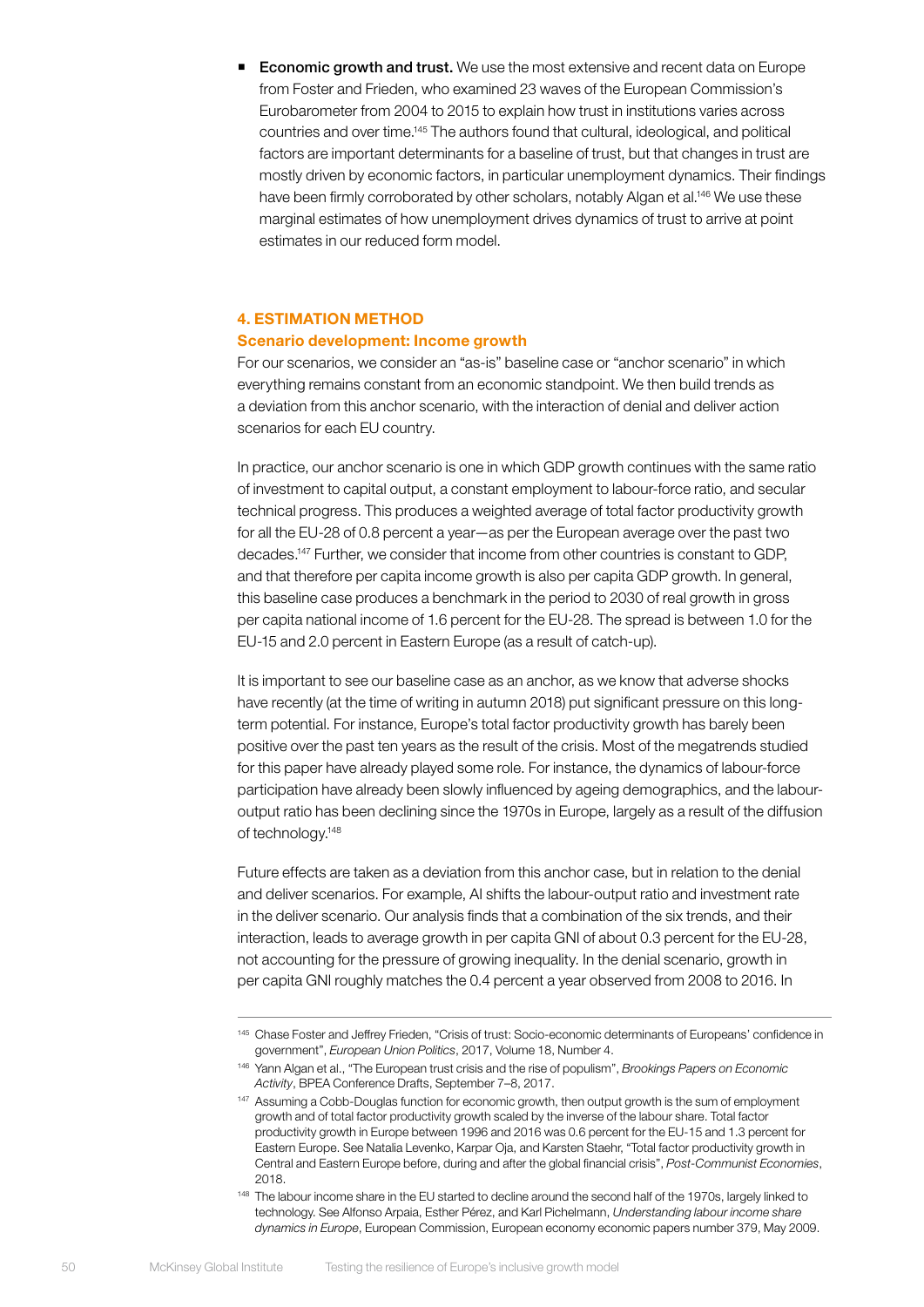the deliver scenario, growth in per capita GNI is above 2 percent, excluding the feedback loop of inequality on growth. This potential is above the anchor case trend line of the past two decades. Given that the anchor case is at 1.6 percent, this implies that most of the megatrends exert large pressure on growth in Europe. Overall, the difference between the two scenarios is per capita gross national income growth in the EU of 1.7 percent.

#### Scenario development: Inequality

For simplicity, in our anchor case, inequality ratios remain constant (all economic ratios remain constant, even tax and transfer redistribution). In fact, the Gini coefficient of market income inequality increased beginning in the early 1990s, from around 0.45 to above 0.50, but there has been little variation since 2000.<sup>149</sup> Redistribution has accelerated, leading to a decline in the net Gini coefficient and stabilisation over the past ten years.<sup>150</sup> For our scenarios, we estimate the impact of the megatrends on inequality coupled with bottom-up analyses where possible. An example of a bottom-up analysis is using MGI's econometric model of AI diffusion to determine the distribution of productivity growth by clusters of firms, and the impact of AI on wage income by deciles based on the principle used in recent research by David Autor. This principle is that, in a production function where machines substitute tasks, wages should grow by the difference in total productivity growth from automation, net of any productivity increase from the substitution of human tasks.<sup>151</sup> For this paper, we re-ran the econometrics on the diffusion and segmentation of firms using up-todate 2018 survey data, and the results hold.

#### Total scenario impact

We use the feedback loops first to close the scenario model and provide a final measure of inclusive income growth. We then rebuild the inclusive income growth model in the GDP growth model. We estimate unemployment as the difference between new demand for labour based on the new labour-output ratio of the two scenarios and labourforce deployment.152 We then use the change in unemployment to predict dynamics in institutional trust.

#### 5. RESULTS

In this appendix, we share some results that go beyond the average results in this paper on both the current European situation and our estimates for 2030.

#### Current European situation

Trust. In 2017, on average, trust in national institutions among European citizens was low but ranged widely, from only 11 percent in Greece to more than 70 percent in Luxembourg. Trust is driven by many factors, including, as we have noted, the dynamics of unemployment—which also varies significantly within Europe. Unemployment ranges from 21 percent in Greece at the high end to 3 percent in Croatia, the Czech Republic, and Germany. While indicative only of the dynamics between trust and socioeconomic outcomes, we find a statistically significant negative correlation (correlation  $= -0.4$ ) between the level of trust and unemployment, as a percentage of both the active workforce and the total populations of European countries (Exhibit A2).

<sup>149</sup> Zsolt Darvas and Guntram B. Wolff, *An anatomy of inclusive growth in Europe*, Bruegel Blueprint, October 27, 2016.

<sup>150</sup> Rocco L. Bubbico and Leon Freytag, *Inequality in Europe*, European Investment Bank, January 2018.

<sup>151</sup> Daron Acemoglu and Pascual Restrepo, *Modeling automation*, NBER working paper number 24321, February 2018.

<sup>152</sup> In practice, the labour-output ratio does not change in the denial scenario. In the case of the deliver scenario, AI diffuses in the economy, and job automation starts to build up, substituted by AI capital. The labour-output ratio changes in proportion of full-time-equivalent work being replaced by AI technologies.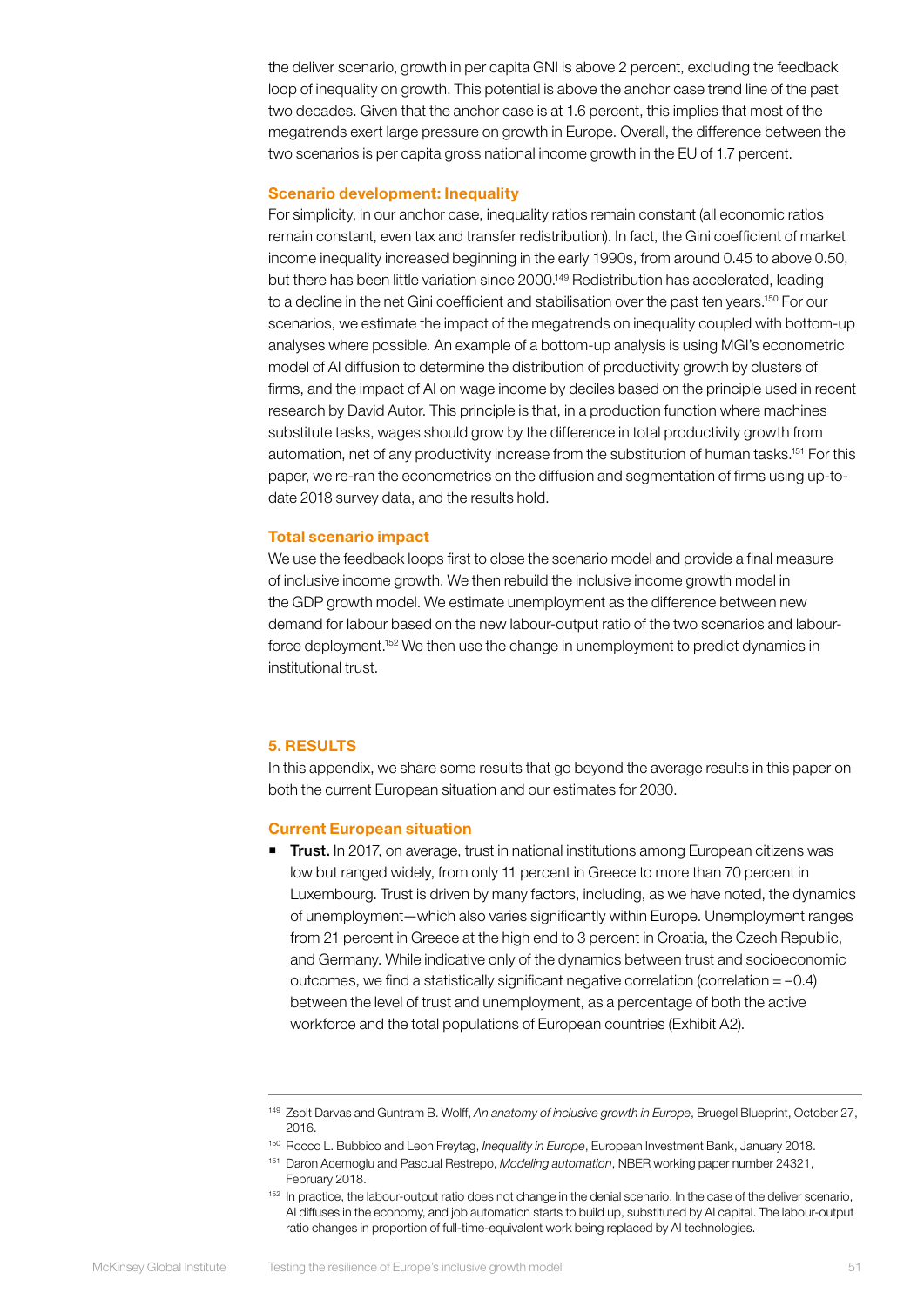#### **Exhibit A2**

#### **There is a statistically significant negative correlation between the level of trust and unemployment.**

#### **Trust in government**

% of surveyed population indicating they trust their government



- **Inequality.** The ratio of income earned by the top 20 percent versus the bottom 20 percent varies by a more than a factor of two among EU countries, with higher ratios being more visible in Eastern Europe (for instance, Bulgaria) and southern Europe. While only indicative, the cross-country correlation between per capita GNI and inequality is negative, at  $r = -0.5$ .
- **Inclusive growth.** Given the above, we have built an index that blends economic performance (per capita GNI) equally with social performance (measured by level of trust and equality). Normalising the performance distribution by each of the indicators above, Northern countries such as Benelux and Germany clearly stand out for generating the most inclusive growth in 2017. Greece, Italy, and Spain, which were hit hardest by the crisis and have been less resilient than other economies of the EU-28, have the lowest rankings on social performance (Exhibit A3).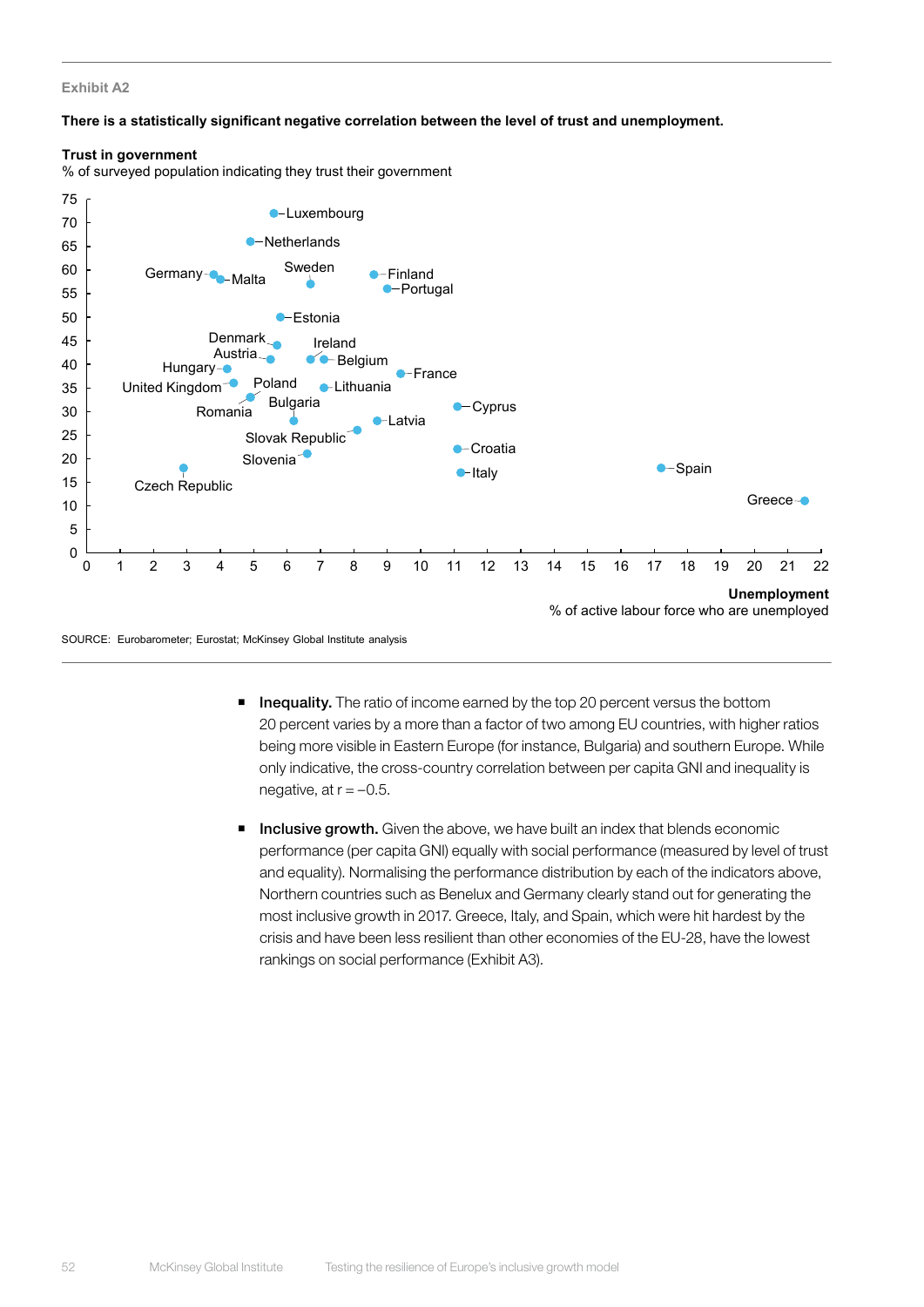# **Exhibit A3**

#### **The main Southern European countries of the Mediterranean cluster have made the least progress on social economic inclusion.**

| Rank <sup>1</sup><br># | <b>Synthetic Index</b><br>2017 | <b>Social Index</b><br>2017 | <b>Economic Index</b><br>2017 |
|------------------------|--------------------------------|-----------------------------|-------------------------------|
| $\mathbf{1}$           | Luxembourg                     | Finland                     | Luxembourg                    |
| $\sqrt{2}$             | <b>Netherlands</b>             | <b>Netherlands</b>          | Ireland                       |
| 3                      | Sweden                         | <b>Malta</b>                | Austria                       |
| 4                      | Ireland                        | Sweden                      | <b>Netherlands</b>            |
| 5                      | Germany                        | Germany                     | <b>Denmark</b>                |
| 6                      | Finland                        | Luxembourg                  | Sweden                        |
| $\overline{7}$         | Denmark                        | Denmark                     | Germany                       |
| 8                      | Austria                        | Belgium                     | Belgium                       |
| $\boldsymbol{9}$       | Belgium                        | Austria                     | Finland                       |
| 10                     | <b>Malta</b>                   | Ireland                     | France                        |
| 11                     | France                         | Hungary                     | United Kingdom                |
| 12                     | United Kingdom                 | France                      | <b>Italy</b>                  |
| 13                     | Czech Republic                 | <b>Portugal</b>             | <b>Malta</b>                  |
| 14                     | Slovenia                       | Slovak Republic             | <b>Spain</b>                  |
| 15                     | <b>Portugal</b>                | Estonia                     | Czech Republic                |
| 16                     | Slovak Republic                | Slovenia                    | Slovenia                      |
| 17                     | Estonia                        | Czech Republic              | <b>Cyprus</b>                 |
| 18                     | Hungary                        | Poland                      | Slovak Republic               |
| 19                     | <b>Cyprus</b>                  | United Kingdom              | <b>Portugal</b>               |
| 20                     | Poland                         | <b>Cyprus</b>               | Lithuania                     |
| 21                     | <b>Italy</b>                   | Croatia                     | Estonia                       |
| 22                     | <b>Spain</b>                   | Lithuania                   | Poland                        |
| 23                     | Lithuania                      | Latvia                      | <b>Greece</b>                 |
| 24                     | Croatia                        | Romania                     | Latvia                        |
| 25                     | Latvia                         | <b>Bulgaria</b>             | Hungary                       |
| 26                     | Romania                        | <b>Italy</b>                | Romania                       |
| 27                     | <b>Greece</b>                  | <b>Spain</b>                | Croatia                       |
| 28                     | <b>Bulgaria</b>                | <b>Greece</b>               | <b>Bulgaria</b>               |
|                        |                                |                             |                               |

Rank 10 is 1 standard deviation from the top-ranked country, while Rank 20 is 2 standard deviations from the top-ranked country.

SOURCE: Social Progress Index; Eurostat; Eurobarometer; World Development Indicators; Yann Algan, Sergei Guriev, Elias Papaioannou, and Evgenia Passari, *The European trust crisis and the rise of populism*, Brookings Papers on Economic Activity, September 2017; McKinsey Global Institute analysis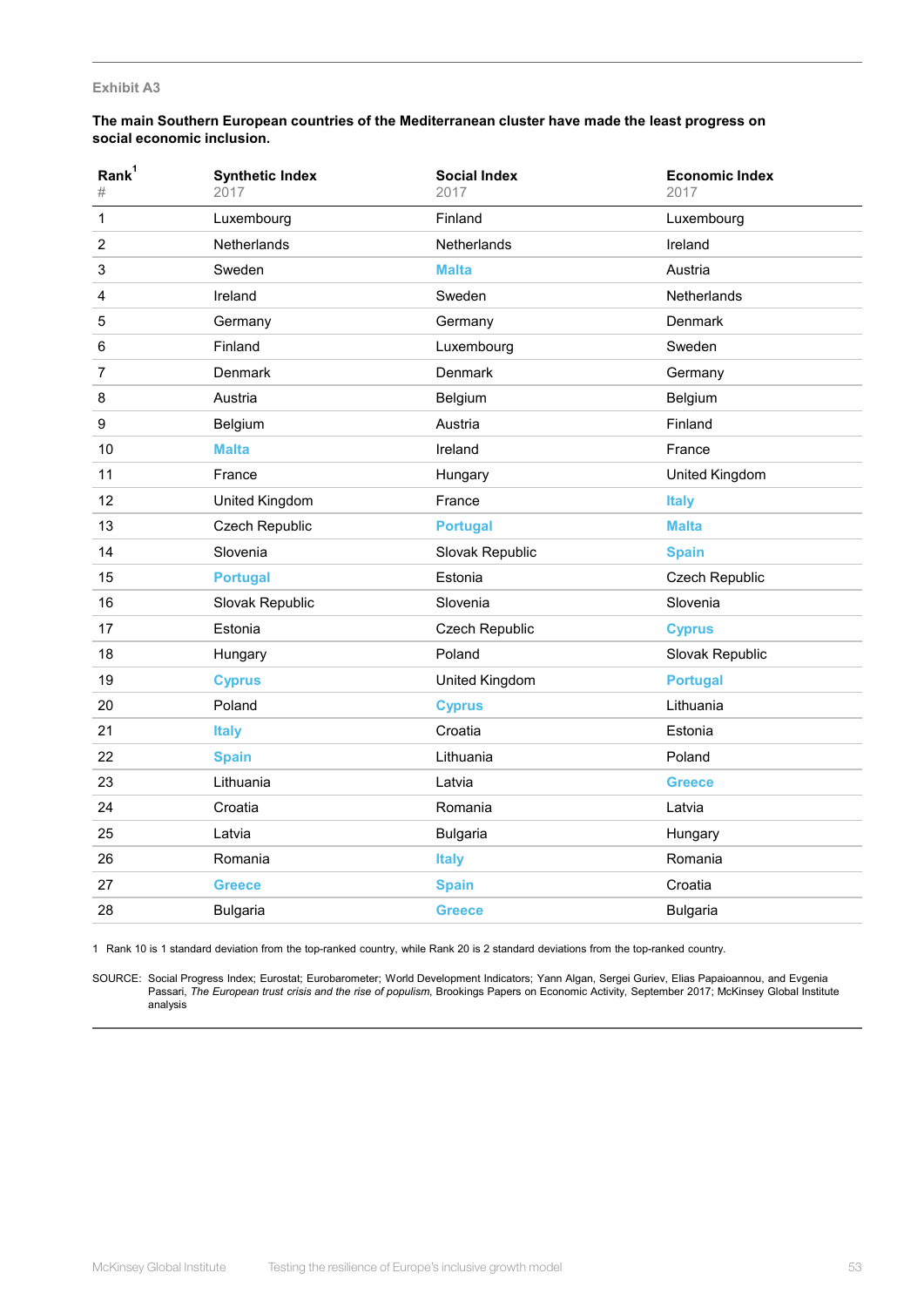# Estimated impact by 2030

We find a large difference in annual growth in per capita GNI between the two scenarios of up to 1.7 points in favour of the deliver scenario. By 2030, the cumulative per capita gap between the two scenarios is about €9,000, or €700 per year (the deliver scenario is €45,700 versus €36,700 in the denial scenario).

The deliver scenario implies slightly less public spending growth than in the denial scenario—€1,000 versus €1,340 by 2030—largely reflecting the fact that, in the deliver scenario, there will be smaller total pensions to fund and lower numbers of unemployed to support because the momentum of growth is much higher. However, the deliver scenario also implies more cost of developing the skills of the workforce as AI diffuses. The deliver scenario also, on average, brings a slight decline in institutional trust (in both national and EU institutions), whereas in the denial scenario, there is more pressure on trust. By 2030, everything else being equal, trust may decline by an extra 10 percent of the population, meaning that roughly 70 percent would not trust their own institutions. To put that weak support in context, this is lower than trust in the United States, with its laissez-faire social contract, and a level similar to those European countries that, as of 2018, were witnessing the emergence of more polarised political parties.

The main challenge of the deliver model is that inequality may increase at twice the rate as in the denial scenario, largely reflecting technology diffusion dynamics, which may reduce with time (Exhibit A4).

#### **Exhibit A4**

#### **MGI compared estimated impact by scenario in 2030 for the EU-28.**

**Average point estimates**



1 Trust in national government effects only includes the marginal impact of inclusive growth, and no other effects.

2 Extra unemployment only includes effects of scenarios; other effects such as reduction in working time, gender mix, or effects in unemployment benefits are not included.

3 The denial scenario: Europe does not take action to mitigate the impact of megatrends.

4 The deliver scenario: Europe continues to pursue, and scale up, current policies and develops new approaches that leverage existing assets and competencies to respond to newer trends such as the diffusion of AI.

SOURCE: World Development Indicators; Eurostat, Eurobarometer; McKinsey Global Institute analysis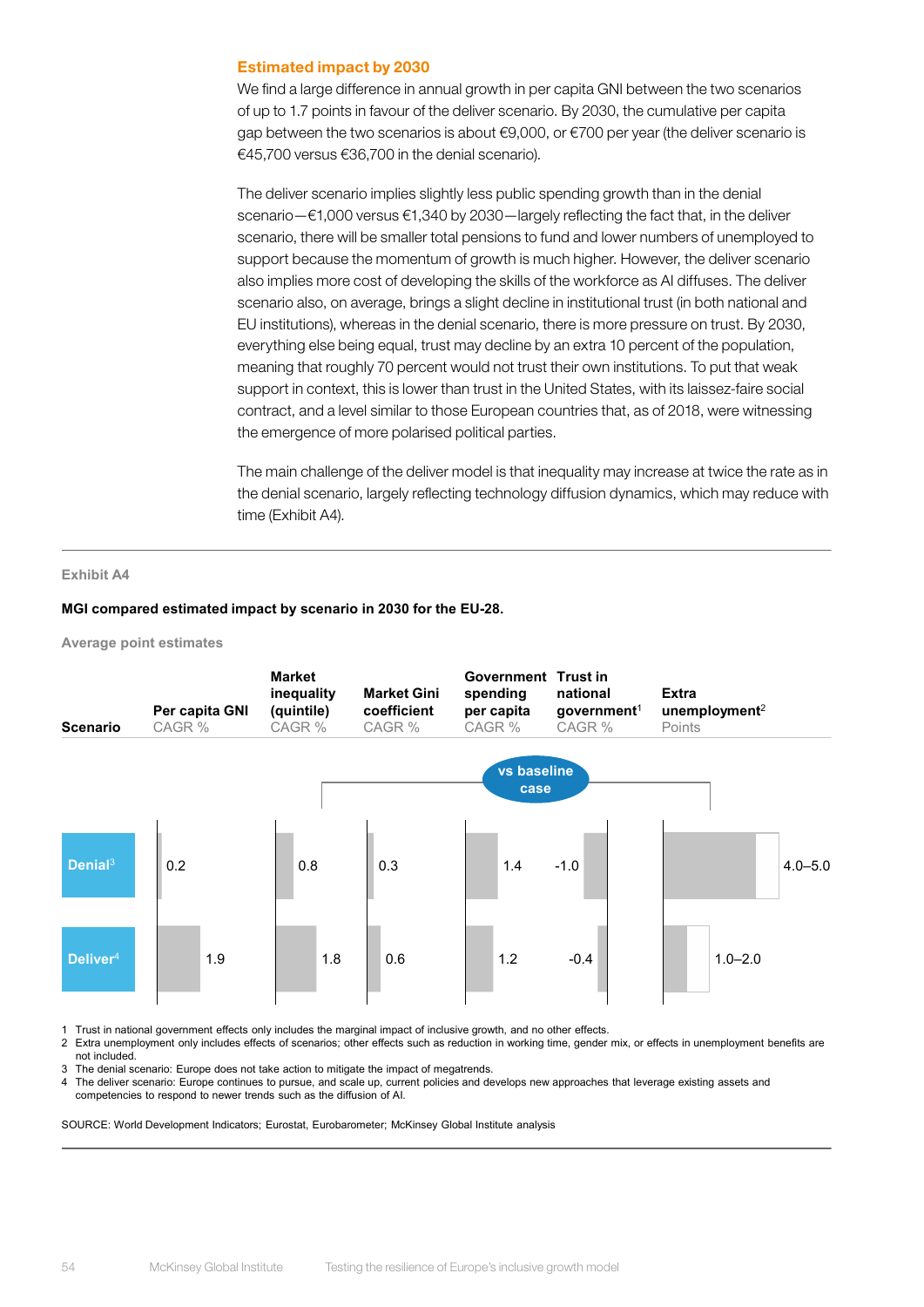The impact of the megatrends on inclusive growth is asymmetric. In comparison with the base case, trends in aggregate depress GNI, increase inequality, and boost the amount of spending necessary to sustain growth and rebuild trust. Ageing, competition through new technologies, and continued globalisation (outside of technology) each contribute about one-third of the impact. At the margin, global competition has a relatively larger impact on boosting inequality than on other metrics. Ageing demographics put more pressure on spending (pressure on pension model), for example. In the deliver scenario, the diffusion of technology has a disproportionate positive impact on growth in GNI but also pushes inequality significantly higher. Ageing continues to be a burden to GNI growth insofar as it does not boost participation in full-time employment, and competition continues to exert pressure. The development of the circular economy creates growth.

One important estimate is how inequality builds up through AI diffusion in the economy. We have followed a six-step process that examines the distribution of firm performance, labour automation, and the impact on productivity, real wages, and employment. Our analysis has used extensive previous MGI research (Exhibit A5).<sup>153</sup>

## **Exhibit A5**

#### **Wage inequality among firms develops as automation and AI diffuse.**

| <b>Steps</b>   |                                                                                                                                                                                                    | <b>Key elements</b>                                                                                                                                                                                                                                                                                                    |  |  |
|----------------|----------------------------------------------------------------------------------------------------------------------------------------------------------------------------------------------------|------------------------------------------------------------------------------------------------------------------------------------------------------------------------------------------------------------------------------------------------------------------------------------------------------------------------|--|--|
|                | Computation of employment distribution at risk by<br>job task and occupation                                                                                                                       | ■ Average automation potential is 45% of FTE tasks currently<br>performed in European firms                                                                                                                                                                                                                            |  |  |
| $\overline{2}$ | Based on matching tasks with skills; ranking of<br>firms by quintile on automation potential                                                                                                       | ■ Top quintile of firm have 15% of tasks to be automated vs 70%<br>for the bottom decile, with many bottom-quintile firms in sectors<br>such as hotels, transportation, trade, and construction                                                                                                                        |  |  |
| $\overline{3}$ | Assessment of firms' deployment of AI based on<br>econometric model of diffusion; incorporating<br>major factors such as competition, business value<br>of AI adoption, state of firm digitisation | Industries with faster adoption are ICT, media, and financial<br>services; adoption is lower in trade and hotel services.<br>• Diffusion may take time with three groups of firms emerging<br>- Those that adopt AI for the full period to 2030 (30%)<br>- Those that partially adopt (30%)<br>$-$ The remainder (40%) |  |  |
| $\overline{4}$ | Split of employment evolution type by firm segment<br>based on automation potential, revenue gain, and<br>distribution among firm quintiles                                                        | Employment grows for top-quintile firms by 0.8% a year and<br>becomes negative for the last three quintiles given labour<br>automation.<br>• Total employment demand shrinks by 0.5% a year, in line with<br>other MGI research                                                                                        |  |  |
| 5              | Determination of real wage growth based on<br>growth in labour productivity linked to automation                                                                                                   | ■ Real wages growth spread increases by about 0.5% between<br>top and bottom quintiles, and labour productivity by 1%. This<br>pattern has been visible in Europe since 2000, with a productivity<br>growth spread of 1% between the top ten and the rest                                                              |  |  |
| 6              | Considering real wage growth differential and<br>employment pressure growing on quintile<br>distribution; computation of wage income pressure                                                      | • Total income gap reaches 1.8% per year, or roughly doubles gap<br>with productivity given unemployment pressure in the bottom<br>quintile of performing firms                                                                                                                                                        |  |  |
| $\overline{7}$ | Computation of gap increase for share of<br>population at work and considering unemployment<br>allowance for FTE without jobs                                                                      | Gross inequality increases by 1% a year in total population                                                                                                                                                                                                                                                            |  |  |
|                |                                                                                                                                                                                                    |                                                                                                                                                                                                                                                                                                                        |  |  |

SOURCE: McKinsey Global Institute, *Harnessing automation for a future that works*, 2017; McKinsey Global Institute, *Skill shift: Automation and the future of the workforce*, 2018; McKinsey Global Institute, *Artificial intelligence: The next digital frontier?*, 2017; McKinsey Global Institute, *Jobs lost, jobs gained: Workforce transitions in a time of automation*, 2017; Jacques Bughin, "Why AI isn't the death of jobs", *MIT Sloan Management Review*, Fall 2018; OECD; McKinsey Global Institute analysis

> <sup>153</sup> *Jobs lost, jobs gained: Workforce transitions in a time of automation*, McKinsey Global Institute, December 2017; *Skill shift: Automation and the future of the workforce*, McKinsey Global Institute, May 2018; and *Notes from the AI frontier: Modeling the impact of AI on the world economy*, McKinsey Global Institute, September 2018.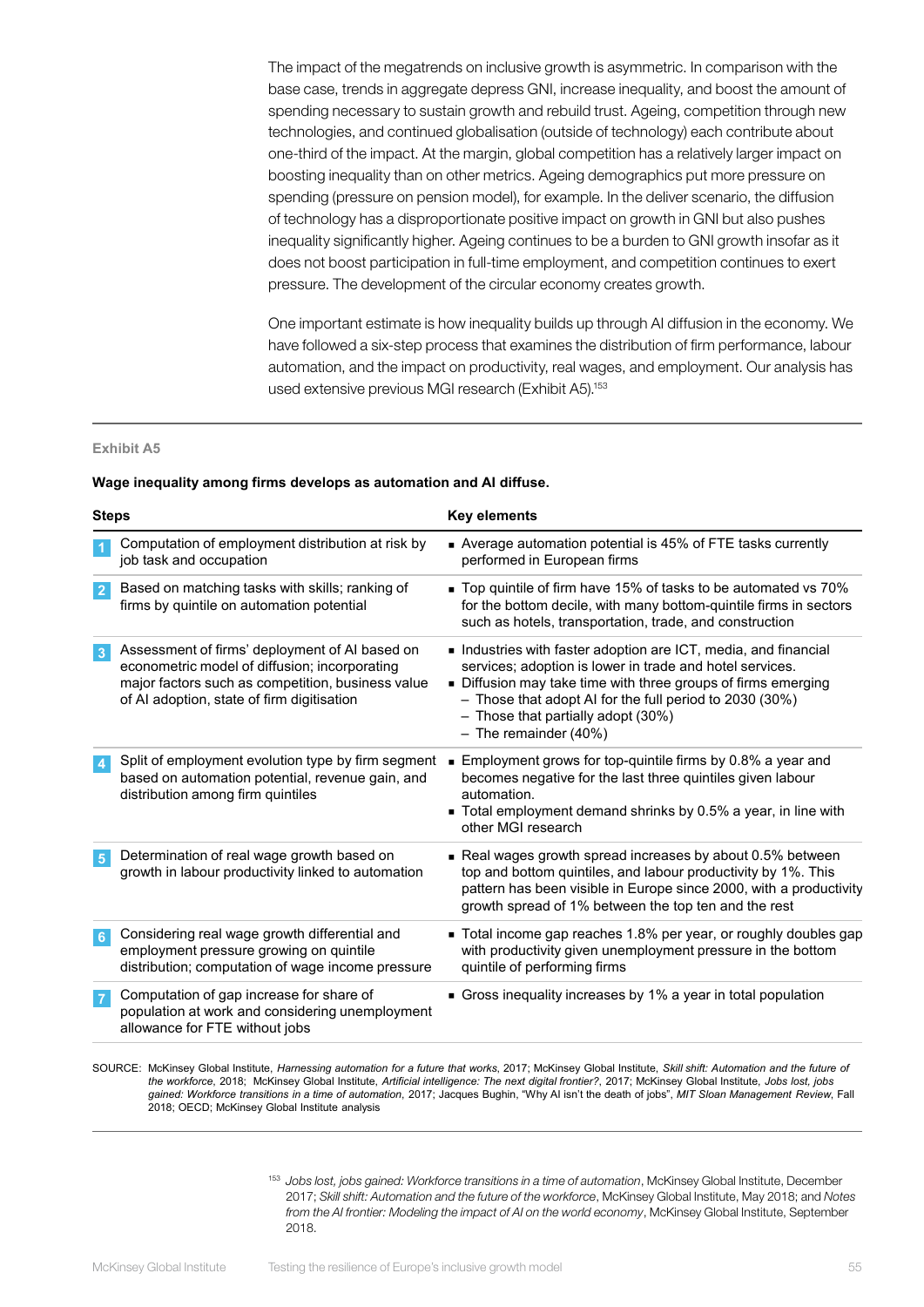## 6. SENSITIVITIES

The results in this paper refer to average estimates. We also used sensitivity analysis to test our results (including, for instance, projections of per capita GNI) and found them to be robust. We also used Monte Carlo simulation based on a variety of distribution assumptions. As the results were qualitatively the same, we have reported them based on normal distribution.

In the denial scenario, per capita income maintains positive compound annual growth of 0.2 percent (made up of 0.4 percent growth and a negative spillover of inequality of 0.2 percent). There is a risk that growth could be even lower than this. Our Monte Carlo simulations suggest negative net growth in 10 percent of cases. Only in seven cases out of the 100 run of simulations did we find potential to reach 1 percent net growth a year in a denial scenario. This 1 percent growth arises if (1) the baseline case is already stronger than average because of higher total productivity growth or higher demographic growth; (2) Europe is more insulated from the risk of global competition than expected; and (3) new competition through technology takes more time to materialise than expected. In all cases, however, per capita income growth in the denial case is below the baseline case.

In a deliver case, the average scenario delivers 1.9 percent annual growth in per capita income. In general, the simulation suggests that there may be only a few percent probability for per capita income growth to be less than 1 percent a year.

On average, increased inequality depresses growth. The negative impact in the denial scenario remains relatively bounded at up to 0.3 to 0.4 percent a year of negative impact, but rises to 0.7 to 0.8 percent in the deliver scenario.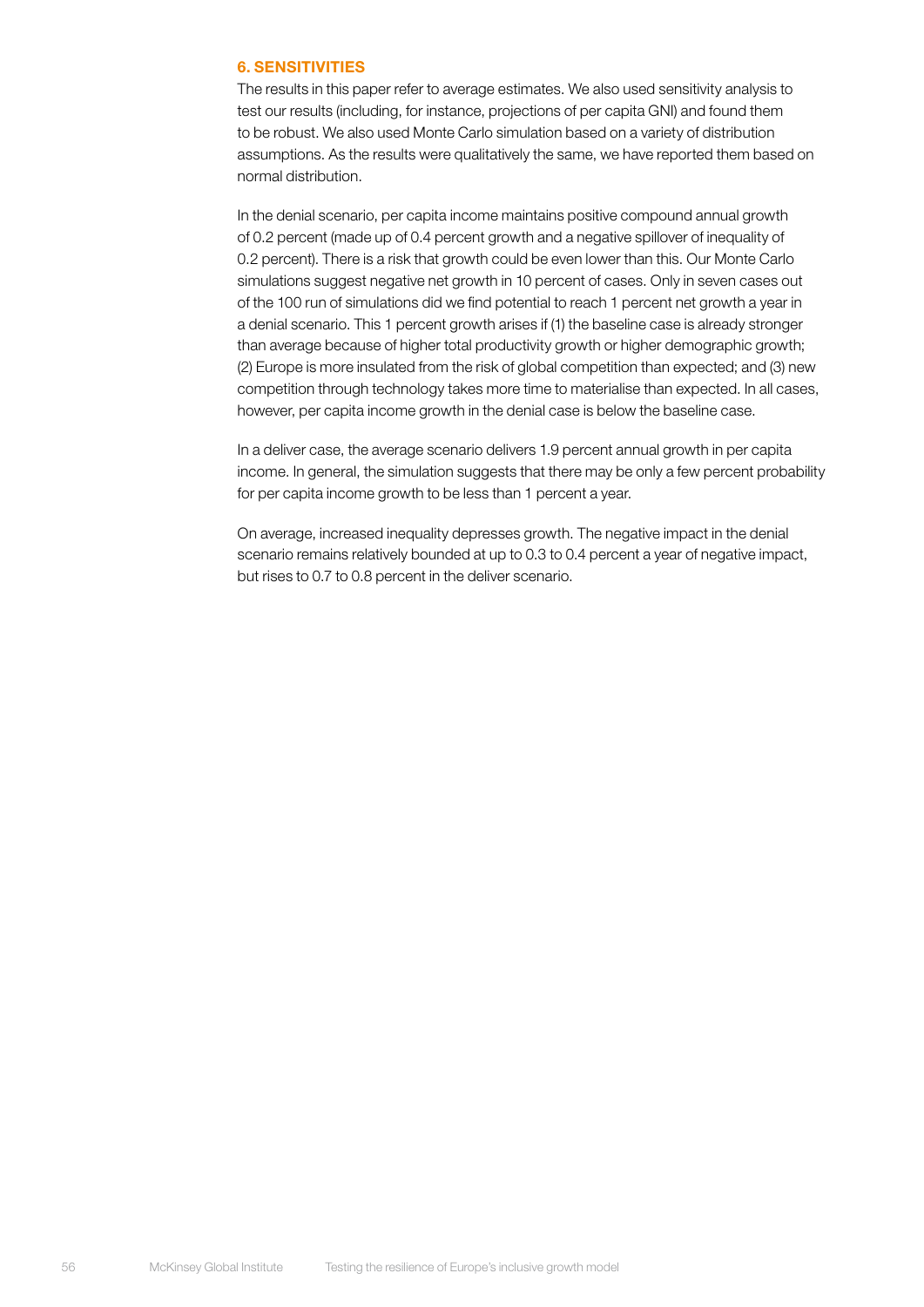# <span id="page-60-0"></span>FURTHER READING

Acemoglu, Daron, and Pascual Restrepo, *Low-skill and high-skill automation*, NBER working paper number 24119, December 2017.

Alesina, Alberto, and Paola Giuliano, "Culture and institutions", *Journal of Economic Literature*, 2015, Volume 53, Number 4.

Alesina, Alberto, and Roberto Perotti, "Income distribution, political instability and investment", *European Economic Review*, 1996, Volume 40, Number 6.

Algan, Yann, et al., "The European trust crisis and the rise of populism", *Brookings Papers on Economic Activity*, BPEA Conference Drafts, September 7–8, 2017.

Benabou, Roland, "Unequal societies: Income distribution and the social contract", *American Economic Review*, 2000, Volume 90, Number 1.

Bughin, Jacques, "Wait-and-see could be a costly AI strategy", *MIT Sloan Management Review*, June 15, 2018.

Ellen MacArthur Foundation and McKinsey Center for Business and the Environment, *Growth within: A circular economy vision for a competitive Europe*, June 2015.

Esping-Andersen, Gøsta, *Social foundations of postindustrial economies*, Oxford, UK: Oxford University Press, 1999.

Fehder, Daniel, Michael Porter, and Scott Stern, "The empirics of social progress: The interplay between subjective well-being and societal performance", *AEA papers and proceedings*, American Economic Association, 2018, Volume 108.

Foster, Chase, and Jeffry Frieden, "Crisis of trust: Socio-economic determinants of Europeans' confidence in government", *European Union Politics*, 2017, Volume 18, Number 4.

Grigoli, Francesco, Evelio Paredes, and Gabriel Di Bella, *Inequality and growth: A heterogeneous approach*, IMF working paper number 16/244, December 16, 2016.

Hughes, Barry B., et al., "ICT/cyber benefits and costs: Reconciling competing perspectives on the current and future balance", *Technological Forecasting and Social Change*, 2017, Volume 115.

McKinsey Global Institute, *Notes from the AI frontier: Modeling the impact of AI on the world economy*, September 2018.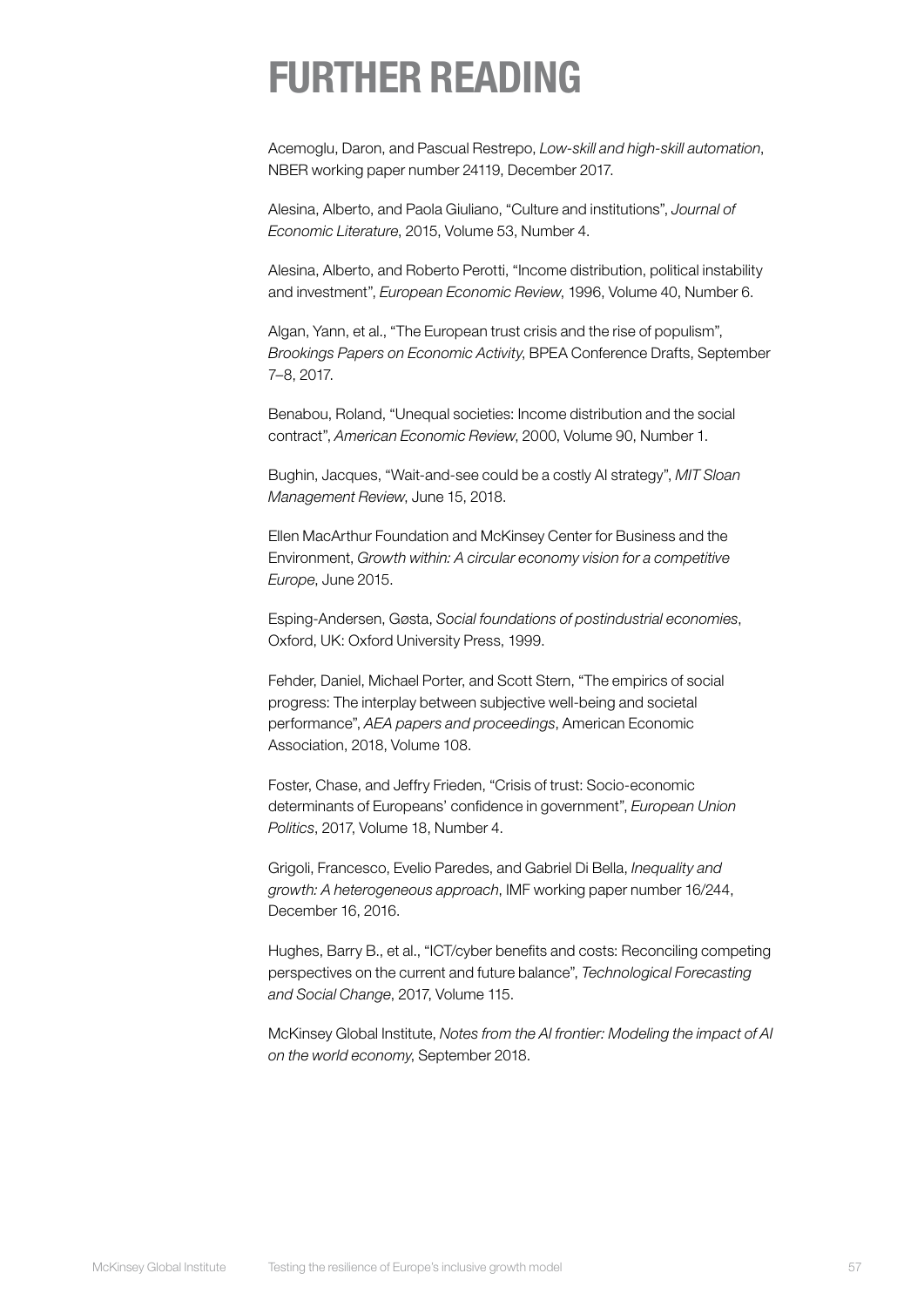# <span id="page-61-0"></span>ACKNOWLEDGEMENTS

This discussion paper is the first publication of MGI's research project on social contracts. It focuses on Europe, where the social contract appears to be under pressure. The research was led by Jacques Bughin, a McKinsey senior partner in Brussels and a director of MGI. Thanks go to Jan Mischke, an MGI partner based in Zurich; Tilman Tacke, an MGI partner in Berlin; Marco Dondi, a McKinsey engagement manager in Dubai; and Marie Bonnemaison, a McKinsey consultant in Brussels. We would like to thank members of MGI's operations team, namely senior editor Janet Bush, who helped write and edit the paper; editorial production manager Julie Philpot; graphic design specialists Marisa Carder, Margo Shimasaki, and Janneke Woortmeijer; content specialist Tim Beacom; digital editor Lauren Meling; and Nienke Beuwer, MGI head of external communications in Europe, the Middle East, and Africa.

We would like to thank a number of MGI and McKinsey colleagues for their thoughtful input on this work, including James Manyika, McKinsey senior partner, and chairman and director of MGI; Jonathan Woetzel, McKinsey senior partner and director of MGI; Anu Madgavkar, MGI partner; members of the MGI Council Eric Hazan, Sven Smit, and Eckart Windhagen, McKinsey senior partners based in Paris, Frankfurt, and Amsterdam, respectively; Hemant Ahlawat, McKinsey senior partner in Brussels; David Fine, McKinsey senior partner in London; and Pal Erik Sjatil, McKinsey senior partner in Paris. We also thank for his detailed guidance Hans-Helmut Kotz, senior fellow of the Center for Financial Studies at Goethe University, Frankfurt, resident fellow at Center for European Studies at Harvard University, and an adviser to MGI. We are also grateful for invaluable guidance from Nobel laureate Sir Christopher Pissarides, Regius Professor of Economics at the London School of Economics; and Giles Merritt, chairman of Friends of Europe.

This paper contributes to MGI's mission to help business and policy leaders understand the forces transforming the global economy, identify strategic locations, and prepare for the next wave of growth. As with all MGI research, this work is independent and has not been commissioned or sponsored in any way by any business, government, or other institution. We welcome your comments on the research at [MGI@mckinsey.com.](mailto:MGI%40mckinsey.com?subject=)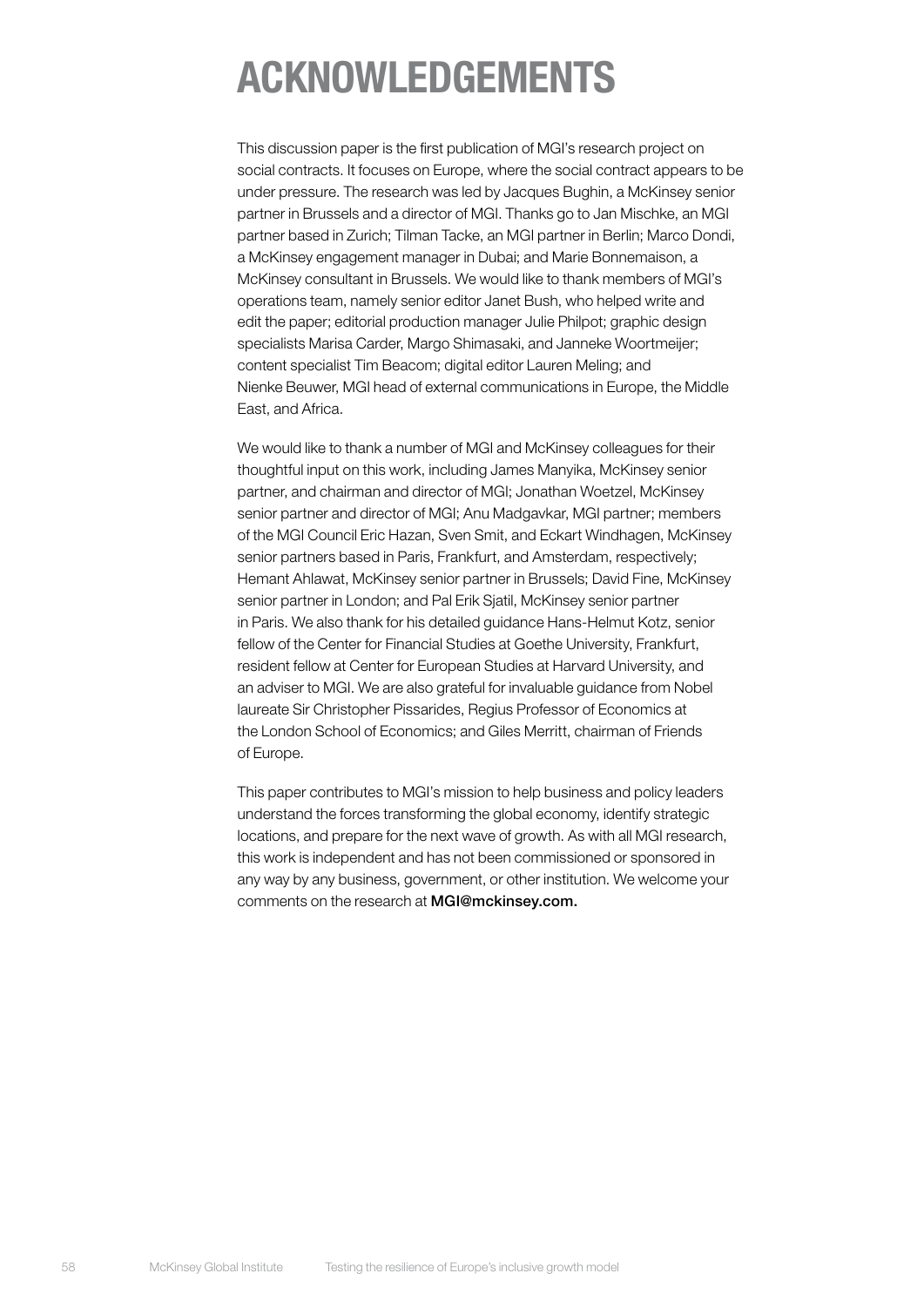